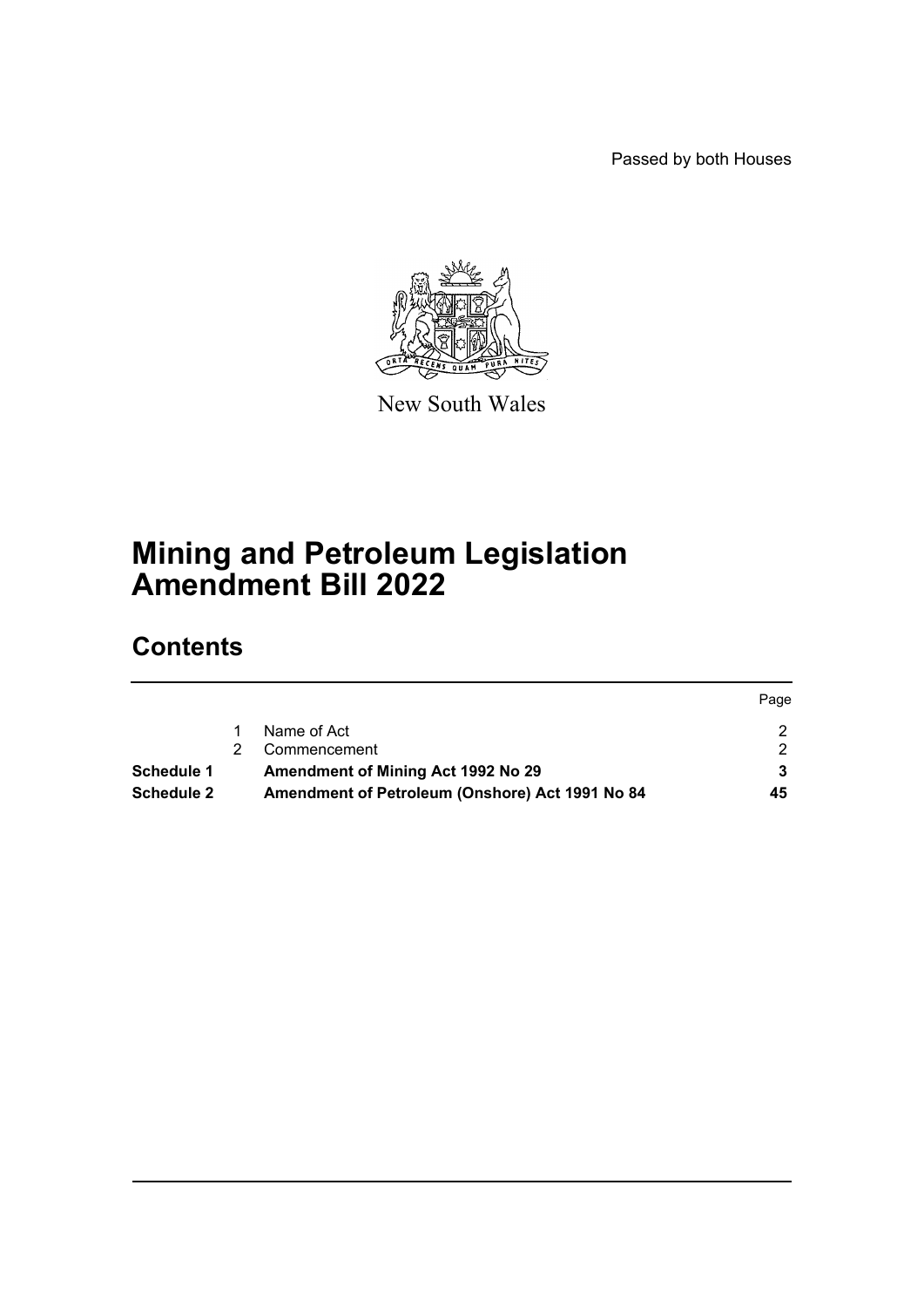*I certify that this public bill, which originated in the Legislative Assembly, has finally passed the Legislative Council and the Legislative Assembly of New South Wales.*

> *Clerk of the Legislative Assembly. Legislative Assembly, Sydney, , 2022*



New South Wales

# **Mining and Petroleum Legislation Amendment Bill 2022**

Act No , 2022

An Act to amend the *Mining Act 1992* and the *Petroleum (Onshore) Act 1991* to make further provision about mining and petroleum laws; and for other purposes.

*I have examined this bill and find it to correspond in all respects with the bill as finally passed by both Houses.*

*Assistant Speaker of the Legislative Assembly.*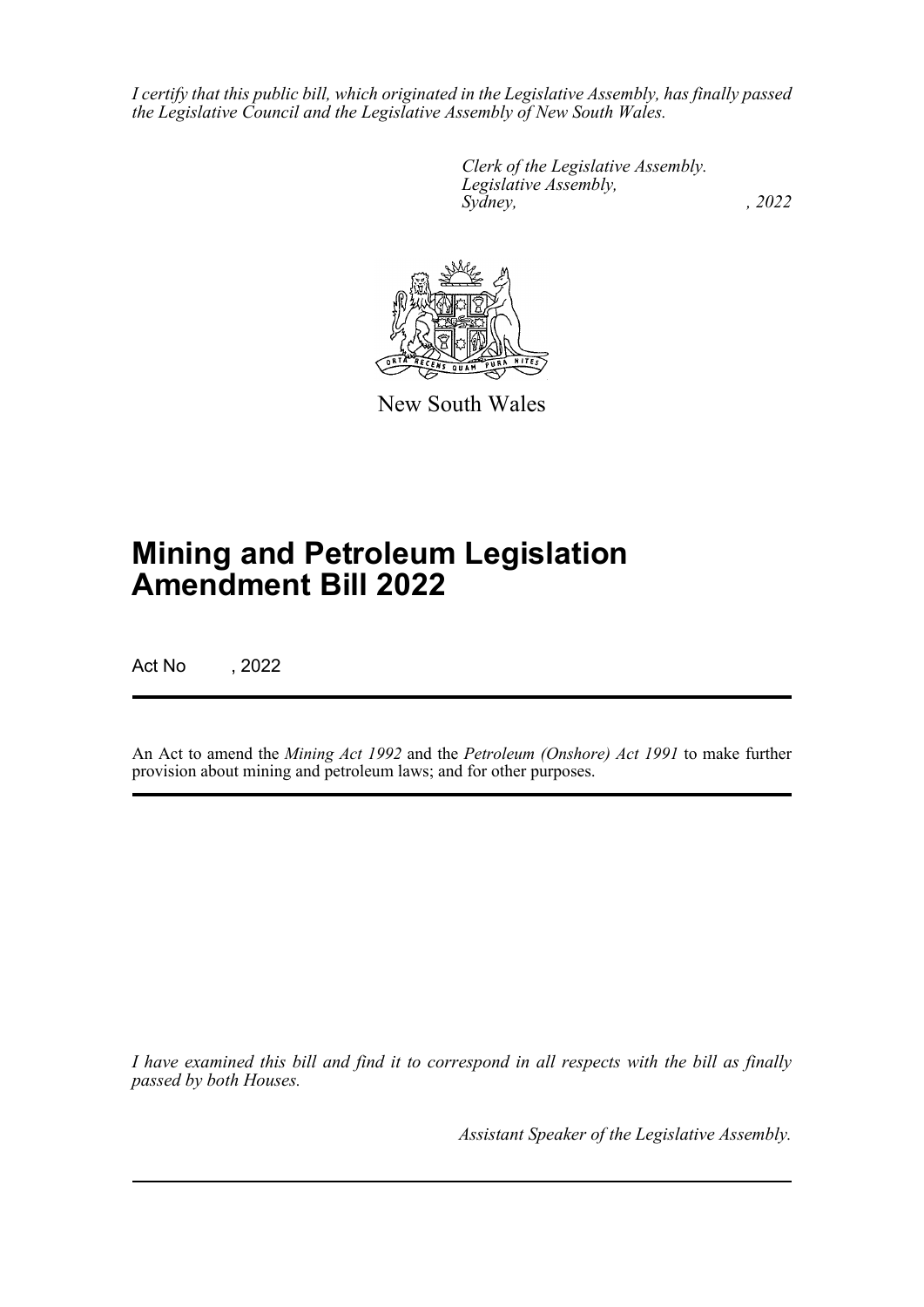Mining and Petroleum Legislation Amendment Bill 2022 [NSW]

# <span id="page-2-0"></span>**The Legislature of New South Wales enacts—**

#### **1 Name of Act**

This Act is the *Mining and Petroleum Legislation Amendment Act 2022*.

#### <span id="page-2-1"></span>**2 Commencement**

This Act commences on a day or days to be appointed by proclamation.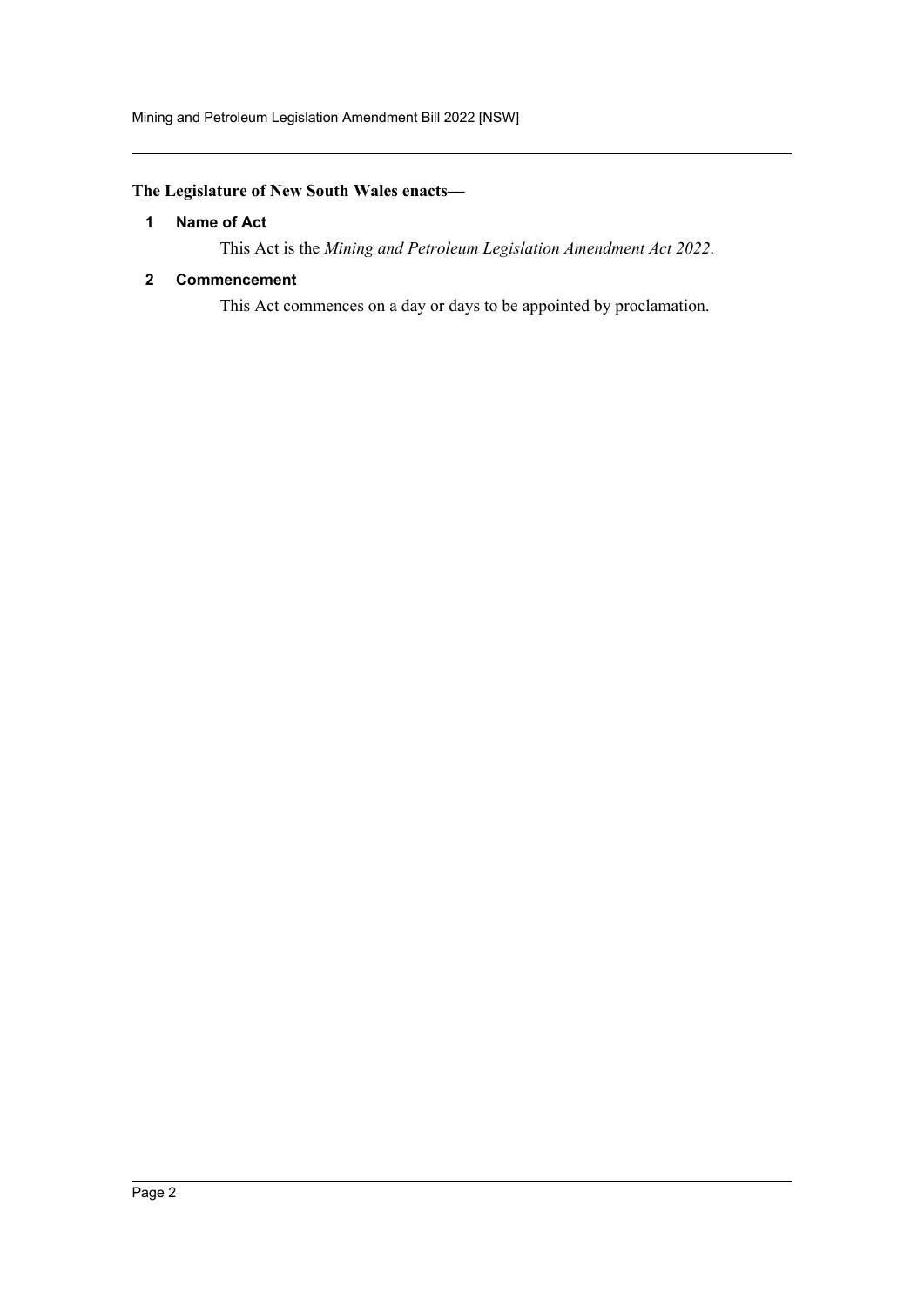# <span id="page-3-0"></span>**Schedule 1 Amendment of Mining Act 1992 No 29**

#### **[1] Whole Act**

Omit "Director of Planning" wherever occurring. Insert instead "Planning Secretary".

#### **[2] Sections 6(2) and (4) and 63(5), Schedule 1B, clause 7B(3)(b) and Schedule 4, clause 13**

Omit "immediate vicinity" wherever occurring. Insert instead "vicinity".

#### **[3] Section 6 Unauthorised carrying out of designated ancillary mining activities**

Omit section 6(6). Insert instead—

#### (6) **Meaning of "designated ancillary mining activity"**

In this section, *designated ancillary mining activity* means the following—

- (a) the construction, maintenance or use, in or in connection with mining operations, of a reservoir, dam (including a tailings dam), drain or water race,
- (b) opal puddling,
- (c) the removal, stockpiling or depositing of overburden, ore or tailings to the extent that it is associated with mineral extraction or mineral beneficiation.

#### **[4] Section 6(7)**

Insert after section 6(6), before the penalty provision—

(7) However, the construction, maintenance or use of a reservoir, dam, drain or water race principally used for purposes not connected with mining or another activity regulated by or under an authorisation is not a *designated ancillary mining activity*.

#### **[5] Section 10 Defences to prosecutions under Part 2**

Insert after section 10(3)—

(4) It is a defence to the prosecution of a person for an offence under section 5 or 6 in relation to mining for mercury if the mercury was mined as a by-product of mining for another mineral as authorised under this Act.

#### **[6] Section 10B**

Insert after section 10A—

#### **10B Restriction on grant of mining lease in respect of mercury**

A mining lease must not be granted in respect of mercury.

#### **[7] Section 13 Application for exploration licence**

Omit section 13(4)(a)–(c). Insert instead—

- (a) be lodged with the Secretary, and
- (b) be accompanied by the application fee prescribed by the regulations, and
- (c) be accompanied by the information, if any, specified by the regulations, and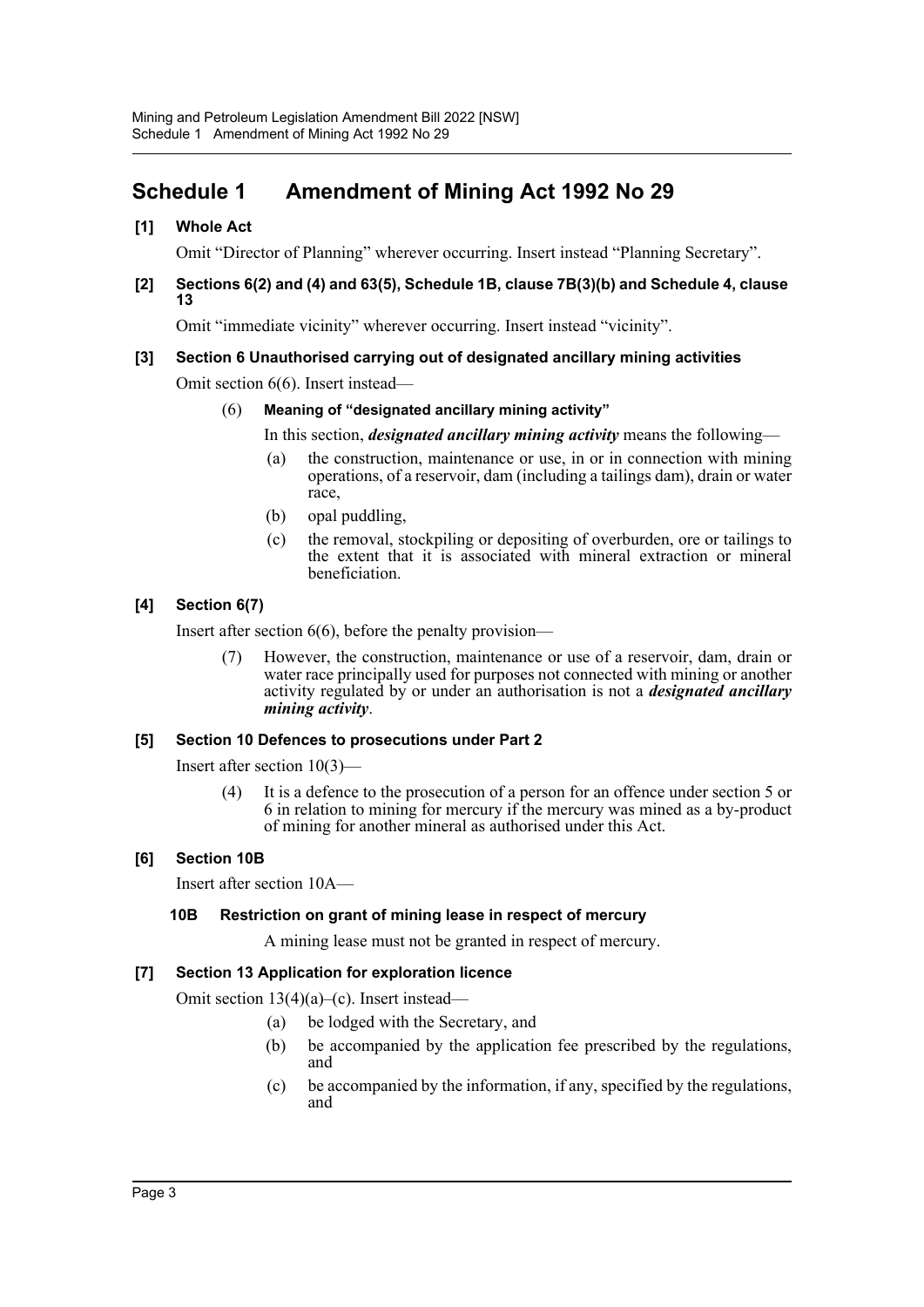#### **[8] Section 13(5) and (6)**

Omit the subsections.

#### **[9] Section 13A Notice of application for exploration licence**

Omit "in a newspaper circulating generally in the State and in at least one newspaper circulating in the locality of the proposed exploration area" from section 13A(1).

Insert instead "in the way specified by the regulations".

#### **[10] Section 13C Application for operational allocation licence by existing authority holders**

Insert after section 13C(3)—

- (3A) The decision-maker may, for the purpose of determining whether there is sufficient interest from other potential applicants to justify a competitive selection process for the grant of an exploration licence over the area concerned under subsection  $(3)(b)$ , conduct a market interest test by seeking expressions of interest from—
	- (a) the applicant under this section, and
	- (b) other potential applicants.
- (3B) The market interest test may be conducted over an area that differs in size and shape from the area concerned under subsection (3)(b).
- (3C) An expression of interest given in response to a market interest test must be accompanied by a market interest charge of the amount, if any, prescribed by the regulations.

#### **[11] Section 14 Invitations for tenders**

Omit section 14(2). Insert instead—

(2) The Minister may, by notice published in the way specified by the regulations, invite tenders for an exploration licence for an allocated mineral, other than an exploration (mineral owner) licence for an allocated mineral.

#### **[12] Sections 14(3)(c) and 52(3)(c)**

Omit "place at which" wherever occurring. Insert instead "way in which".

#### **[13] Section 15 Tenders**

Omit section 15(2)(a) and (c). Insert instead—

(a) information, if any, specified by the regulations,

#### **[14] Section 22 Power of decision-maker in relation to applications**

Omit section 22(3). Insert instead—

- (3) The decision-maker may grant—
	- (a) a single exploration licence for 2 or more applications made by the same applicant, or
	- (b) 2 or more exploration licences to an applicant for a single application.

# **[15] Section 23A Activity approval required for assessable prospecting operations**

Omit section 23A(3). Insert instead—

(3) An application for an activity approval must include the information, if any, prescribed by the regulations.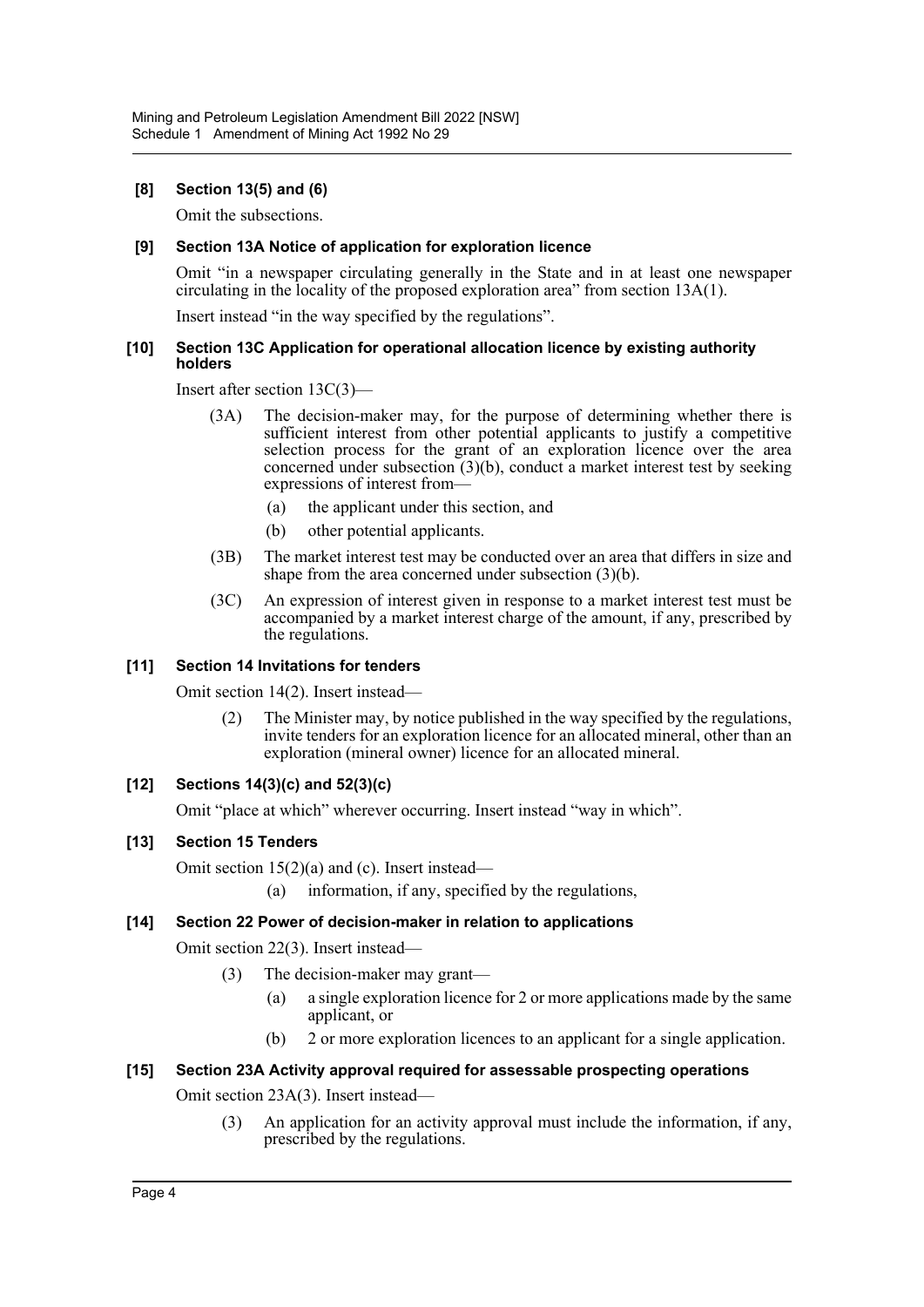(3A) The decision-maker may require the holder of an exploration licence to provide further information as required by the decision-maker, within the time specified by the decision-maker, before considering the application or at any time during consideration of the application.

#### **[16] Section 25 Shape and dimensions of land over which exploration licence may be granted**

Insert after section 25(2)—

- (2A) Subsection (2)—
	- (a) extends to the grant of a single exploration licence for 2 or more applications made by the same applicant, and
	- (b) as extended, applies as if the land over which the exploration licence was sought was the land over which the 2 or more exploration licences were sought.

#### **[17] Section 30 Exempted areas**

Omit section 30(1). Insert instead—

- (1) The holder of an exploration licence may not, except with the consent of the Minister, exercise a right conferred by the licence within the following land—
	- (a) land in a state conservation area within an exempted area,
	- (b) other land in an exempted area, unless an access arrangement under section 140 applies to the land.

#### **[18] Section 33 Application for assessment lease**

Omit section 33(4)(a)–(c). Insert instead—

- (a) be lodged with the Secretary, and
- (b) be accompanied by the application fee prescribed by the regulations, and
- (c) be accompanied by the information, if any, specified by the regulations, and

#### **[19] Section 33(5) and (6)**

Omit the subsections.

#### **[20] Sections 33A(1) and 51A(1)**

Omit "in a newspaper circulating generally in the State and in at least one newspaper circulating in the locality concerned" wherever occurring.

Insert instead "in the way specified by the regulations".

#### **[21] Section 41 Power of decision-maker in relation to applications**

Insert after section 41(1)—

- (2) The decision-maker may grant—
	- (a) a single assessment lease for 2 or more applications made by the same applicant, or
	- (b) 2 or more assessment leases to an applicant for a single application.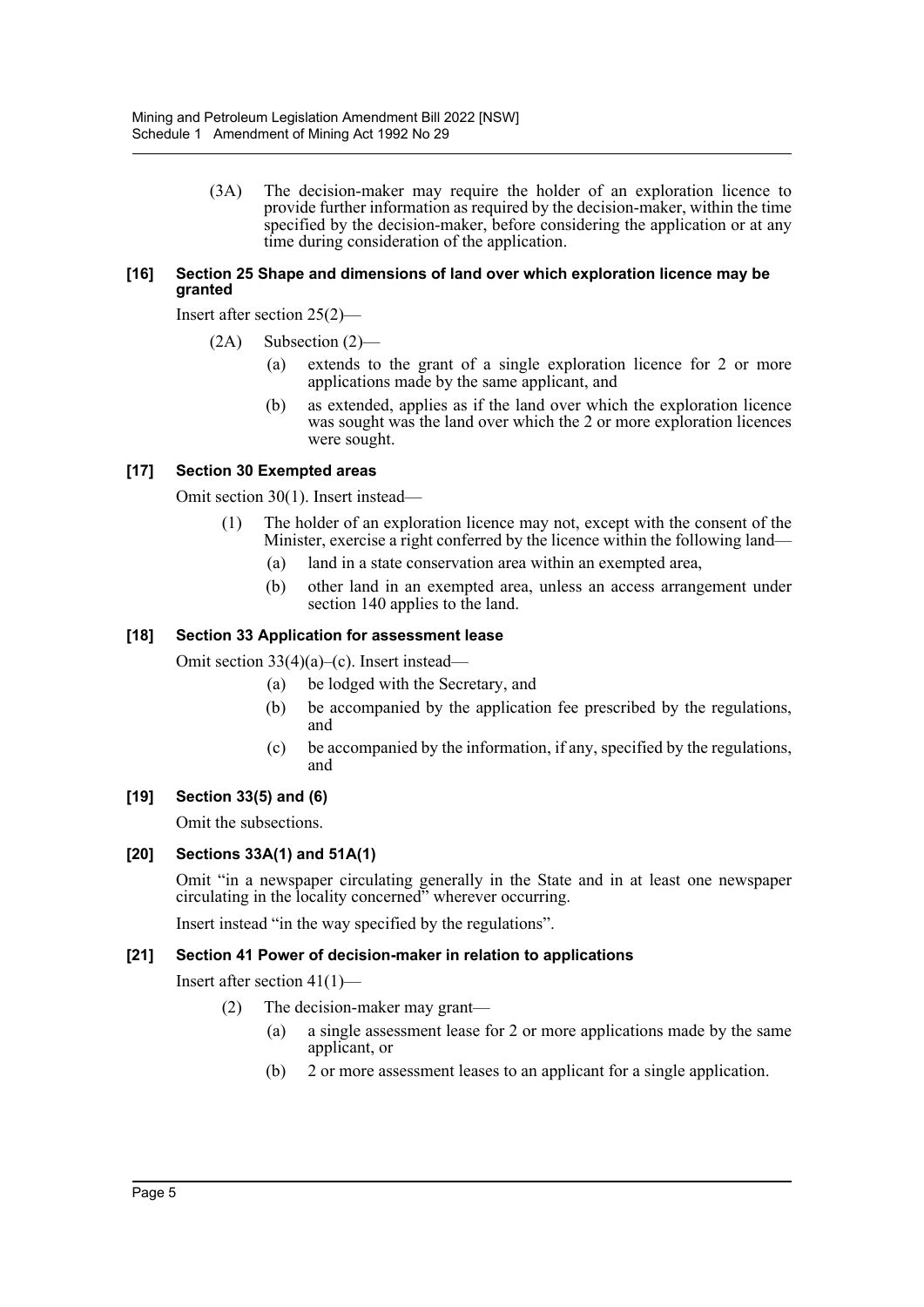#### **[22] Section 43 Shape and dimensions of land over which assessment lease may be granted**

Insert at the end of the section—

- (2) Subsection (1)—
	- (a) extends to the grant of a single assessment lease for 2 or more applications made by the same applicant, and
	- (b) as extended, applies as if the land over which the assessment lease was sought was the land over which the 2 or more assessment leases were sought.

#### **[23] Section 44A Activity approval required for assessable prospecting operations**

Omit section 44A(3). Insert instead—

- (3) An application for an activity approval must include the information, if any, prescribed by the regulations.
- (3A) The decision-maker may require the holder of an assessment lease to provide further information as required by the decision-maker, within the time specified by the decision-maker, before considering the application or at any time during consideration of the application.

#### **[24] Section 48 Exempted areas**

Omit section 48(1). Insert instead—

- (1) The holder of an assessment lease may not, except with the consent of the Minister, exercise a right conferred by the lease within the following land—
	- (a) land in a state conservation area within an exempted area,
	- (b) other land in an exempted area, unless an access arrangement under section 140 applies to the land.

#### **[25] Section 51 Application for mining lease**

Omit section 51(4)(a)–(c). Insert instead—

- (a) be lodged with the Secretary, and
- (b) be accompanied by the application fee, if any, prescribed by the regulations, and
- (c) be accompanied by the information, if any, specified by the regulations, and

#### **[26] Section 51(5) and (6)**

Omit the subsections.

#### **[27] Section 52 Invitations for tenders**

Omit section 52(2). Insert instead—

- (2) The Minister may, by notice published in the way specified by the regulations, invite tenders for a mining lease, other than a mining (mineral owner) lease, for—
	- (a) an allocated mineral within a mineral allocation area, or
	- (b) a controlled release mineral within a controlled release area.

#### **[28] Section 53 Tenders**

Omit section 53(2). Insert instead—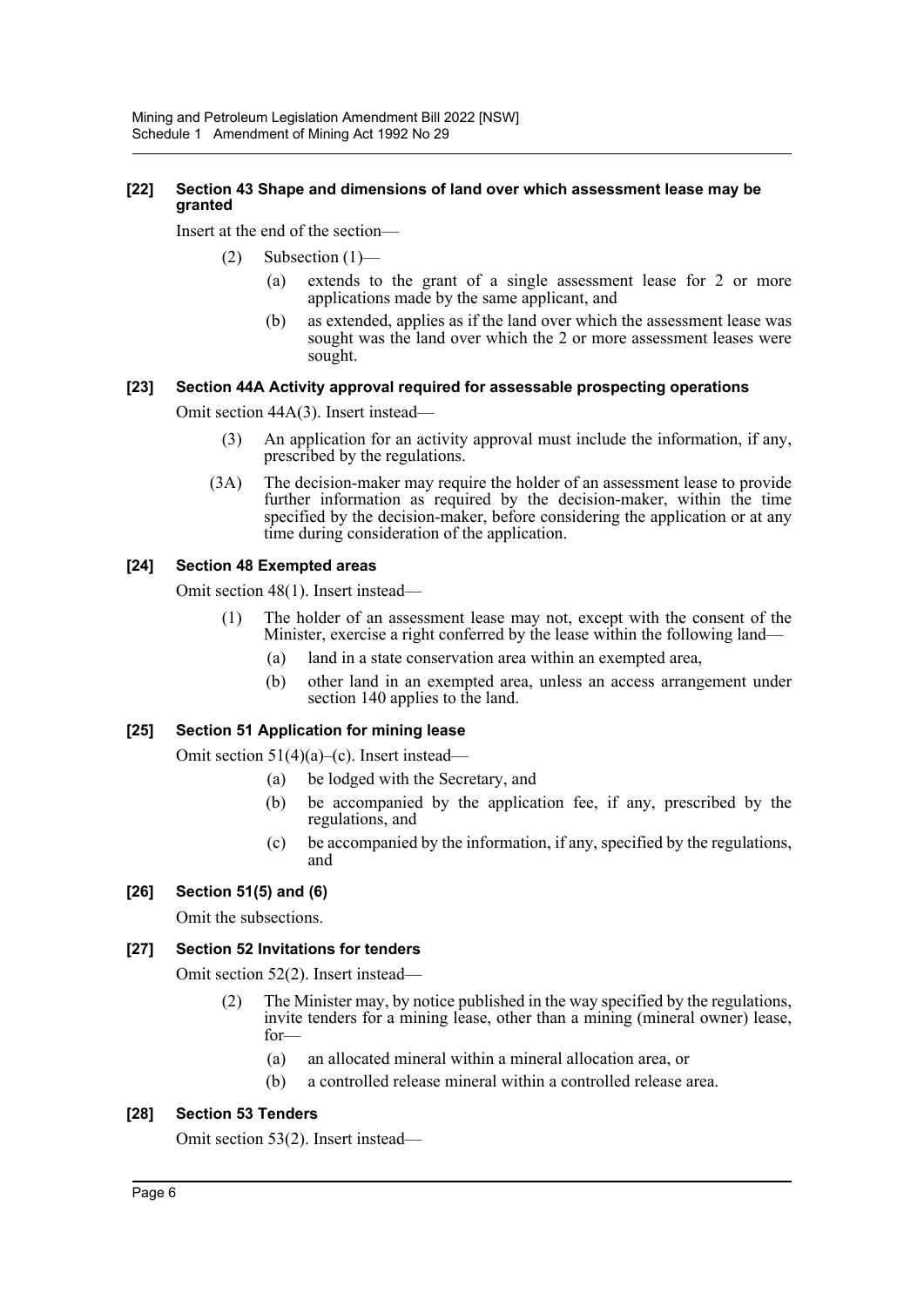(2) The *required information* is information, if any, specified by the regulations for the purposes of this section.

#### **[29] Section 63 Power of decision-maker in relation to applications**

Omit section 63(3). Insert instead—

- (3) The decision-maker may grant—
	- (a) a single mining lease for 2 or more applications made by the same applicant, or
	- (b) 2 or more mining leases to an applicant for a single application.

#### **[30] Section 63(6)**

Omit the subsection. Insert instead—

- (6) A mining lease must not be granted if—
	- (a) the application for the mining lease is for an ancillary mining activity or activities, and
	- (b) the ancillary mining activity or activities relate only to mining under a mining (mineral owner) lease, and
	- (c) the land that is to be subject to the mining lease is not owned by the holder of the mining (mineral owner) lease.

#### **[31] Section 65 Development consents under Environmental Planning and Assessment Act 1979**

Insert after section 65(4)—

- (5) The Minister may reject an application for a mining lease if the applicant, before the expiration of the period, if any, prescribed by the regulations or a longer period specified by the decision-maker, has failed to provide to the Minister evidence that—
	- (a) an application for the development consent required by this section has been made, or
	- (b) the development consent has been granted and is in force.
- (6) To avoid doubt—
	- (a) an application rejected under this section is taken never to have been made, and
	- (b) the Minister is not required to notify the applicant before the rejection.

## **[32] Section 69 Shape and dimensions of land over which mining lease may be granted** Insert at the end of the section—

- $(2)$  Subsection  $(1)$ 
	- (a) extends to the grant of a single mining lease for 2 or more applications made by the same applicant, and
	- (b) as extended, applies as if the land over which the mining lease was sought was the land over which the 2 or more mining leases were sought.

#### **[33] Section 88**

Omit "Secretary" wherever occurring. Insert instead "Planning Secretary".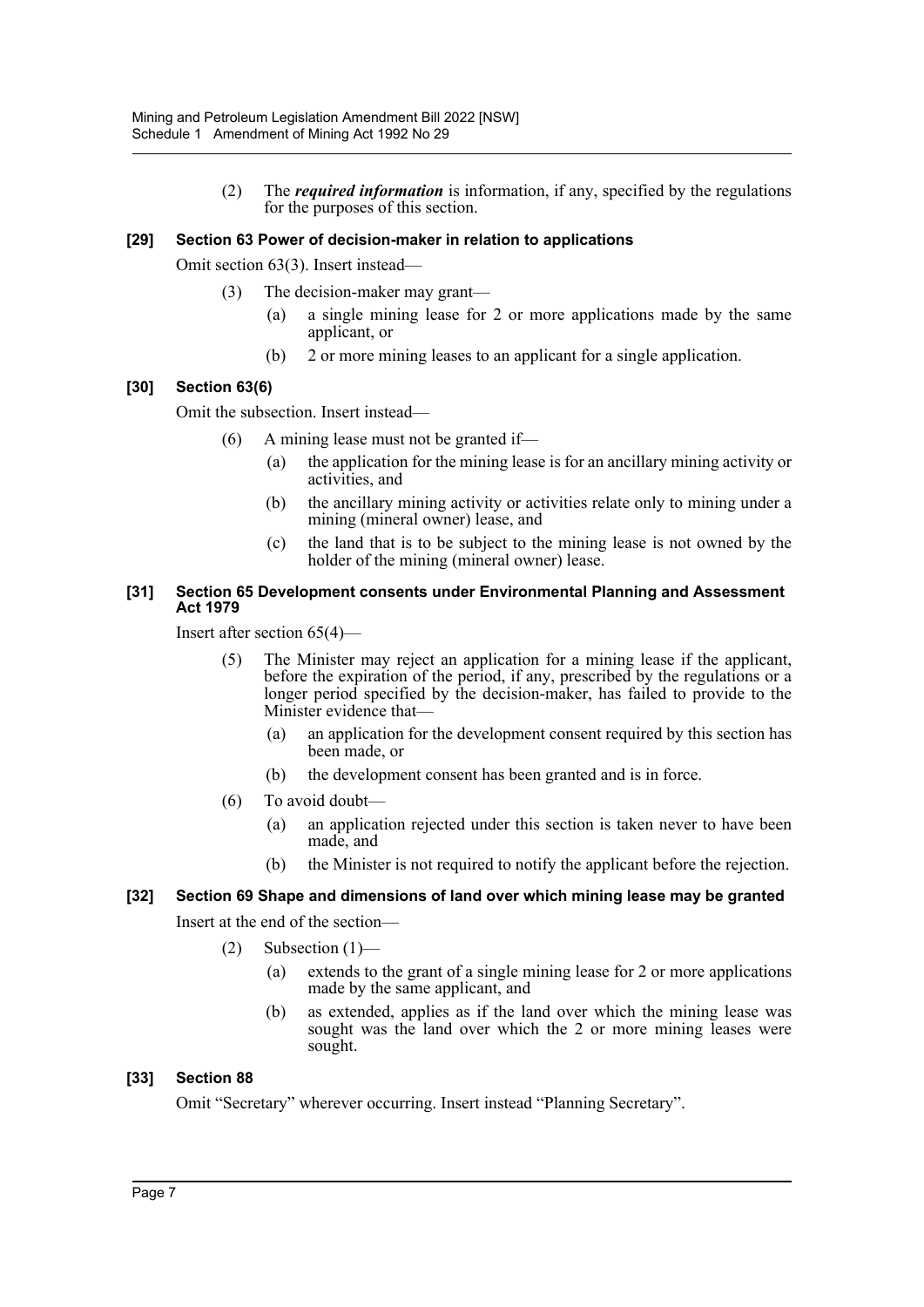#### **[34] Section 91 Objections to granting of proposed mining lease**

Omit "Secretary" from section 91(3). Insert instead "Secretary of the Department".

#### **[35] Section 100 Conditions of consolidated mining lease**

Omit "written consent of the Minister" from section 100(a).

Insert instead "requirements specified by the regulations".

#### **[36] Section 100(2)**

Insert at the end of section 100—

(2) Without limiting other requirements specified by the regulations under subsection  $(1)(a)$ , the regulations may require the consent of a specified person to be obtained before mining operations in the mining area are suspended.

#### **[37] Section 113 Applications for renewal**

Omit section 113(2). Insert instead—

(2) An application for the renewal of an authority must be lodged with the Secretary within the period, if any, prescribed by the regulations before the authority ceases to have effect.

#### **[38] Section 113(5A)**

Omit the subsection.

#### **[39] Section 114A**

Omit the section. Insert instead—

#### **114A Power of decision-maker in relation to renewal applications for exploration licences**

- (1) This section applies if the decision-maker is not satisfied that—
	- (a) the area of land over which renewal of an exploration licence is sought is genuinely required to support the proposed work program accompanying the application, or
	- (b) other special circumstances exist that justify the applicant retaining an area greater in size than that genuinely required to support the proposed work program.
- (2) If this section applies, the decision-maker must—
	- (a) inform the applicant of—
		- (i) the decision-maker's opinion, and
		- (ii) the area of land over which the decision-maker proposes to renew the exploration licence, and
		- (b) renew the exploration licence only over the area of land the decision-maker considers—
			- (i) to be genuinely required to support the proposed work program, or
			- (ii) for an area greater in size than that genuinely required to support the proposed work program—is justified by special circumstances.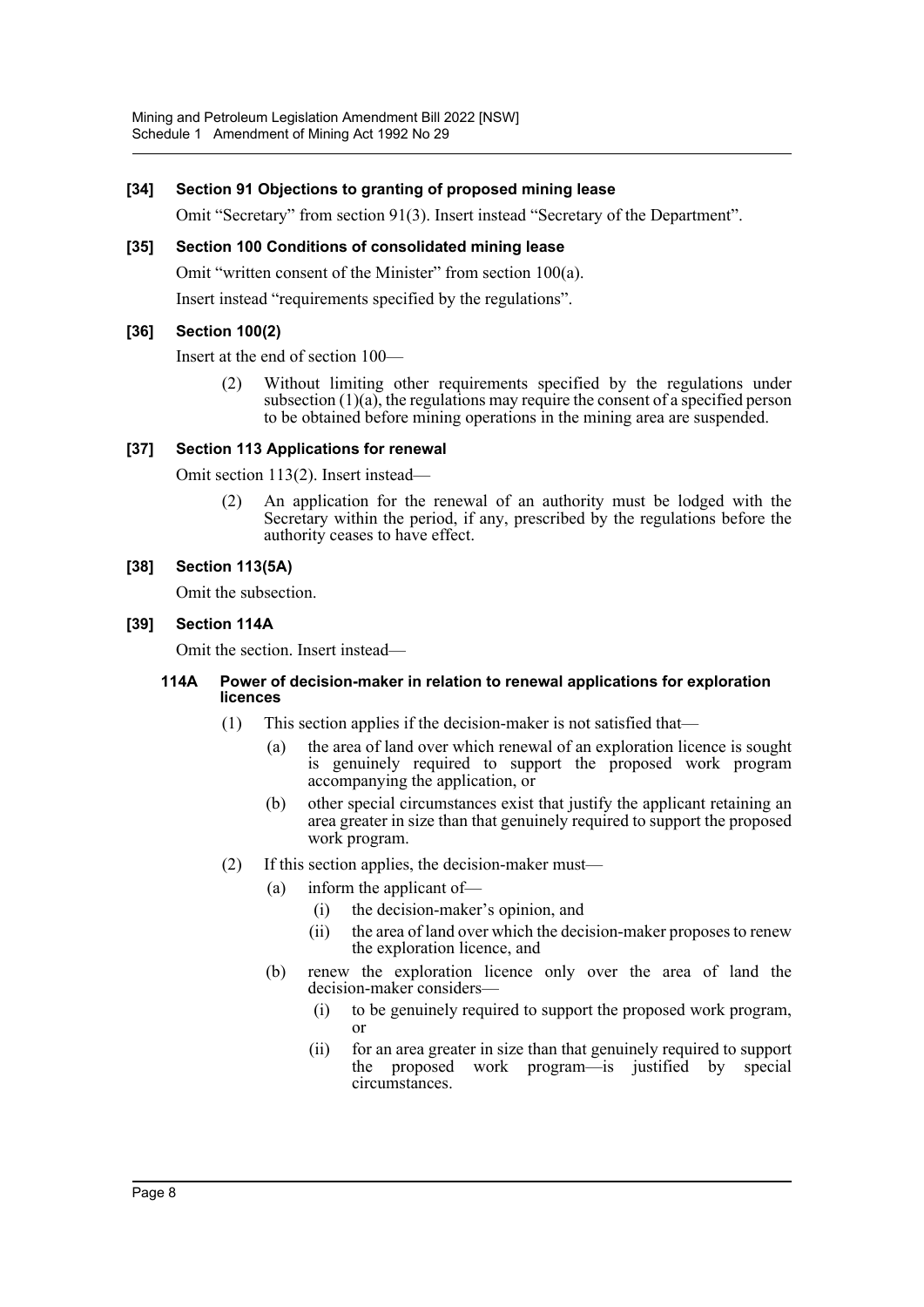(3) In deciding whether an area of land is genuinely required to support a proposed work program for the purposes of this section, the decision-maker may have regard to the matters specified by the regulations.

#### **[40] Section 115 Notice of renewal to be served on holder of authority**

Omit section 115(2). Insert instead—

(2) A notice of renewal of an authority must include the information, if any, prescribed by the regulations.

#### **[41] Section 116 Application to renew by only some holders of authority**

Omit section 116(1). Insert instead—

(1) If an application for the renewal of an authority is not made in the names of all of the holders of the authority, the decision-maker may renew the authority only if satisfied each holder of the authority not applying for its renewal does not wish the authority to be renewed in the person's name.

#### **[42] Section 120 Application for approval of transfer**

Omit section 120(2). Insert instead–

- (2) An application for approval must—
	- (a) be lodged with the Secretary, and
	- (b) include the information, if any, prescribed by the regulations, and
	- (c) be accompanied by the application fee, if any, prescribed by the regulations.

#### **[43] Section 122 Registration of transfers**

Insert at the end of section 122(2)(b)—

, and

(c) accompanied by evidence that any security deposit required to be provided under section 261BAA has been provided.

#### **[44] Section 122(3)**

Omit "the application".

Insert instead "an application that complies with subsection (2)".

#### **[45] Section 122(6)**

Insert after section 122(5)—

(6) An approval of a transfer of an authority lapses if an application for registration of the transfer under this section has not been made within 3 months after the transferor and transferee of the authority were notified of the approval.

#### **[46] Section 129A**

Omit the section. Insert instead—

#### **129A Applications and tenders to be supported by proposed work program**

An application for an authority, or a tender, must be accompanied by a proposed work program that—

(a) contains the information, if any, required by the regulations, and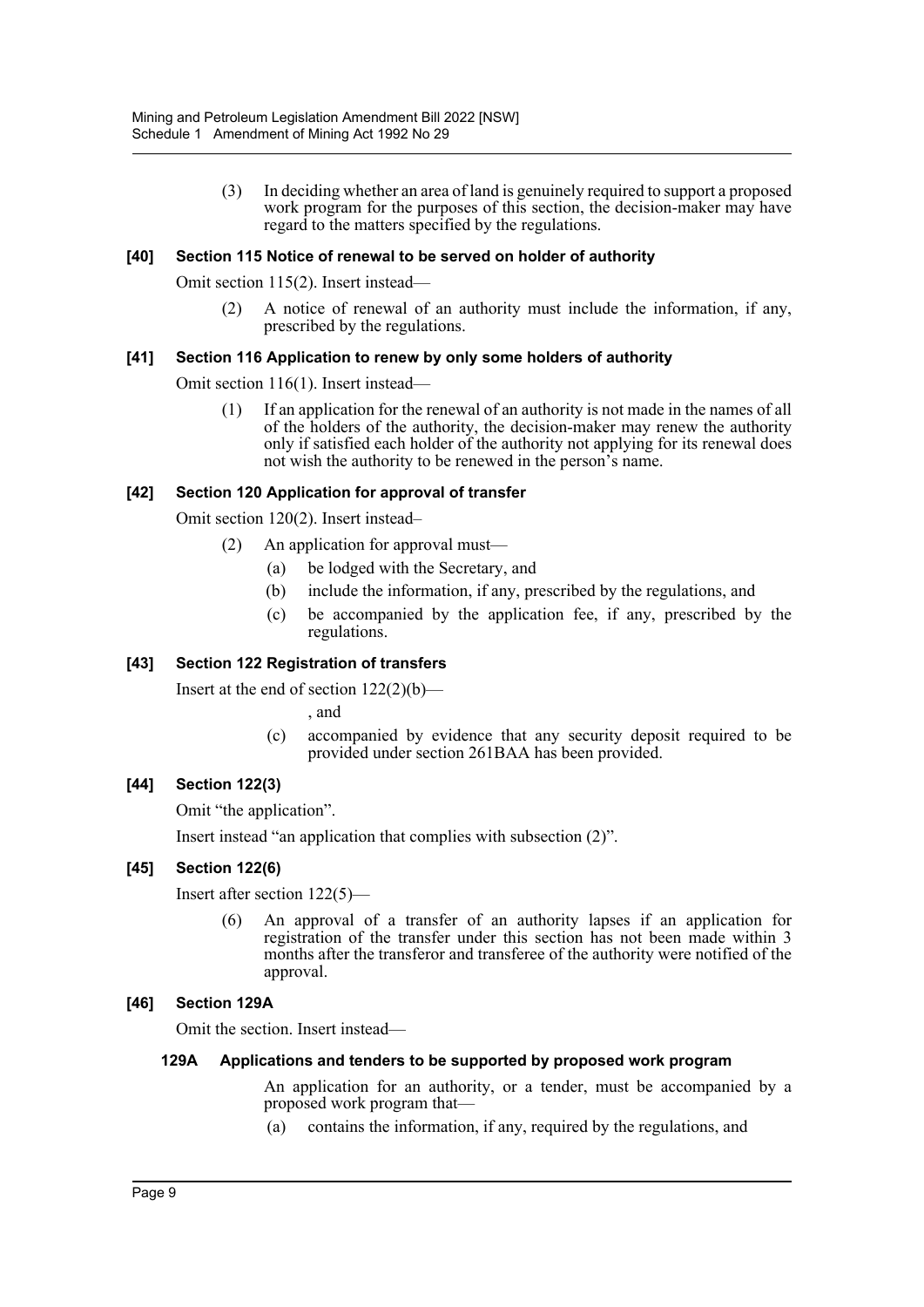(b) complies with the regulations, if any.

#### **[47] Section 133 Nomination of authority holder by applicant or tenderer**

Insert after section 133(2)—

(3) To avoid doubt, if 2 or more authorities are to be granted for a single application or tender, the applicant or tenderer may nominate 1 or more other persons under this section to be granted 1 or more of the authorities.

#### **[48] Section 134**

Omit the section. Insert instead—

#### **134 Death, bankruptcy and incapacity of applicant**

- (1) An application for an authority made by an individual who subsequently becomes bankrupt or an incapacitated person or dies—
	- (a) subsists for the benefit of the applicant or the applicant's estate, and
	- (b) may continue to be dealt with if—
		- (i) the applicant's representative makes a request under this section, and
		- (ii) the decision-maker accepts the request.
- (2) A request must be made in a way and within the period prescribed by the regulations, if any.
- (3) A decision-maker may reject the application for an authority if—
	- (a) no request is made within the period prescribed under subsection (2), or
	- (b) a request is made within the period prescribed, but the decision-maker rejects the request.
- (4) Without limiting other grounds for which a request may be rejected, a request may be rejected on grounds prescribed by the regulations.
- (5) A decision-maker, in considering whether to accept a request under this section, may have regard to the following—
	- (a) guidelines issued and made publicly available by the Minister for the purposes of this section, if any,
	- (b) matters prescribed by the regulations for the purposes of this section.
- (6) In this section—

*representative*, for an individual who is bankrupt, an incapacitated person or deceased, has the meaning prescribed by the regulations.

#### **[49] Section 139 Arbitration Panel**

Omit section 139(7) and (8). Insert instead—

- (7) The Secretary must keep a register of the following in a way prescribed by the regulations—
	- (a) the name of each member of the Arbitration Panel,
	- (b) other information, if any, relating to members of the Arbitration Panel, prescribed by the regulations.
- (8) The register must be made available for public inspection.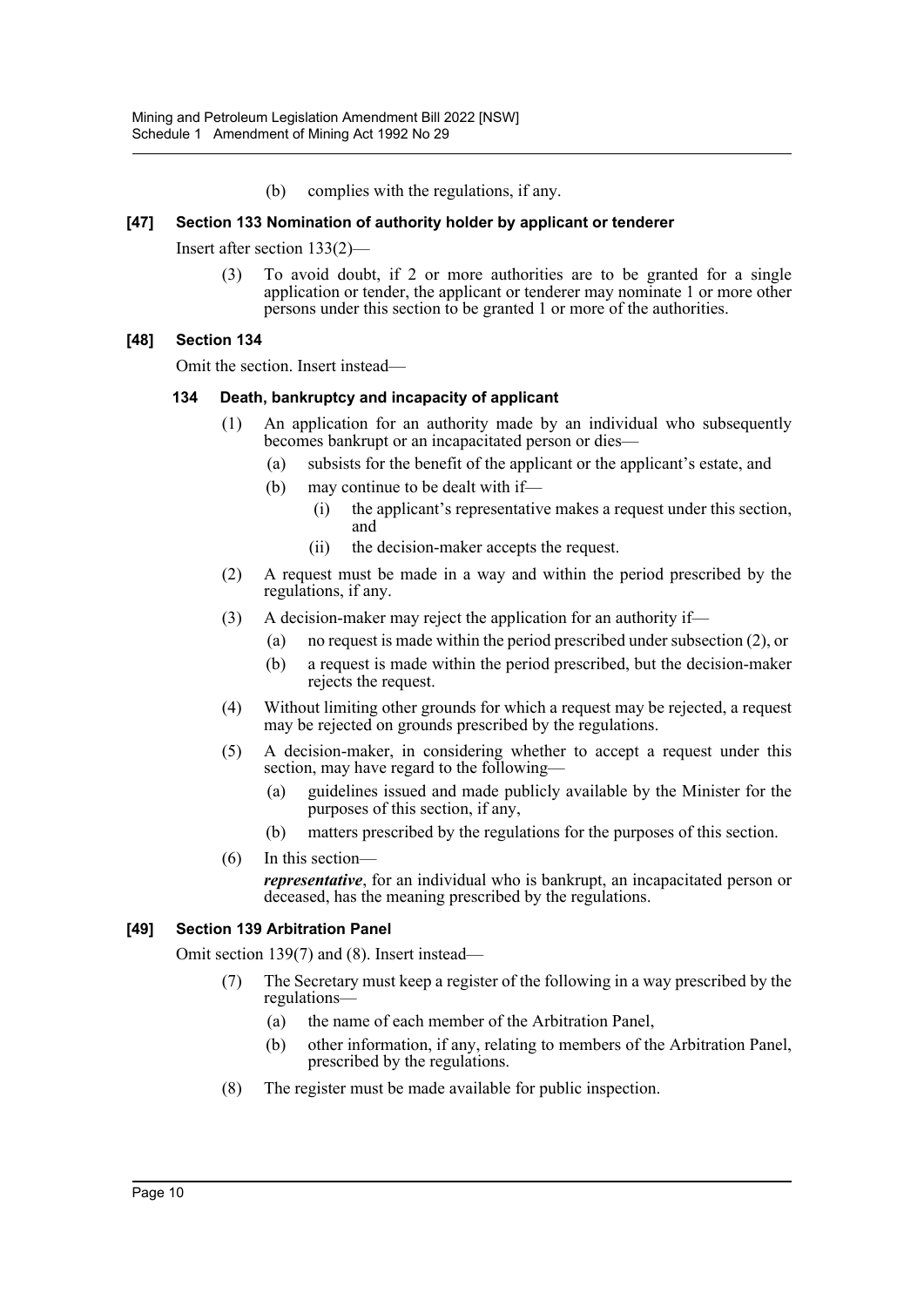#### **[50] Section 140 Prospecting to be carried out in accordance with access arrangement**

Insert at the end of section 140(1)—

Maximum penalty—

- (a) for a corporation—5,000 penalty units, and, for a continuing offence, a further penalty of 500 penalty units for each day the offence continues, or
- (b) for an individual—1,000 penalty units or imprisonment for 5 years, or both, and, for a continuing offence, a further penalty of 100 penalty units for each day the offence continues.

#### **[51] Section 156A Register of arbitrated access arrangements**

Omit section 156A(2)–(4). Insert instead—

- (2) The Secretary must keep a register of the following in a way prescribed by the regulations—
	- (a) the arbitrated access arrangements provided to the Secretary,
	- (b) other information, if any, relating to arbitrated access arrangements, prescribed by the regulations.
- (3) The register must be made available for public inspection.

#### **[52] Section 159 Records**

Omit section 159(3). Insert instead—

- (3) The record must be made available for public inspection.
- (4) Despite subsection (3), the Secretary may decide to keep records relating to the following confidential and not make them publicly available until after the tender or selection process concerned has been completed—
	- (a) a tender made in response to an invitation under section 14,
	- (b) a competitive selection application made in response to an invitation under Schedule 1A.

#### **[53] Section 161 Registration of certain interests**

Omit section 161(9). Insert instead—

(9) The register must be made available for public inspection.

#### **[54] Section 162**

Omit the section. Insert instead—

#### **162 Devolution of rights of holder of authority**

- (1) A person on whom the rights of the holder of an authority have devolved by operation of law may apply to the Minister to have the person's name recorded as the holder of the authority.
- (2) An application must be made in a way prescribed by the regulations.
- (3) The Minister, if satisfied that the rights of the holder of an authority have devolved by operation of law, may direct the Secretary to record the name of the applicant as the holder of the authority.
- (4) In considering an application under this section, the Minister must have regard to guidelines issued and made publicly available by the Minister for the purposes of this section, if any.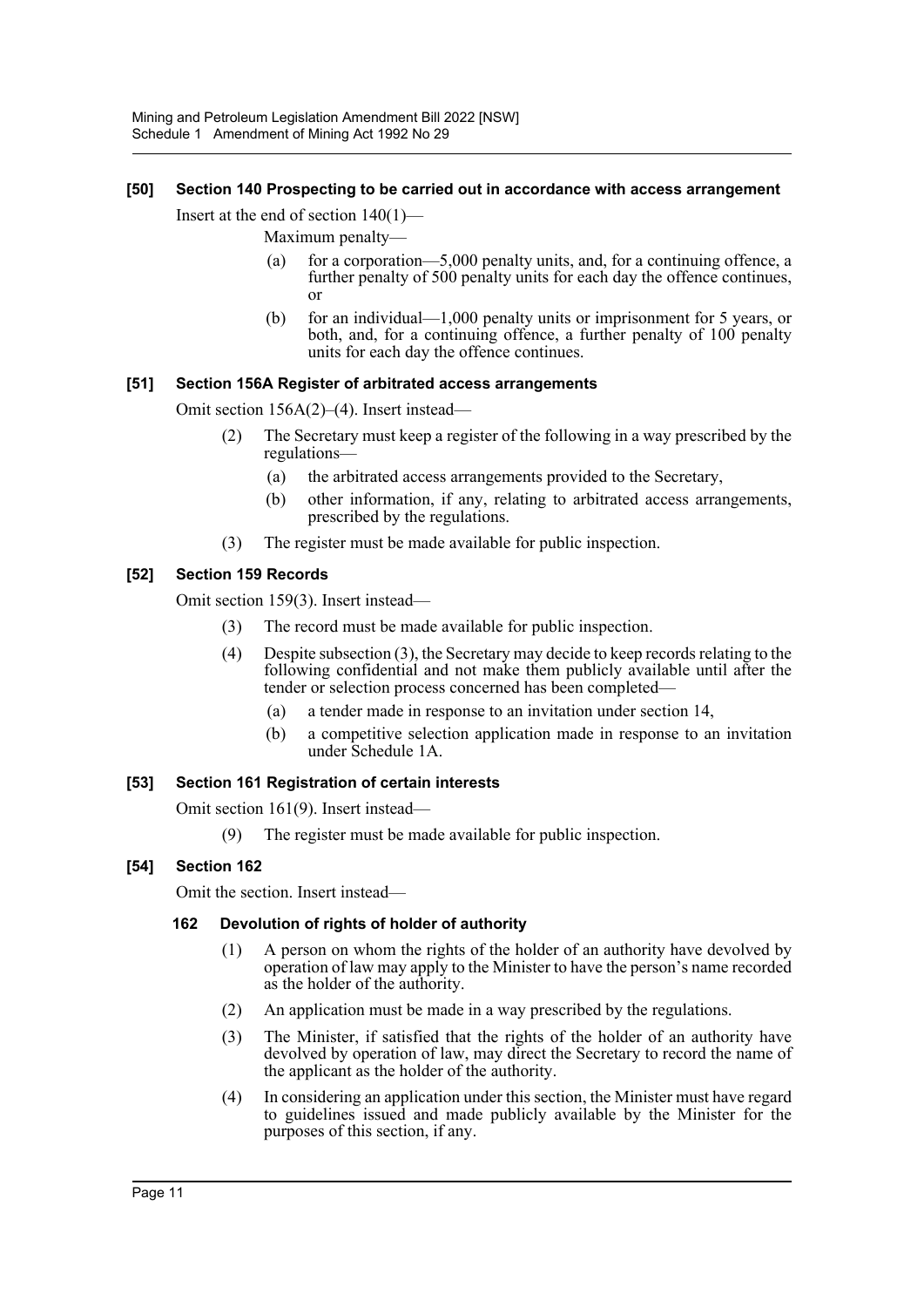- (5) To avoid doubt, in this section—
	- (a) rights have devolved by operation of law if the rights have involuntarily passed from 1 person to another by operation of a law, including a transfer caused by death, bankruptcy or insolvency, and
	- (b) the granting or registration under this Act of a mining sublease does not result in the devolution of the rights of the holder of the head lease on a person.

#### **[55] Section 163 Colliery holdings**

Omit section 163(1), (2) and (10). Insert in appropriate order—

- (1) The Secretary must keep a register of colliery holdings (*the register*) in a way prescribed by the regulations.
- (2) The register must include—
	- (a) the names of colliery holdings and colliery holders, and
	- (b) information about directions given under this section, and
	- (c) other information, if any, relating to colliery holdings, prescribed by the regulations.
- (2A) The register must be made available for public inspection.

#### **[56] Section 163A Registration of mining subleases**

Omit section 163A(1) and (8). Insert in appropriate order—

- (1) The Secretary must keep a register of mining subleases in a way prescribed by the regulations.
- (1A) The register must include the information, if any, relating to mining subleases, prescribed by the regulations.
- (1B) The register must be made available for public inspection.

#### **[57] Section 163A(4)(a)–(d)**

Omit the paragraphs.

#### **[58] Section 163A(4)(f)**

Omit the paragraph. Insert instead—

(f) other information, if any, prescribed by the regulations.

#### **[59] Section 167 Joint holders of authorities**

Insert at the end of the section—

- (2) An authority may be held by 2 or more persons as joint tenants or as tenants in common.
- (3) The Secretary must record that 2 or more holders of an authority hold the authority as tenants in common unless the holders apply, in a way prescribed by the regulations, to hold the authority as joint tenants.

#### **[60] Section 178 Application for granting of mineral claim**

Omit section 178(2). Insert instead–

- (2) An application must—
	- (a) be lodged with the Secretary, and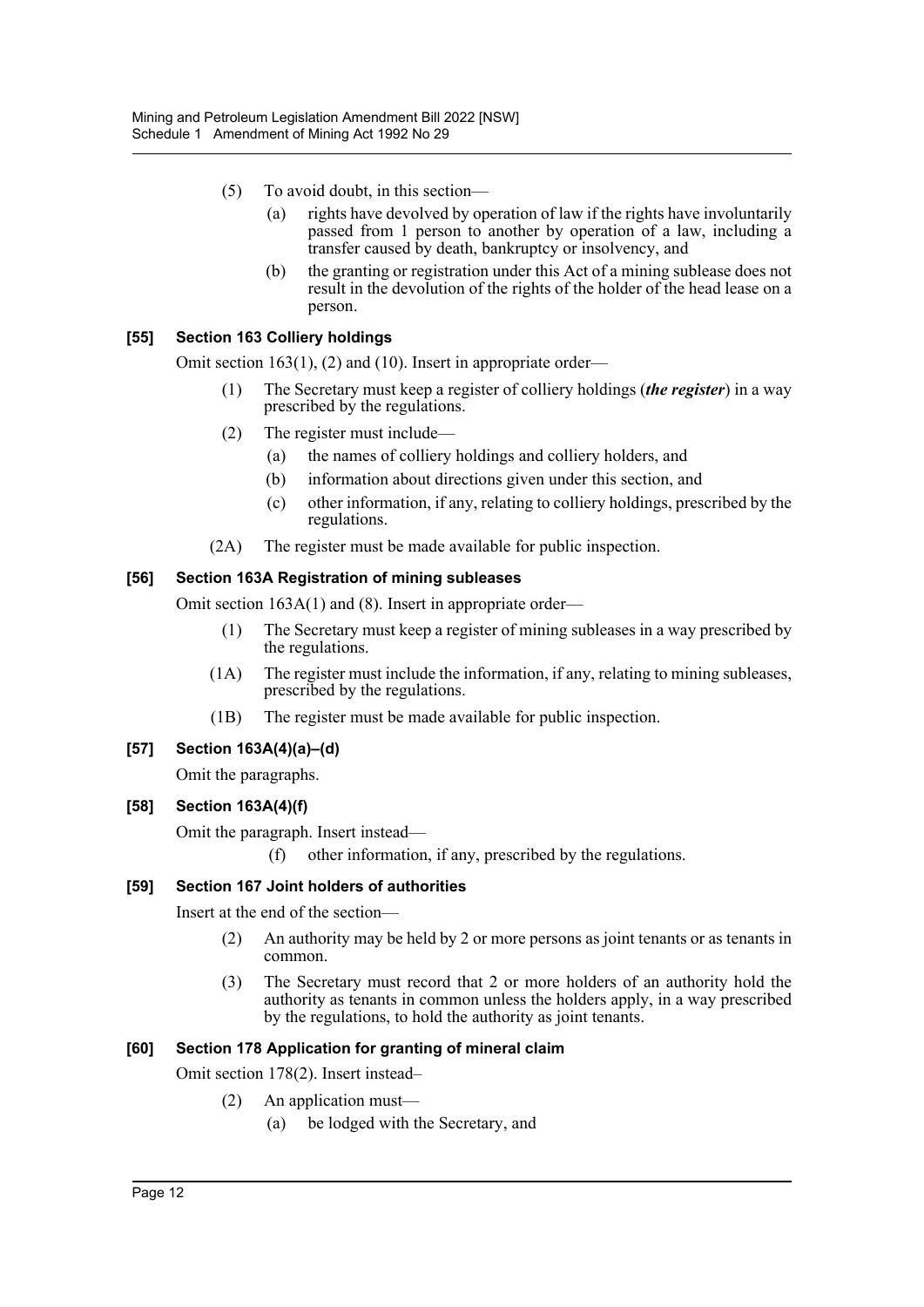- (b) include the information, if any, prescribed by the regulations, and
- (c) be accompanied by the application fee prescribed by the regulations.

## **[61] Section 179 Objection as to agricultural land**

Omit section 179(1)–(3). Insert instead—

- (1) A landholder may object to the granting of a mineral claim over land on the basis that the land is agricultural land if-
	- (a) the landholder has been served with a notice under section 177 in relation to the land, and
	- (b) the landholder is entitled to use the land for agricultural purposes.
- (2) The Secretary is not required to deal with an objection made under this section until the application for the mineral claim has been made under section 178.
- (3) Schedule 2 contains provisions dealing with objections.

#### **[62] Section 187 Agricultural land**

Insert ", except with the written consent of the landholder," after "may not" in section 187(1).

#### **[63] Sections 188(6) and 203(1)(g)**

Omit "mining registrar" wherever occurring. Insert instead "decision-maker".

#### **[64] Section 197 Application for renewal of mineral claim**

Omit section 197(2)(b). Insert instead—

(b) must be lodged with the Secretary within the period, if any, prescribed by the regulations, before the day on which the claim would otherwise expire.

#### **[65] Section 200 Application for transfer of mineral claim**

Omit section 200(2). Insert instead–

- (2) An application must—
	- (a) be lodged with the Secretary, and
	- (b) include the information, if any, prescribed by the regulations, and
	- (c) be accompanied by the application fee prescribed by the regulations.

#### **[66] Section 202**

Omit the section. Insert instead—

#### **202 Devolution of rights of mineral claim**

- (1) A person on whom the rights of the holder of a mineral claim have devolved by operation of law may apply to the Secretary to have the person's name recorded as the holder of the mineral claim.
- (2) An application must be made in a way prescribed by the regulations.
- (3) The Secretary, if satisfied that the rights of the holder of a mineral claim have devolved by operation of law, may record the name of the applicant as the holder of the mineral claim.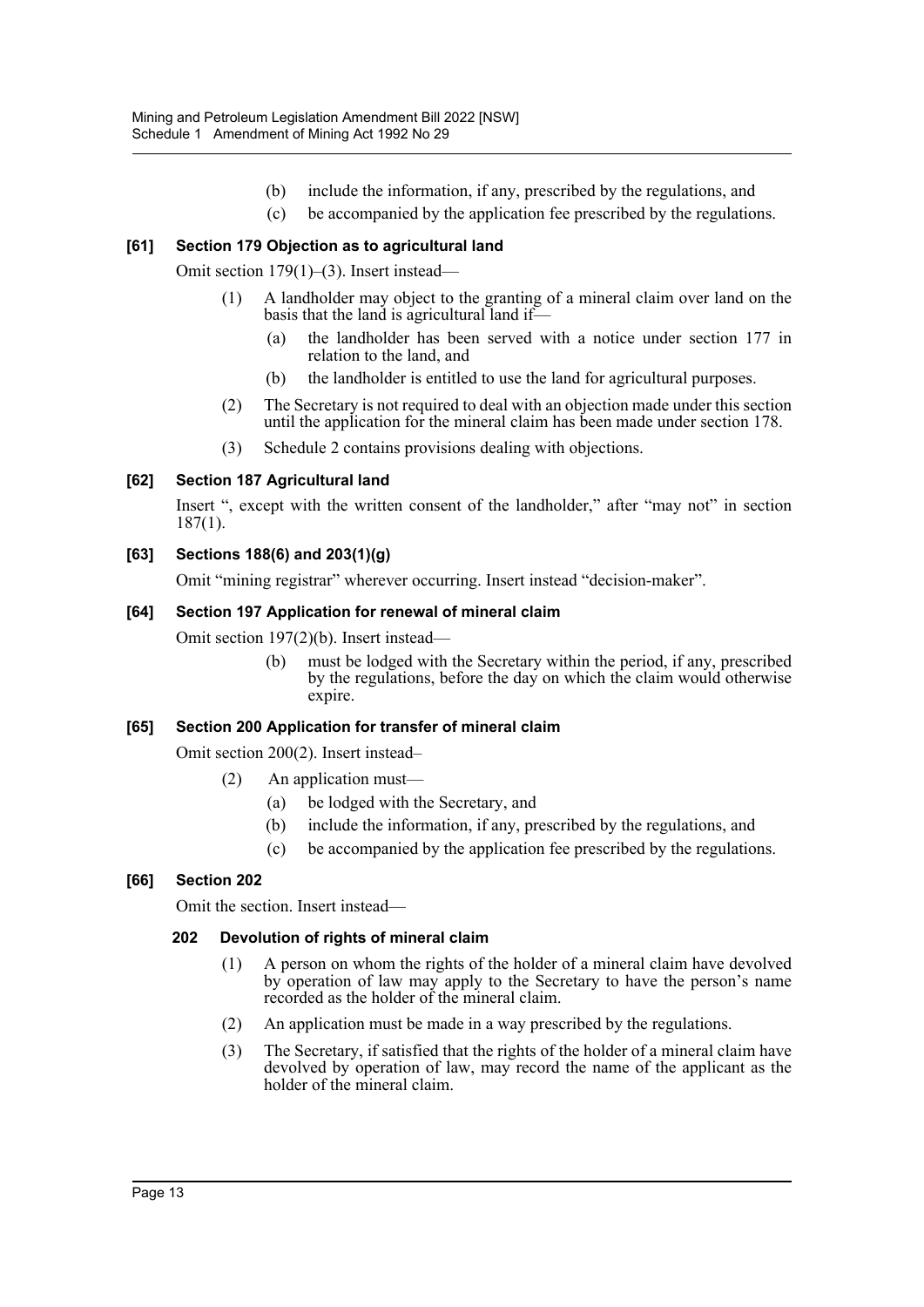- (4) In considering an application under this section, the Secretary must have regard to guidelines issued and made publicly available by the Minister for the purposes of this section, if any.
- (5) To avoid doubt, in this section, rights have devolved by operation of law if the rights have involuntarily passed from 1 person to another by operation of a law, including a transfer caused by death, bankruptcy or insolvency.

#### **[67] Section 203, heading**

Omit "**or operational suspension**".

#### **[68] Section 210**

Omit the section. Insert instead—

#### **210 Death, bankruptcy and incapacity of applicant for grant of mineral claim**

- (1) An application for a mineral claim made by an individual who subsequently becomes bankrupt or an incapacitated person or dies—
	- (a) subsists for the benefit of the applicant or the applicant's estate, and
	- (b) may continue to be dealt with if—
		- (i) the applicant's representative makes a request under this section, and
		- (ii) the decision-maker accepts the request.
- (2) A request must be made in a way and within the period prescribed by the regulations, if any.
- (3) A decision-maker may reject the application for a mineral claim if—
	- (a) no request is made within the period prescribed under subsection (2), or
	- (b) a request is made within the period prescribed, but the decision-maker rejects the request.
- (4) Without limiting other grounds for which a request may be rejected, a request may be rejected on grounds prescribed by the regulations.
- (5) A decision-maker, in considering whether to accept a request under this section, may have regard to the following—
	- (a) guidelines issued and made publicly available by the Minister for the purposes of this section, if any,
	- (b) matters prescribed by the regulations for the purposes of this section.

(6) In this section *representative*, for an individual who is bankrupt, an incapacitated person or deceased, has the meaning prescribed by the regulations.

#### **[69] Section 214 Joint holders of mineral claims**

Insert at the end of the section—

- (2) A mineral claim may be held by 2 or more persons as joint tenants or as tenants in common.
- (3) The Secretary must record that 2 or more holders of a mineral claim hold the claim as tenants in common unless the holders apply, in a way prescribed by the regulations, to hold the claim as joint tenants.
- (4) To avoid doubt, if 2 or more persons are joint holders of a mineral claim, whether as joint tenants or as tenants in common, each person is taken to hold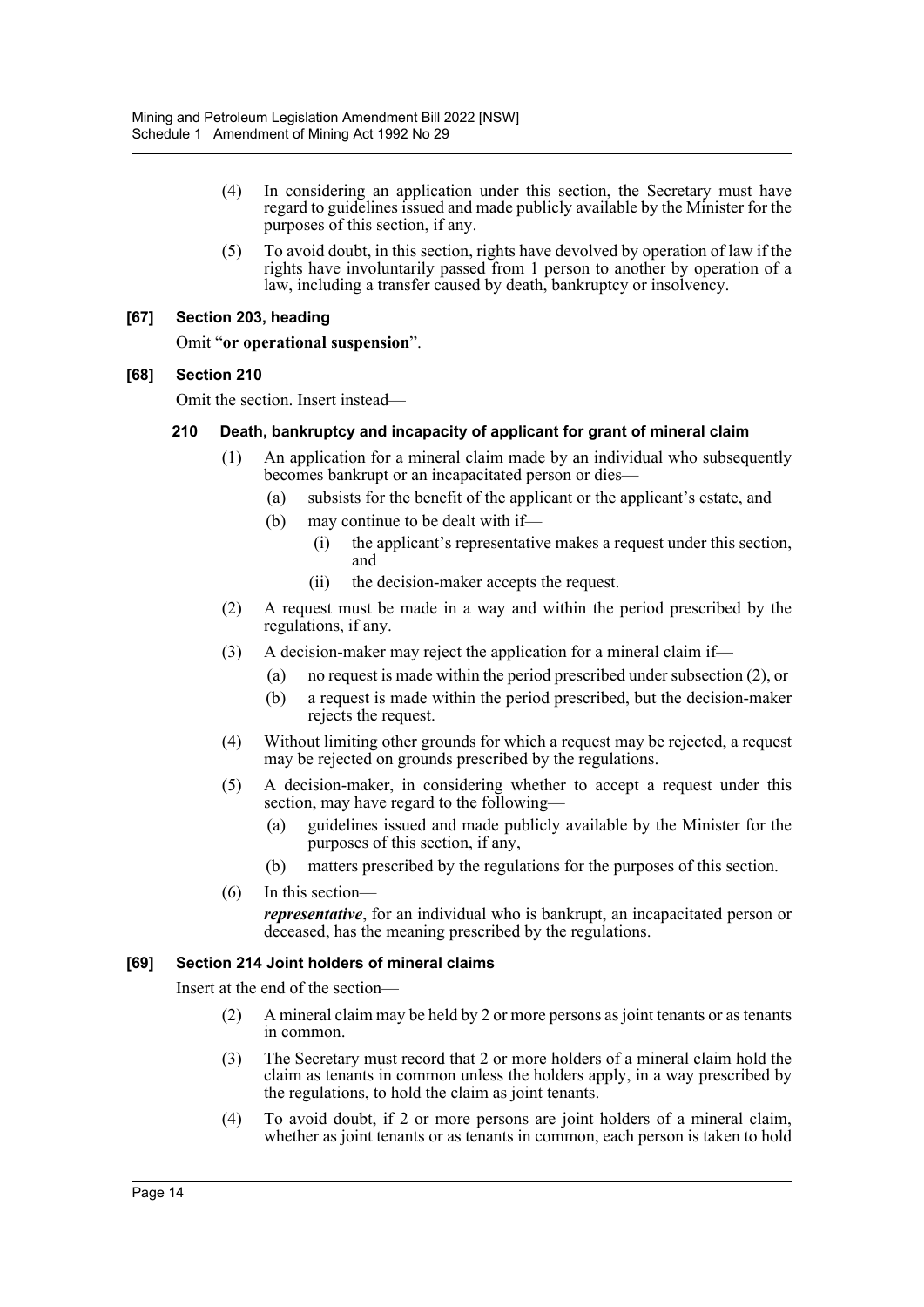a whole mineral claim for the purposes of ascertaining compliance with a condition relating to the maximum number of mineral claims that may be held by a person under section  $175(2)(c)$ .

#### **[70] Section 218A Records**

Omit section 218A(2) and (3). Insert instead—

- (2) The record must be kept in the way, and must include the information, prescribed by the regulations, if any.
- (3) The record must be made available for public inspection.

#### **[71] Section 218B Registration of certain interests in mineral claims**

Omit section 218B(9). Insert instead—

(9) The register must be made available for public inspection.

#### **[72] Section 219A Mineral claims district management fund**

Omit the section.

#### **[73] Section 222 Objections**

Omit "Such an objection" from section 222(2).

Insert instead "An objection made on a ground referred to in subsection (1)(b)".

#### **[74] Section 222(3)**

Omit the subsection. Insert instead—

(3) Schedule 2 contains provisions dealing with objections made on the ground referred to in subsection  $(1)(a)$ .

#### **[75] Section 223 Certain land not to be included in opal prospecting area**

Insert ", except with the written consent of the landholder" after "agricultural land" in section  $223(1)\hat{d}$ .

**[76] Section 229 Conditions of licence**

Omit the section.

#### **[77] Section 235A Records**

Omit section 235A(2) and (3). Insert instead—

- (2) The record must be kept in the way, and must include the information, prescribed by the regulations, if any.
- (3) The record must be made available for public inspection.

# **[78] Section 235D Opal prospecting area management fund**

Omit the section.

#### **[79] Section 235F Registration of certain interests in opal prospecting licences**

Omit section 235F(9). Insert instead—

(9) The register must be made available for public inspection.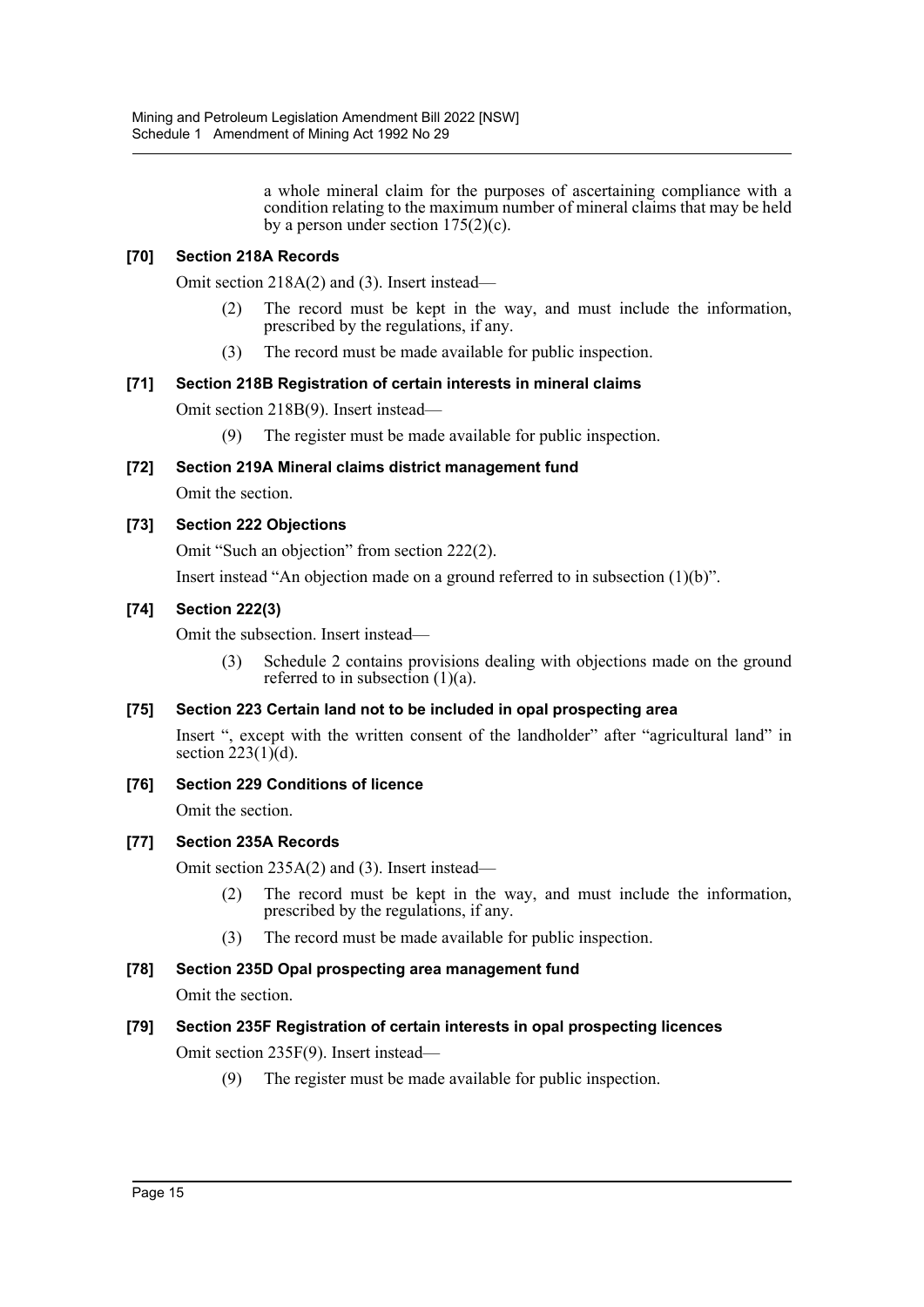#### **[80] Section 236J Public notice of access management plans**

Omit "in a local newspaper circulating in the area in which the land is situated" from section  $236J(1)$ .

Insert instead "in the way specified by the regulations".

#### **[81] Section 239E Interpretation**

Omit "responsible" wherever occurring in section 239E(2).

#### **[82] Section 239E(2)**

Insert ", controller" after "receiver".

#### **[83] Section 240 Directions**

Insert after section 240(1)—

- (1A) The Secretary or an inspector may, by written notice, direct a person to do 1 or more of the following if the person has carried out prospecting, mining or another activity otherwise than in accordance with an authorisation, where an authorisation to carry out the prospecting, mining or activity is required under this Act—
	- (a) to address an adverse impact the prospecting, mining or activity has had on 1 or more aspects of the environment,
	- (b) to address a risk of there being such an impact,
	- (c) to conserve the environment, protect it from harm as a result of the prospecting, mining or activity or prevent, control or mitigate the harm,
	- (d) to rehabilitate land or water that is or may be affected by the prospecting, mining or activity.
- (1B) To avoid doubt, a reference to the environment, land and water in subsections (1) and (1A) includes the environment, land and water in a place regardless of whether the environment, land and water is within or outside an authorisation area.

#### **[84] Section 240(2)**

Omit "responsible".

#### **[85] Section 240(4)**

Insert "under subsection (1)" after "a direction".

#### **[86] Section 240AA, heading**

Insert "**and activity approvals**" after "**operations**".

#### **[87] Section 240AA(4) and (5)**

Omit the subsections. Insert instead—

- (4) The suspension of an authorisation or an activity approval does not affect any liability incurred by the holder of the authorisation or activity approval before the suspension took effect.
- (5) The holder of an authorisation or an activity approval is not entitled to compensation merely because of the suspension of operations under the authorisation or activity approval in accordance with a suspension notice.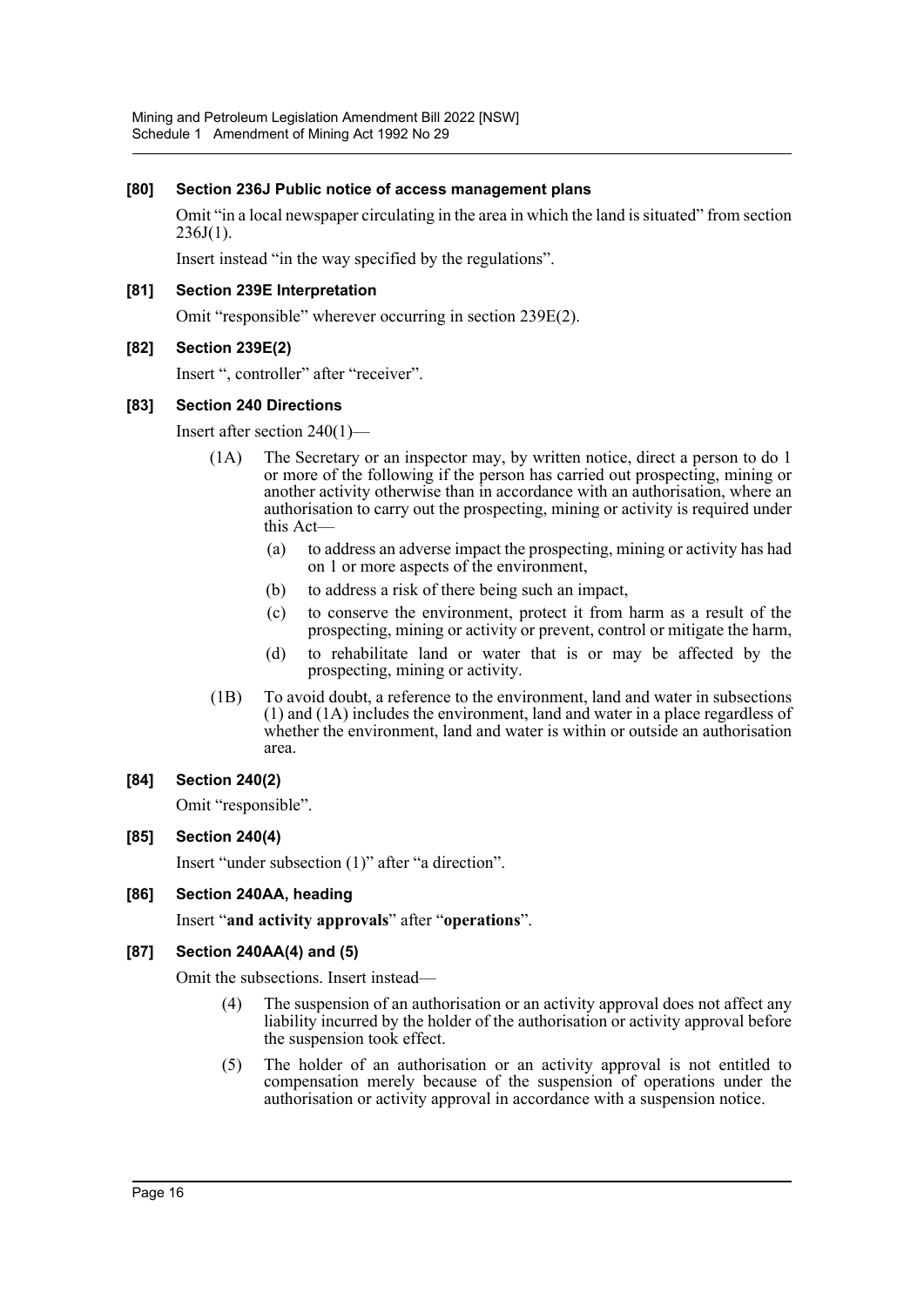#### **[88] Section 240C**

Omit the section. Insert instead—

#### **240C Breach of direction or notice**

- (1) A person must comply with a direction or notice issued to the person under this Division, unless the person has a reasonable excuse for not doing so.
- (2) If a person fails, without reasonable excuse, to comply with a direction or notice under this Division in relation to an authorisation, the holder of the authorisation to which the direction or notice relates, if not the person to whom the direction or notice was issued, is also guilty of an offence.

Maximum penalty—

- (a) for a corporation—10,000 penalty units, and, in the case of a continuing offence, a further penalty of 1,000 penalty units for each day the offence continues, or
- (b) for an individual—2,000 penalty units, and, in the case of a continuing offence, a further penalty of 200 penalty units for each day the offence continues.

**Note—** An offence against this section committed by a corporation is an executive liability offence attracting executive liability for a director or other person involved in the management of the corporation—see section 378F.

#### **[89] Section 240E Fee**

Omit "by the holder of the authorisation concerned" from 240E(3).

#### **[90] Section 242C Derelict Mine Sites Fund**

Insert after section 242C(4)—

- (5) The Secretary may invest money in the Derelict Mine Sites Fund—
	- (a) if the Department is a GSF agency for the purposes of the *Government Sector Finance Act 2018*, Part 6—in a way the Department is permitted to invest money under that Part, or
	- (b) if the Department is not a GSF agency for the purposes of the *Government Sector Finance Act 2018*, Part 6—in a way approved by the Treasurer.

#### **[91] Section 244 Definitions**

Omit "reserved land" from the definition of *landholder*.

Insert instead "an exempted area".

#### **[92] Section 246P Conditions for mandatory audits**

Omit section 246P(7). Insert instead—

(7) This section does not affect the operation of the *Environmental Planning and Assessment Act 1979*, section 4.42, 4.50 or 5.24.

#### **[93] Section 249, heading**

Omit the heading. Insert instead—

#### **249 Entry on land to comply with environmental, rehabilitation and other directions and for other purposes**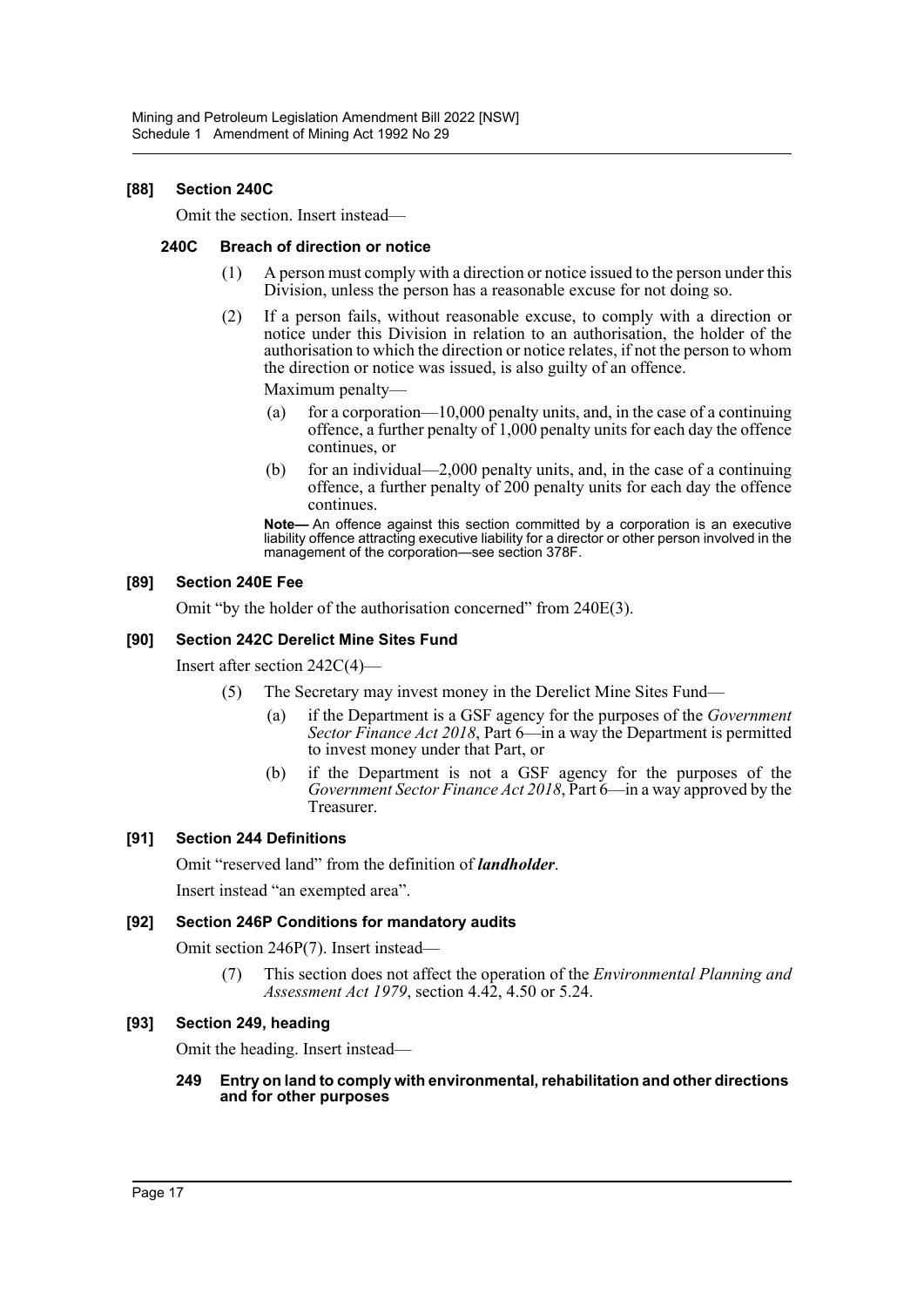### **[94] Section 249(1)(a)**

Omit the paragraph. Insert instead—

(a) to comply with a direction in force under section 240, or

#### **[95] Section 261B Security deposit conditions**

Omit section 261B(5) and (6). Insert instead—

- (5) A security deposit condition may require—
	- (a) a single security deposit to be provided and maintained for more than 1 authorisation held by the same person, and
	- (b) the holder of 2 or more authorisations to cause a security deposit that has been provided and maintained for 1 authorisation to be extended to other authorisations held by the holder.
- (6) To avoid doubt, a security deposit condition for a group security deposit may be varied at the request of the holder of the authorisation or on the decision-maker's initiative—
	- (a) to deal with a further authorisation, or
	- (b) to remove an authorisation from being the subject of the condition.
- (7) This section does not affect the operation of the *Environmental Planning and Assessment Act 1979*, section 4.42, 4.50 or 5.24.

#### **[96] Section 261BA, heading**

Insert "**or renewed**" after "**granted**"

#### **[97] Section 261BA(3)**

Insert after section 261BA(2)—

(3) Subsections (1) and (2) extend to the renewal of an authorisation.

#### **[98] Section 261BAA**

Insert after section 261BA—

#### **261BAA Security may be required before transfer of authorities**

- (1) If a decision-maker proposes to approve a transfer of an authority that is not subject to a security deposit condition, the decision-maker may, by notice given to the proposed transferee—
	- (a) advise the proposed transferee that the decision-maker proposes to impose a security deposit condition when the transfer is approved, and
	- (b) require the proposed transferee to provide the security deposit required to be provided and maintained under the condition before the transfer of the authority is registered.
- (2) If a decision-maker proposes to approve a transfer of an authority that is subject to a security deposit condition, the decision-maker may, by notice given to the proposed transferee, require the proposed transferee to provide the security deposit required to be provided and maintained under the condition before the transfer of the authority is registered.
- (3) If a decision-maker requires a security deposit to be provided before a transfer of the authority is registered, the transfer of the authority must not be registered under section 122 unless the security deposit is provided.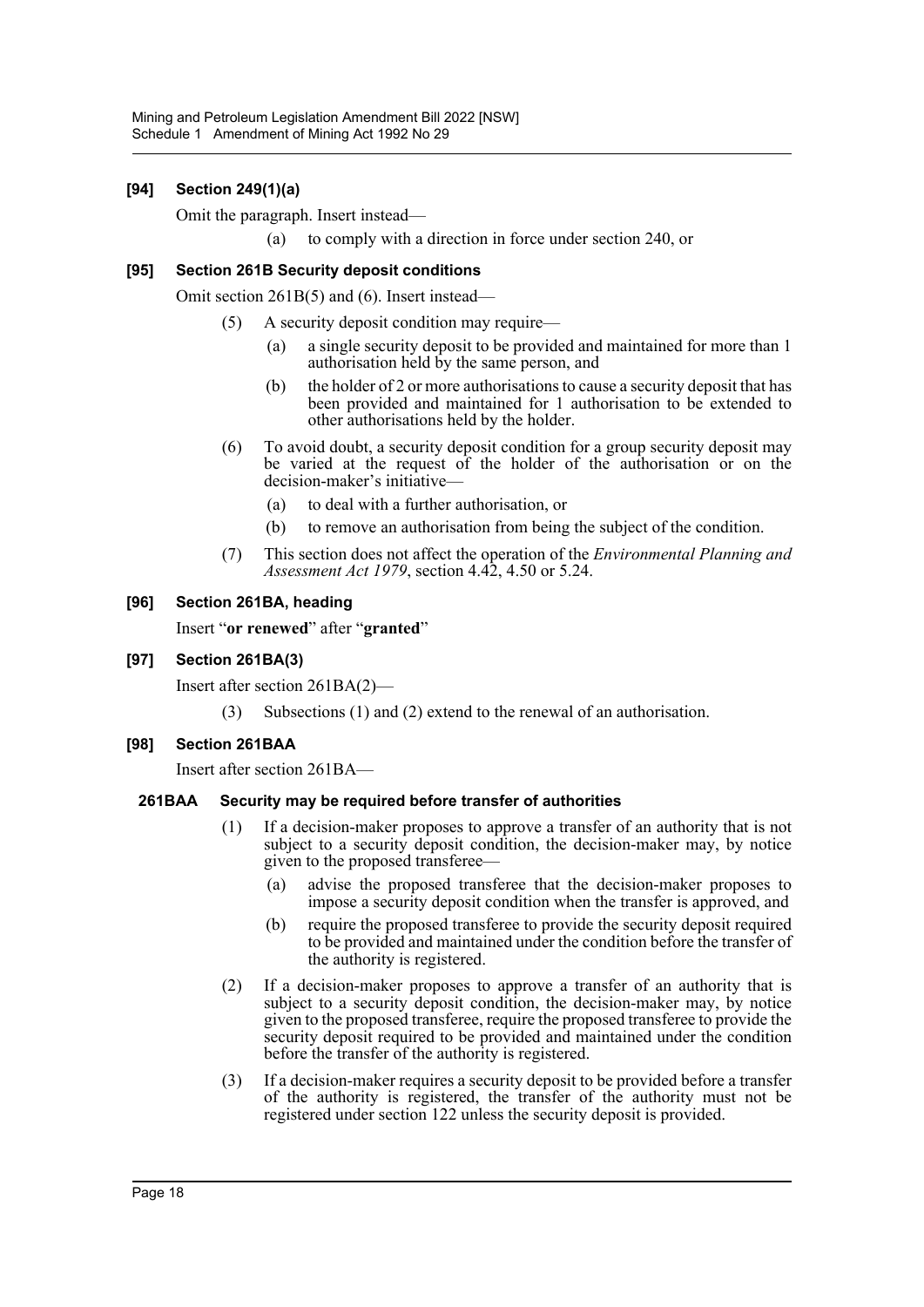- (4) To avoid doubt, a decision-maker is not required under section 261G to return a security deposit to a transferor of an authority merely because the decision-maker requires or obtains a security deposit from a transferee of the authority or approves the transfer of the authority.
- (5) Subsections (1)–(4) apply to a full or partial transfer of an authority.

#### **[99] Section 261BB Amount of security deposit**

Insert at the end of the section—

- (2) The amount of a group security deposit that may be required by a security deposit condition is—
	- (a) the assessed deposit for the authorisations concerned as at the date the decision-maker imposes or varies the condition, or
	- (b) if there is no assessed deposit for the authorisations—the amount specified under section  $261\text{BC}(7)(b)$  as at the date the decision-maker imposes or varies the condition.

#### **[100] Section 261BC Secretary may assess amount of security deposit**

Omit section 261BC(6) and (7). Insert instead—

- (6) The Secretary must make an assessment under this section having regard to the following—
	- (a) the estimated cost of fulfilling any obligations under the authorisation or authorisations concerned, including obligations under the authorisation that may arise in the future,
	- (b) other matters, if any, prescribed by the regulations.
- (7) An assessed deposit must not be less than—
	- (a) for a group security deposit—the amount prescribed by or calculated in accordance with the regulations,
	- (b) for another security deposit—the minimum deposit for the authorisation.

#### **[101] Section 261BD Application for review of assessed deposit**

Omit section 261BD(2)(a)–(d). Insert instead—

(a) be made in the way, and contain the information, prescribed by the regulations, if any, and

#### **[102] Section 261BE Review of assessed deposit by Minister**

Omit section 261BE(2)(a). Insert instead—

- (a) must have regard to—
	- (i) submissions made by the holder of the authorisation in relation to the assessment the subject of the review, and
	- (ii) matters prescribed by the regulations for the purposes of this section, if any, and
- **[103] Section 261BE, note**

Omit the note.

#### **[104] Section 261BF Minimum deposit**

Omit section 261BF(2). Insert instead—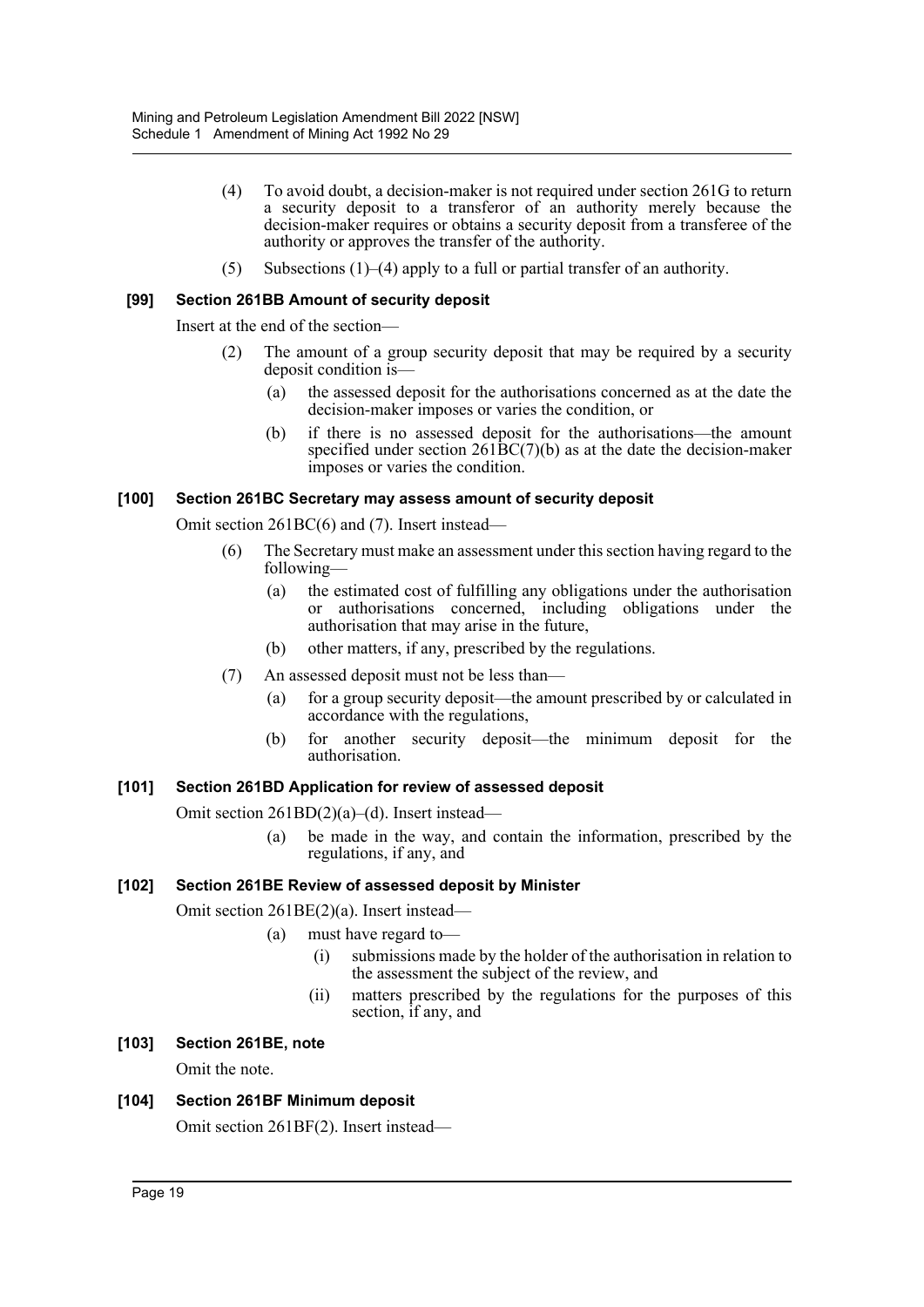- (2) A change to the following does not affect the validity of a security deposit condition imposed or varied before the change takes effect—
	- (a) the minimum deposit for an authorisation,
	- (b) an amount referred to in section 261BC(7)(b).

#### **[105] Section 261C Content of security deposit condition**

Omit section 261C(1) and (2). Insert instead—

(1) A security deposit condition, whether in a standard form or otherwise, may include requirements specified for inclusion by the regulations.

#### **[106] Section 261F Claim on and use of security deposit**

Omit section 261F(4). Insert instead—

- (4) The Minister may invest money obtained under a security deposit—
	- (a) if the Minister is a GSF agency for the purposes of the *Government Sector Finance Act 2018*, Part 6—in a way the Department is permitted to invest money under that Part, or
	- (b) if the Minister is not a GSF agency for the purposes of the *Government Sector Finance Act 2018*, Part 6—in a way approved by the Treasurer.

#### **[107] Section 261F(6)**

Insert "or (3A)" after "subsection (3)".

**[108] Section 261G Lapsing of security deposit requirement and return of money** Omit section 261G(1).

#### **[109] Section 261G(4) and (5)**

Insert after section 261G(3)—

- (4) If a security deposit has lapsed, money obtained under the security deposit that has not been used under section 261F must be paid, without interest, as follows—
	- (a) to the person who provided the deposit,
	- (b) if the person who provided the deposit is unable to be located despite reasonable endeavours—to the holder of the authorisation concerned,
	- (c) if the person who provided the deposit and the holder of the authorisation are unable to be located despite reasonable endeavours into the Derelict Mine Sites Fund.
- (5) To avoid doubt, a security deposit does not lapse merely because the person who provided the deposit—
	- (a) if the person is an individual—becomes bankrupt or an incapacitated person or dies, or
	- (b) if the person is a corporation—is wound up or deregistered or becomes a Chapter 5 body corporate within the meaning of the *Corporations Act 2001* of the Commonwealth.

#### **[110] Section 272 Assessment of compensation**

Omit "in a newspaper circulating generally in the State and in one or more newspapers circulating in the locality in which the land concerned is situated" from section 272(1)(b)(i).

Insert instead "in the way specified by the regulations".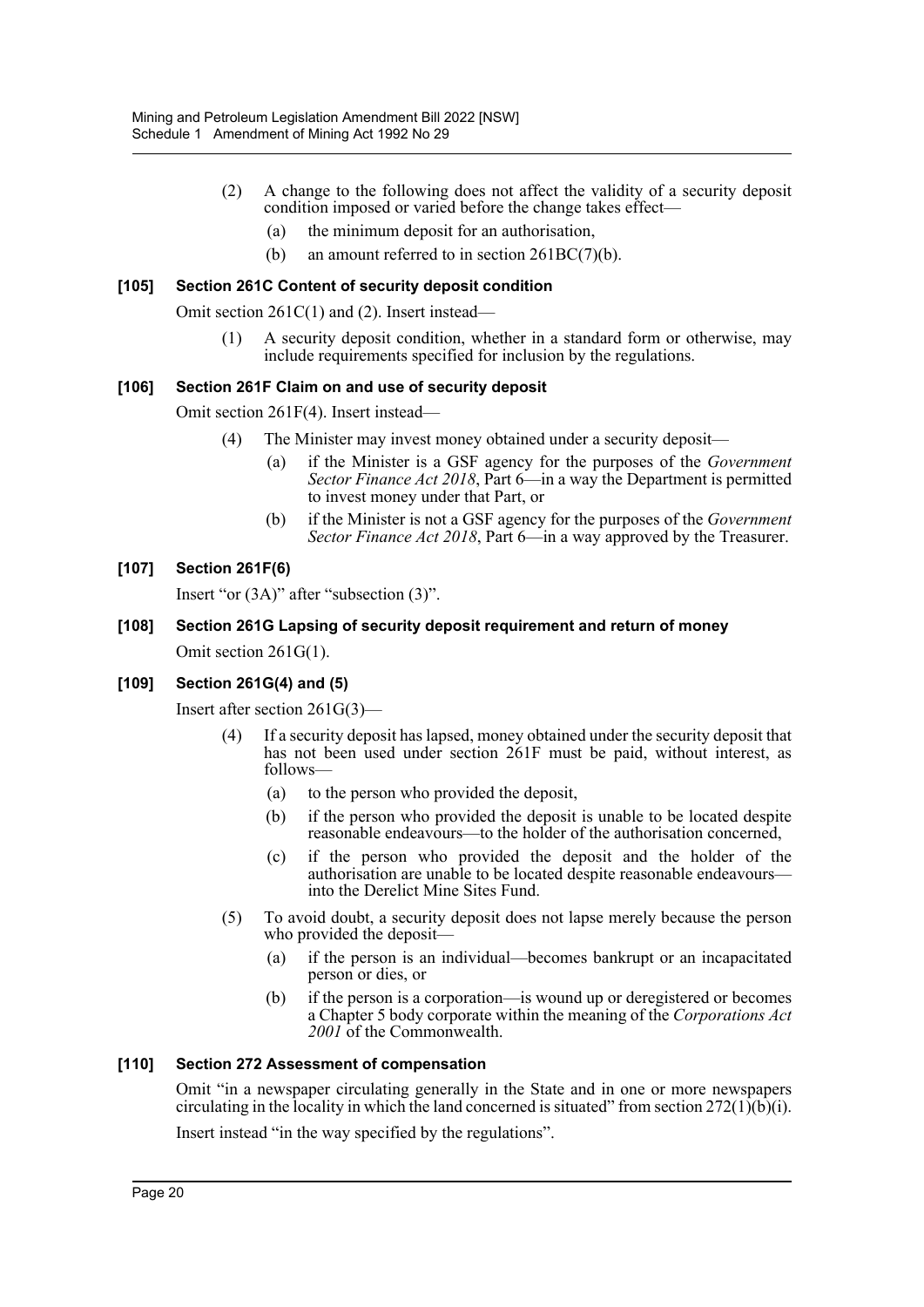#### **[111] Section 292A**

Omit the section. Insert instead—

#### **292A Interpretation**

(1) In this Part—

*authorisation fee* means an annual rental fee or administrative levy payable under this Part.

- (2) A reference in this Part to when an authorisation is granted or renewed is taken, in relation to a grant or renewal of an authorisation that takes effect under this Act after the date on which it is granted or renewed, to be a reference to when the grant or renewal takes effect.
- (3) To avoid doubt, if an authorisation fee is payable during the term of an authorisation, the term of the authorisation includes the period occurring after the term for which the authorisation as granted or renewed was due to expire but continues to have effect under section 117.

**Note—** Section 117 provides for the continuation of an authorisation if an application is made for renewal of the authorisation and it is not finally disposed of before the date on which the authorisation would otherwise cease to have effect.

#### **[112] Section 292B Meaning of "grant anniversary date"**

Omit the section.

#### **[113] Section 292E**

Omit the section. Insert instead—

#### **292E Payment of annual rental fee**

- (1) An annual rental fee must be paid for each year the authorisation continues in force.
- (2) An annual rental fee must be paid before the grant of an authorisation.
- (3) Subsequent annual rental fees must be paid by—
	- (a) the date specified by the Secretary by written notice given to the person liable to pay the fee, or
	- (b) if no date is specified—the date prescribed by, or determined in accordance with, the regulations for the purposes of this section.
- (4) In subsection (2), a reference to the grant of an authorisation includes a reference to the taking of action under this Act as a result of which an authorisation is taken to have been granted under this Act. **Note—** For example, a partial transfer of an authorisation cannot be registered under section 122(5) until the annual rental fee is paid.

#### **[114] Section 292H Definitions**

Omit the definitions of *minimum deposit* and *security deposit condition*.

#### **[115] Section 292I**

Omit the section. Insert instead—

#### **292I Payment of annual administrative levy**

(1) The administrative levy payable under this Part for an authorisation, other than a small-scale title, is an annual administrative levy.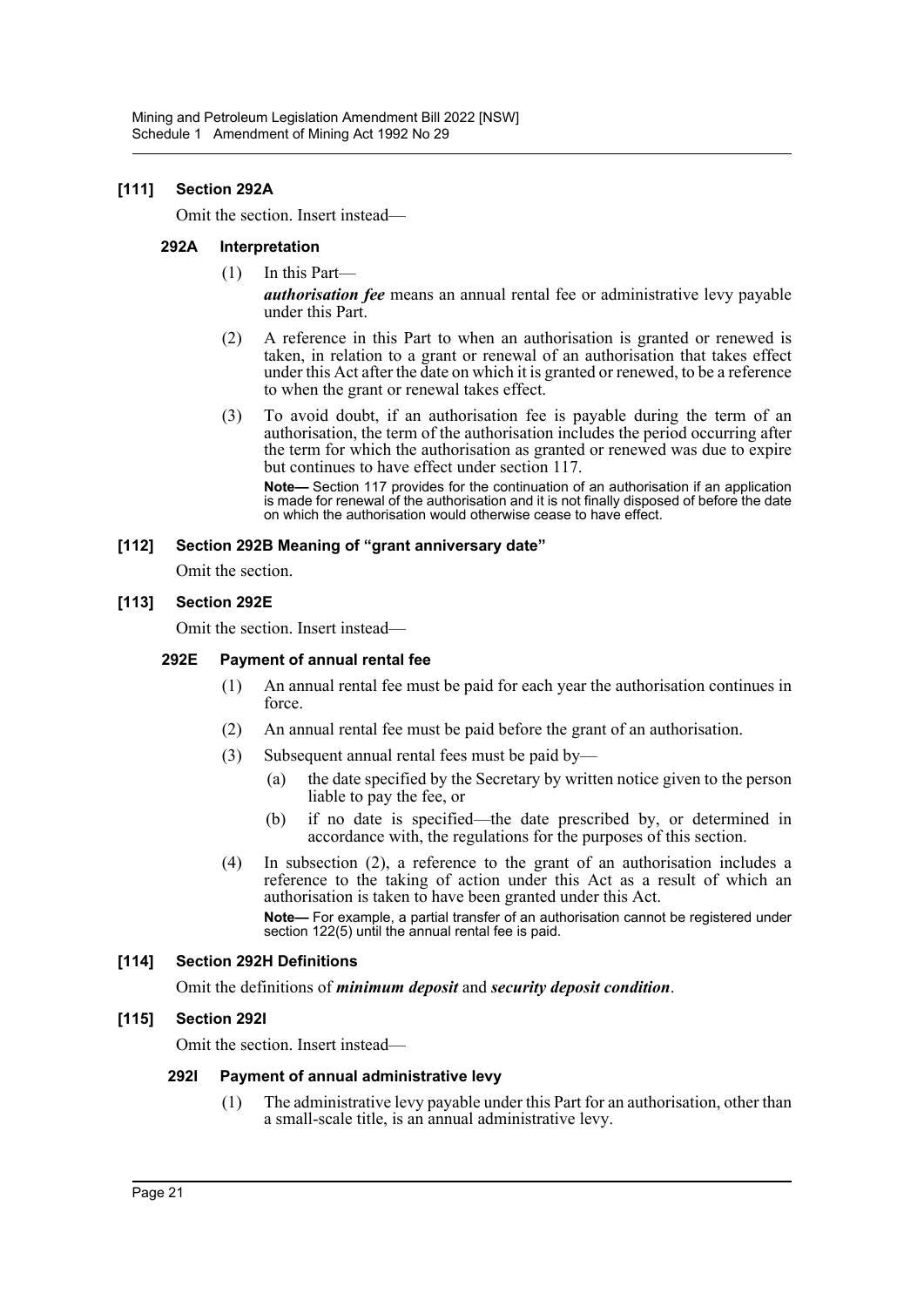- (2) An annual administrative levy must be paid for each year the authorisation continues in force.
- (3) An annual administrative levy must be paid before the grant of an authorisation.
- (4) Subsequent annual administrative levies must be paid by—
	- (a) the date specified by the Secretary by written notice given to the person liable to pay the fee, or
	- (b) if no date is specified—the date prescribed by, or determined in accordance with, the regulations for the purposes of this section.
- (5) In subsection (3), a reference to the granting of an authorisation includes a reference to the taking of action under this Act as a result of which an authorisation is taken to have been granted under this Act. **Note—** For example, a partial transfer of an authorisation cannot be registered under

section 122(5) until the administrative levy is paid.

#### **[116] Section 292K**

Omit the section. Insert instead—

#### **292K Amount of annual administrative levy**

The amount of an annual administrative levy is the amount calculated in accordance with the regulations.

#### **[117] Section 292L Minimum amount of annual administrative levy**

Omit the section.

#### **[118] Section 292M**

Omit the section. Insert instead—

#### **292M Amount of term administrative levy**

The amount of a term administrative levy is the amount calculated in accordance with the regulations.

#### **[119] Section 292R Late payment fee**

Omit section 292R(1). Insert instead—

If an authorisation fee is not paid within the period required under this Part, the Secretary may charge a late payment fee calculated in accordance with the regulations.

#### **[120] Section 292RA**

Insert after section 292R—

#### **292RA Consultation before regulations regarding fees are made**

Before recommending the making of a regulation that specifies or varies a method of calculation of a levy or fee under section 292K, 292M or 292R(1), the Minister must ensure that—

- (a) a notice is published in the way specified by the regulations to bring it to the attention of the public—
	- (i) stating the objects of the proposed regulation, and
	- (ii) advising where a copy of the regulation may be obtained or inspected, and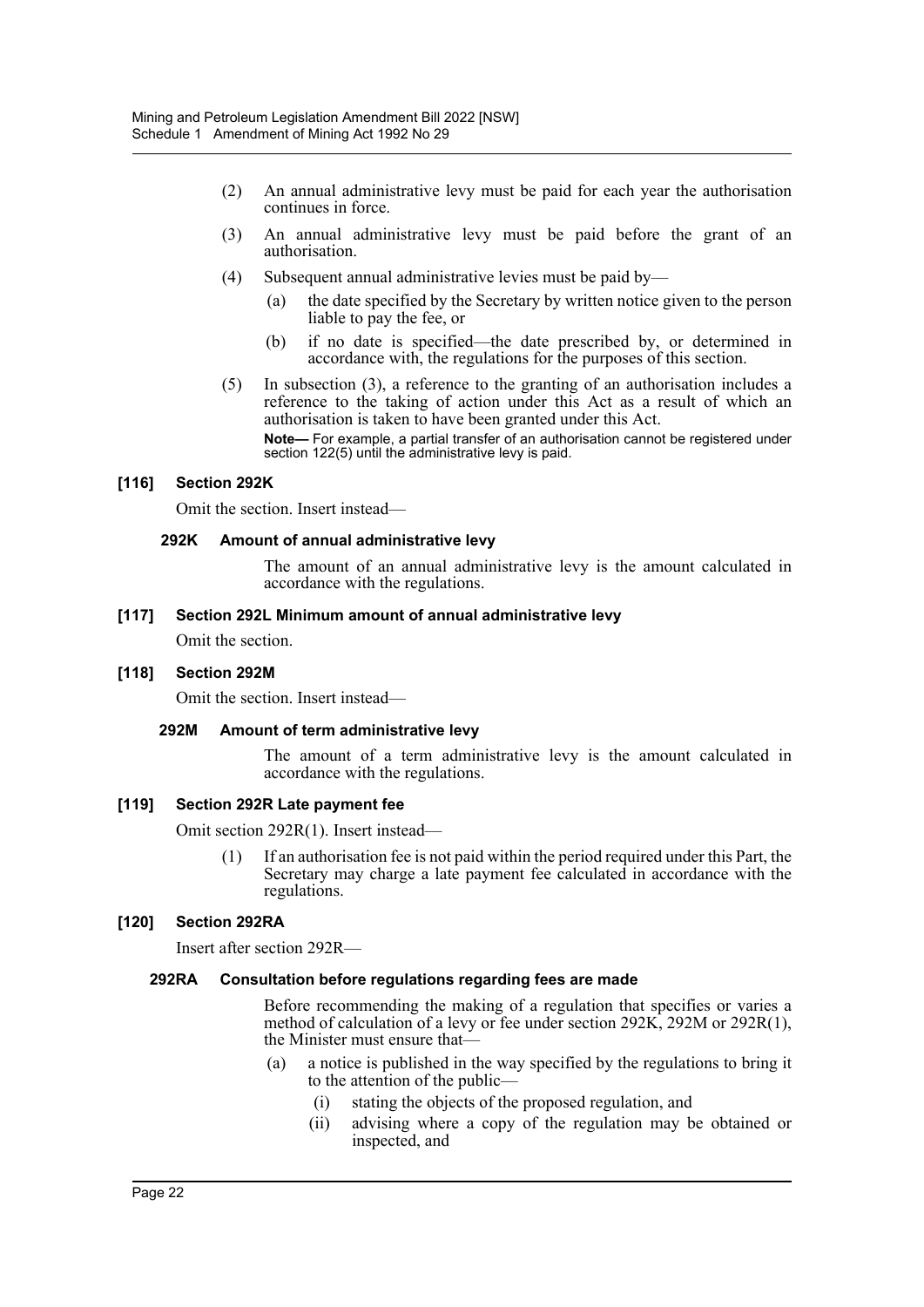- (iii) inviting comments and submissions within a specified period, but not less than 28 days from publication of the notice, and
- (b) comments and submissions received within the period specified by the notice are considered.

#### **[121] Section 292S Effect of cancellation or suspension**

Insert "or suspends an activity approval" after "the authorisation" in section 292S(2).

#### **[122] Part 14AB**

Insert after Part 14AA—

# **Part 14AB Operational allocation charges**

#### **292SE Operational allocation charge payable**

The holder of a mining lease is liable to pay an operational allocation charge to the Secretary on behalf of the Crown if the holder held an exploration licence granted under section 13C for an operational allocation purpose for any part of the land to which the mining lease relates.

#### **292SF Amount of operational allocation charge**

The amount of an operational allocation charge is the amount calculated in accordance with the regulations.

#### **292SG Payment of operational allocation charge**

The operational allocation charge must be paid at the time or times specified by the regulations.

#### **292SH General**

Part 14A, Division 5 applies to an operational allocation charge as if it were an authorisation fee.

#### **[123] Sections 292W–292Y**

Insert after section 292V—

#### **292W Royalties for Rejuvenation Fund**

- (1) There is established in the Special Deposits Account a fund called the Royalties for Rejuvenation Fund (the *Rejuvenation Fund*).
- (2) The object of the Rejuvenation Fund is to alleviate economic impacts in affected coal mining regions caused by a move away from coal mining by supporting other economic diversification in those regions, including by the funding of infrastructure, services, programs and other activities.
- (3) The Rejuvenation Fund is to be administered by the Secretary.
- (4) There is payable into the Rejuvenation Fund—
	- (a) money advanced, if any, by the Treasurer for the Rejuvenation Fund, and
	- (b) money appropriated, if any, by Parliament for the purposes of the Rejuvenation Fund, and
	- (c) other money directed or authorised to be paid into the Rejuvenation Fund by or under this or another Act or law, and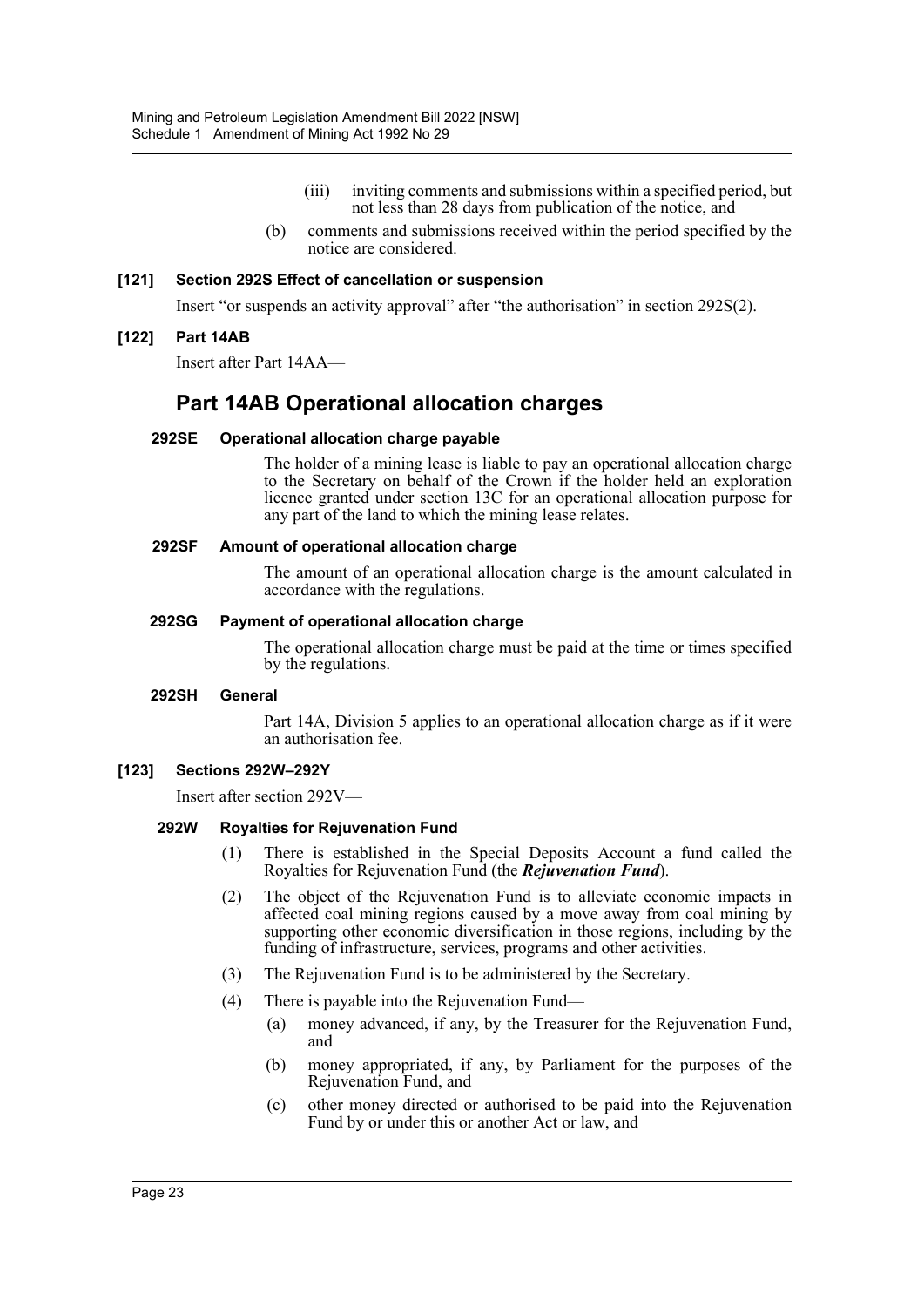- (d) the proceeds from the investment of money in the Rejuvenation Fund.
- (5) There is payable from the Rejuvenation Fund—
	- (a) money authorised by the Minister to promote the object of the Rejuvenation Fund, but only if the Minister has considered—
		- (i) written advice about the payment given by the Secretary, including advice as to how the payment complies with the eligibility criteria specified under subsection (6), and
		- (ii) advice and recommendations given by an Expert Panel, and
		- (iii) for a payment that relates to an affected coal mining region advice and recommendations given by an Expert Panel established for the region, and
		- (iv) the public interest, and
		- (v) whether the payment would lead to a negative impact on the environment, and
	- (b) money required to meet the administrative expenses related to the Rejuvenation Fund, and
	- (c) money authorised or required to be paid from the Rejuvenation Fund by or under this or another Act or law.
- (6) Money must not be paid from the Rejuvenation Fund under subsection  $(5)(a)$ unless it is paid in accordance with eligibility criteria issued and made publicly available by the Secretary for the purposes of this section.
- (7) The Secretary must—
	- (a) keep a public register on the Department's website of all programs and projects funded from the Rejuvenation Fund under subsection (5)(a), and
	- (b) update the register, as soon as practicable after the end of each quarter, with details of projects or programs funded or approved for funding from the Rejuvenation Fund.
- (8) The Secretary may invest money in the Rejuvenation Fund—
	- (a) if the Department is a GSF agency for the purposes of the *Government Sector Finance Act 2018*, Part 6—in a way the Department is permitted to invest money under that Part, or
	- (b) if the Department is not a GSF agency for the purposes of the *Government Sector Finance Act 2018*, Part 6—in a way approved by the Treasurer.
- (9) The annual report of the Department must include details of the amounts paid from the Rejuvenation Fund during the financial year to which the report relates and the purposes for which those payments were made.
- (10) In this section *affected coal mining region* means an area of the State prescribed by the regulations for the purposes of this section.
- (11) The Minister must not recommend the making of a regulation under subsection (10) unless the Minister is satisfied that the area to be prescribed—
	- (a) relies, or has relied, on coal mining for employment and economic activity, and
	- (b) is, or is likely to be, impacted by a transition away from coal mining.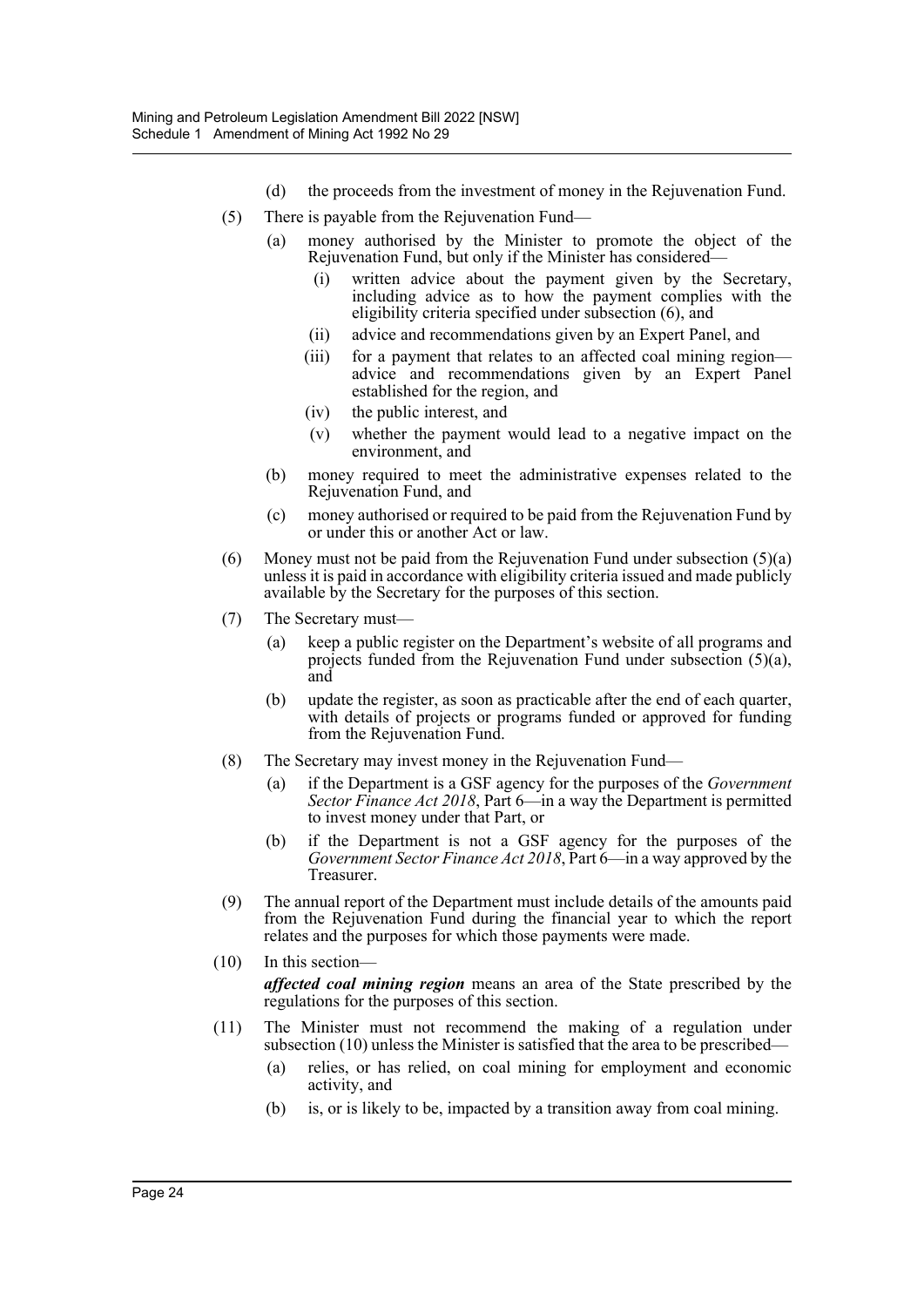#### **292X Royalties for Rejuvenation Expert Panel**

- (1) The Minister must establish at least 1 advisory panel, called a Royalties for Rejuvenation Expert Panel (a *Panel*).
- (2) The Minister must establish a Panel for each affected coal mining region, within the meaning of section 292W.
- (3) To avoid doubt, subsection (2) does not prevent the Minister establishing Panels for other areas of the State or other Panels.
- (4) A Panel has the following functions—
	- (a) to advise the Minister and make recommendations about payments from the Rejuvenation Fund,
	- (b) to advise the Minister about other matters, if any, prescribed by the regulations.
- (5) Advice given by a Panel is non-binding.
- (6) The regulations may make provision about the following—
	- (a) the constitution of a Panel, including the appointment and removal of members,
	- (b) the operations of a Panel,

**Example—** The regulations may provide that the Expert Panel is to undertake public consultation before giving certain advice or making certain recommendations.

- (c) the governance of a Panel, including integrity and probity matters,
- (d) the calling of, and procedure at, meetings of a Panel, including methods of holding meetings.
- (7) A Panel is subject to the control and direction of the Minister in the exercise of its functions, except in relation to the contents of any advice given by it.
- (8) A Panel member is entitled to be paid travelling and other allowances as the Minister may from time to time determine for the member.
- (9) The Secretary must—
	- (a) keep a public register on the Department's website of the following— (i) the membership of each Panel,
		-
		- (ii) a summary of the advice and recommendations given to the Minister by Panels under this section, and
	- (b) update the register as soon as practicable after the end of each quarter.
- (10) Despite subsection (9)(a)(ii), the Secretary is not required to record information on the public register if, in the opinion of the Secretary, the information is commercial in confidence.

#### **292Y Coal Authorities Allocations Fund**

- (1) There is established in the Special Deposits Account a fund called the Coal Authorities Allocations Fund.
- (2) The Coal Authorities Allocations Fund is to be administered by the Secretary.
- (3) There is payable into the Coal Authorities Allocations Fund—
	- (a) market interest charges payable under section 13C(3C), and
	- (b) mandatory participation charges payable under Schedule 1A, clause 3A, and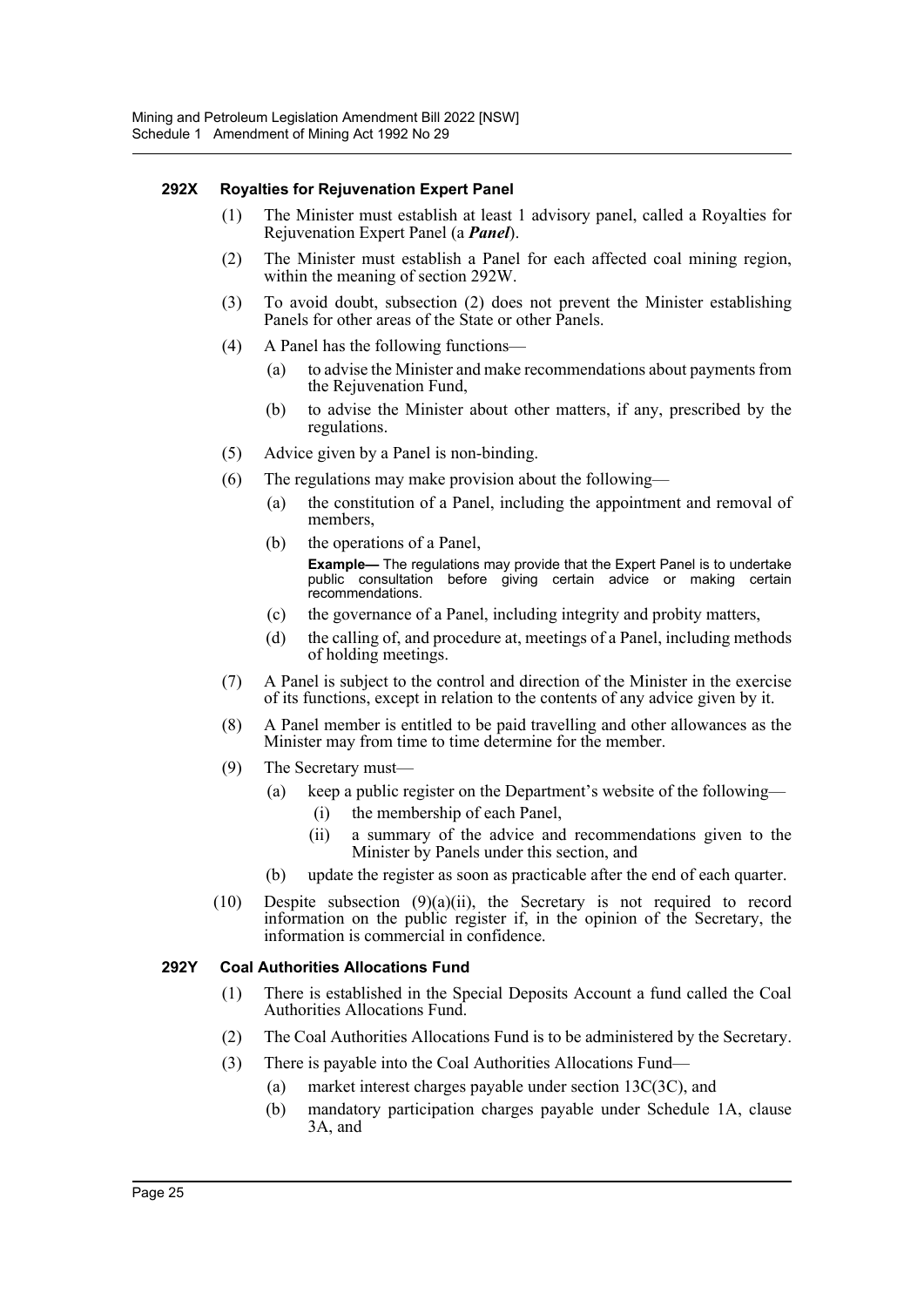- (c) amounts of consideration paid under Schedule 1A, clause 5, and
- (d) operational allocation charges payable under Part 14AB, and
- (e) money advanced, if any, by the Treasurer for the Coal Authorities Allocations Fund, and
- (f) money appropriated, if any, by Parliament for the purposes of the Coal Authorities Allocations Fund, and
- (g) other money directed or authorised to be paid into the Coal Authorities Allocations Fund by or under this or another Act, and
- (g) the proceeds from the investment of money in the Coal Authorities Allocations Fund.
- (4) There is payable from the Coal Authorities Allocations Fund—
	- (a) amounts authorised by the Secretary for the purposes of the following
		- acquisition of data related to the State's coal resources and the analysis and assessment of the data, including drilling, coal quality analysis, geological mapping, surveying and resource modelling,
		- (ii) other related activities, if any, prescribed by the regulations related to coal resource data acquisition, analysis and assessment,
		- (iii) the administration of Parts 3–8, 11, 12A and 18 and Schedules 1A–2 in relation to coal, and
		- (b) administrative expenses incurred in relation to the Coal Authorities Allocations Fund, including administrative expenses incurred in relation to the collection and recovery of amounts payable into the Coal Authorities Allocations Fund, and
		- (c) other amounts authorised or required by or under this or another Act to be paid from the Coal Authorities Allocations Fund.
- (5) The Minister may invest money in the Coal Authorities Allocations Fund—
	- (a) if the Department is a GSF agency for the purposes of the *Government Sector Finance Act 2018*, Part 6—in a way the Department is permitted to invest money under that Part, or
	- (b) if the Department is not a GSF agency for the purposes of the *Government Sector Finance Act 2018*, Part 6—in a way approved by the Treasurer.
- (6) The annual report of the Department must include details of the amounts paid from the Coal Authorities Allocations Fund during the financial year to which the report relates and the purposes for which those payments were made.

#### **[124] Section 363, heading**

Omit "**, Secretary or mining registrar**".

Insert instead "**or Secretary**".

#### **[125] Section 363(2A)**

Omit the subsection.

# **[126] Section 364 Minister or official not to be interested in authority or small-scale title**

Omit section 364(2). Insert instead—

(2) This section does not prevent the Secretary from being the holder, on behalf of the Crown, of an authorisation.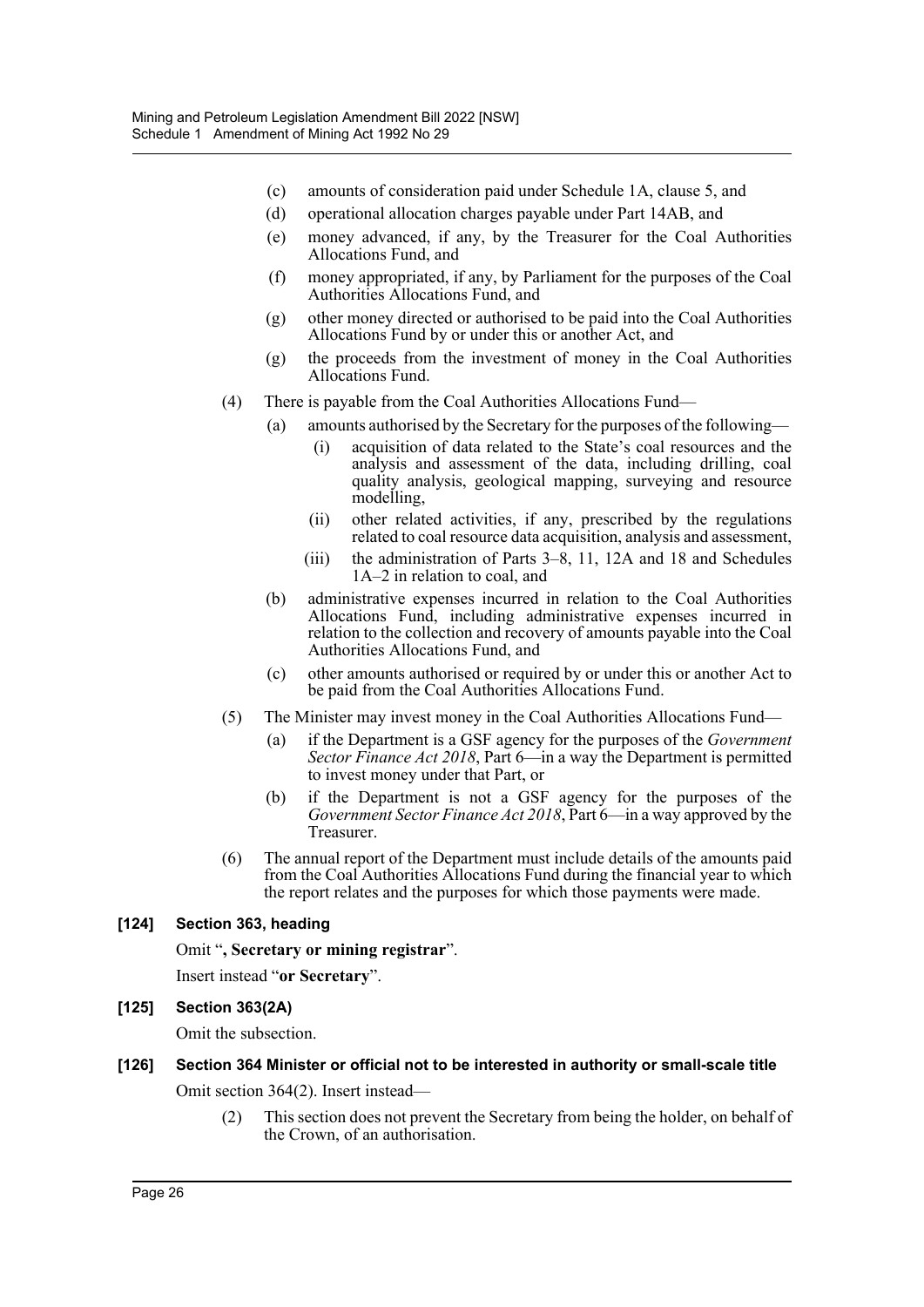#### **[127] Section 365A Exchange of information**

Omit section 365A(2)(b). Insert instead—

- (b) to determine whether to cancel, revoke or vary an authorisation that is granted, made or given under that legislation, or
- (b1) to determine whether to suspend a condition of, or operations under, an authorisation that is granted, made or given under that legislation, or
- (b2) to determine whether to cancel, revoke, suspend or vary an activity approval or other approval, or an exemption or declaration, that is granted, made or given under that legislation, or
- (b3) to determine whether to make a decision under Part 18, Division 2, or

#### **[128] Section 366 Mining divisions**

Omit section 366(2).

#### **[129] Section 376**

Insert before section 377—

#### **376 Crown authorisations**

- (1) The Secretary may apply on behalf of the Crown for an authorisation (a *Crown authorisation*).
- (2) The regulations may make provision for or about the following—
	- (a) requirements about applications made by the Secretary for Crown authorisations,
		- (b) requirements for prospecting, mining and other activities conducted under a Crown authorisation,
		- (c) rights conferred on the holder of the Crown authorisation.
- (3) The rights conferred under other provisions of this Act on the holder of a Crown authorisation are subject to the requirements of the regulations under this section.

#### **[130] Section 378A Obstruction**

Insert ", assault, threaten, intimidate" after "hinder".

#### **[131] Section 378I Time within which summary proceedings may be commenced**

Omit "or 378D" wherever occurring in section 378I(1)(a) and (2)(a). Insert instead ", 378D, 378F or 378FA".

#### **[132] Section 378I(1)(a1)**

Insert after section  $378I(1)(a)$ —

(a1) in the case of an offence under section 378C—within but not later than 2 years after the date on which the offence is alleged to have been committed, or

#### **[133] Section 378I(2)(a1)**

Insert after section  $378I(2)(a)$ —

(a1) in the case of an offence under section 378C—within but not later than 2 years after the date on which evidence of the alleged offence first came to the attention of an inspector, or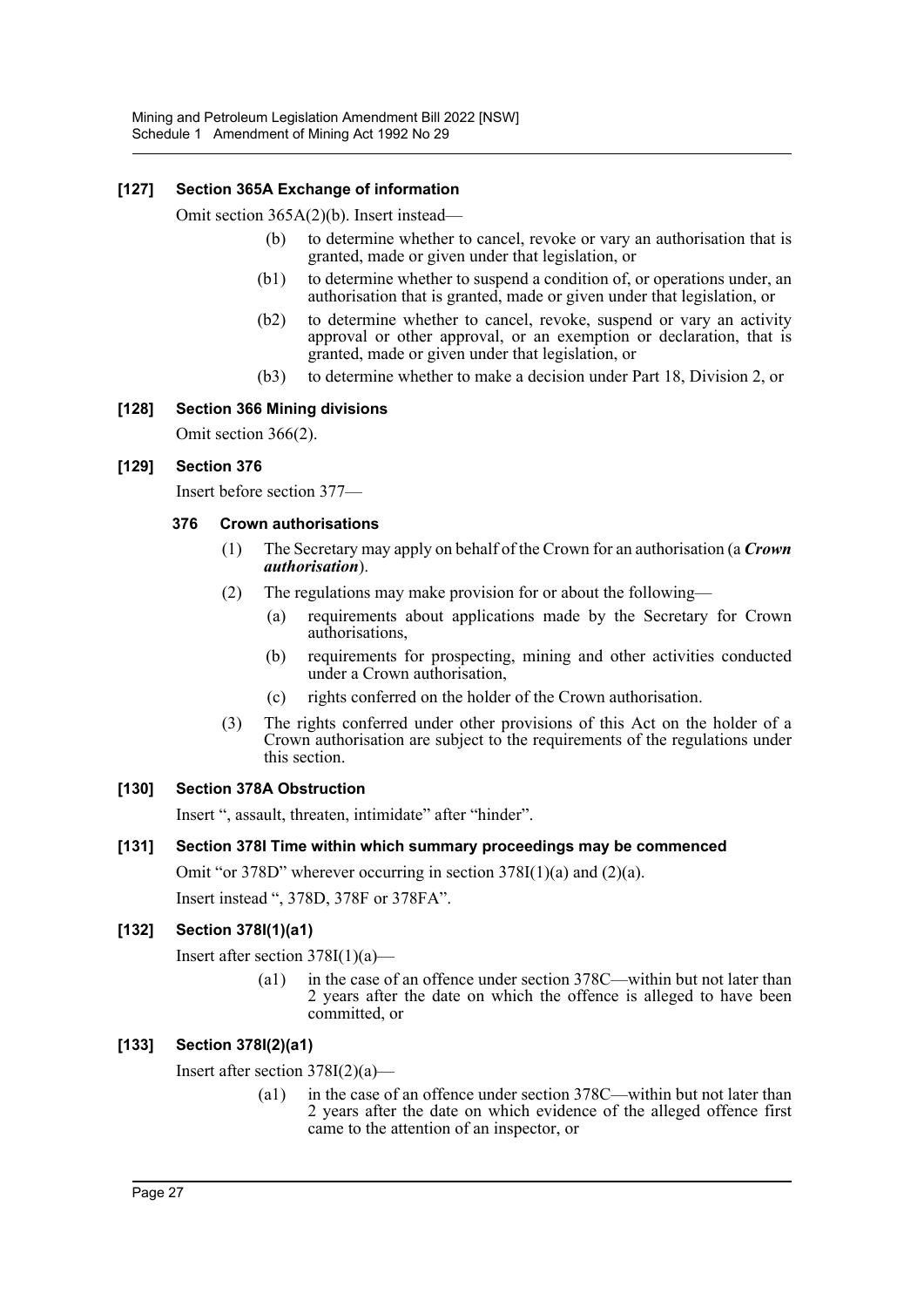#### **[134] Part 18, Division 1, heading**

Insert after Part 18, heading—

#### **Division 1 General**

#### **[135] Section 379AB**

Insert after section 379AA—

#### **379AB Coal the property of the Crown**

- (1) All coal that, but for the *Coal Acquisition Act 1981*, would be vested in—
	- (a) an instrumentality or agency of the Crown, or
	- (b) any person other than the Crown,

is vested in the Crown freed and discharged from all trusts, leases, licences, obligations, estates, interests and contracts.

- (2) This clause does not apply to coal granted under the *Coal Ownership (Restitution) Act 1990*.
- (3) The reference in subsection (1) to leases does not include, and is to be taken never to have included, a reference to coal leases within the meaning of the *Coal Mining Act 1973*.
- (4) The provisions of this clause have effect despite anything contained in the *Real Property Act 1900*, section 42.
- (5) Subclauses (1)–(4) re-enact, with minor modifications, the *Coal Acquisition Act 1981*, section 5 and are transferred provisions to which the *Interpretation Act 1987*, section 30A applies.

#### **[136] Section 380AA Restrictions on planning applications for coal mining**

Omit the note from clause 380AA(1). Insert instead—

**Note—** In this Act, *development consent* means a development consent under the *Environmental Planning and Assessment Act 1979*, Part 4 or an approval under that Act, Part 3A or Division 5.2.

#### **[137] Section 380A Fit and proper person consideration in making certain decisions about mining rights**

Omit the section.

#### **[138] Section 381, heading**

Omit "**epis**". Insert instead "**environmental planning instruments**".

#### **[139] Section 381B**

Insert after section 381A—

#### **381B Incomplete applications**

- (1) A decision-maker may reject an application under this Act on either or both of the following grounds—
	- (a) the applicant has not paid a fee or levy payable in connection with the application within the period, if any, prescribed by the regulations,
	- (b) the applicant has not lodged information required by the regulations to accompany the application within the period, if any, prescribed by the regulations or a longer period specified by the decision-maker.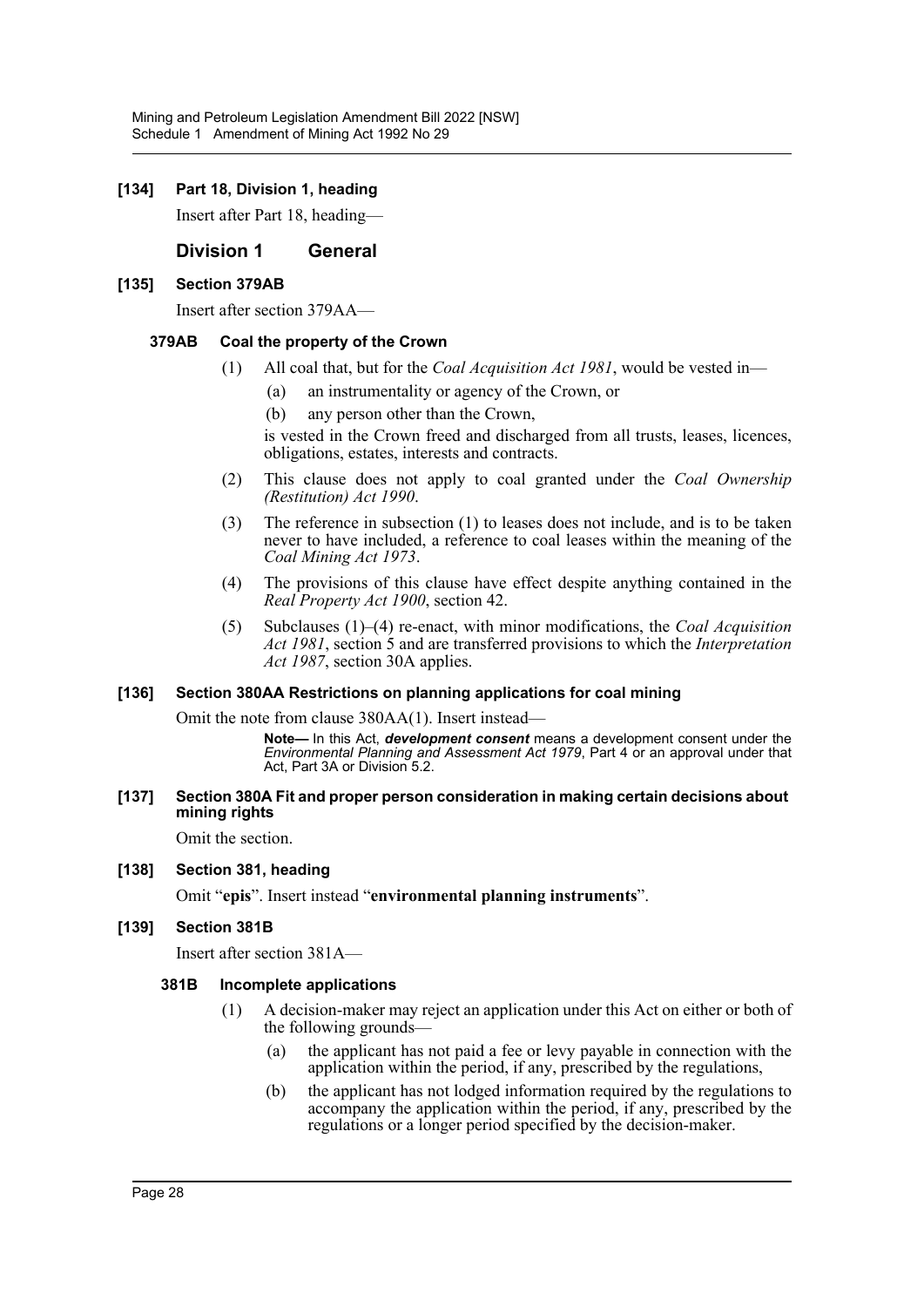- (2) To avoid doubt—
	- (a) an application rejected under this section is taken never to have been made, and
	- (b) the decision-maker is not required to notify the applicant before the rejection.

#### **[140] Section 382**

Omit the section. Insert instead—

#### **382 Applications, tenders and giving of documents and information generally**

- (1) An application or tender under this Act must be made in an approved form.
- (2) If an approved form is required to be completed in a specified way, the form is not completed unless the form is completed in the specified way.
- (3) If an approved form requires specified information to be included in or submitted with the form, the form is not completed unless the specified information is included in or submitted with the form.
- (4) An application, tender or prescribed document, thing or information, required or authorised under this Act to be given to a person, must be given in the way, and within the periods, prescribed by the regulations, if any.
- (5) In this section—

*prescribed document, thing or information* means a document, thing or information prescribed by the regulations for the purposes of this section.

#### **[141] Section 382A, heading**

Insert "**and charges**" after "**fees**"

#### **[142] Section 382A(1)**

Insert "or charge" after "fee" wherever occurring.

**[143] Section 382A(2)**

Insert "and charges" after "fees".

#### **[144] Section 382B**

Insert after section 382A—

#### **382B Amendment of applications**

- (1) The following applications, and information or documents accompanying applications, may, with the consent of the decision-maker, be amended by the applicant at any time before the decision-maker decides the relevant application—
	- (a) an application for an authorisation,
	- (b) an application for the renewal of an authorisation,
	- (c) an application for approval of the transfer of an authorisation,
	- (d) an application for the registration of a sublease or the renewal or variation of the registration,
	- (e) an application prescribed by the regulations,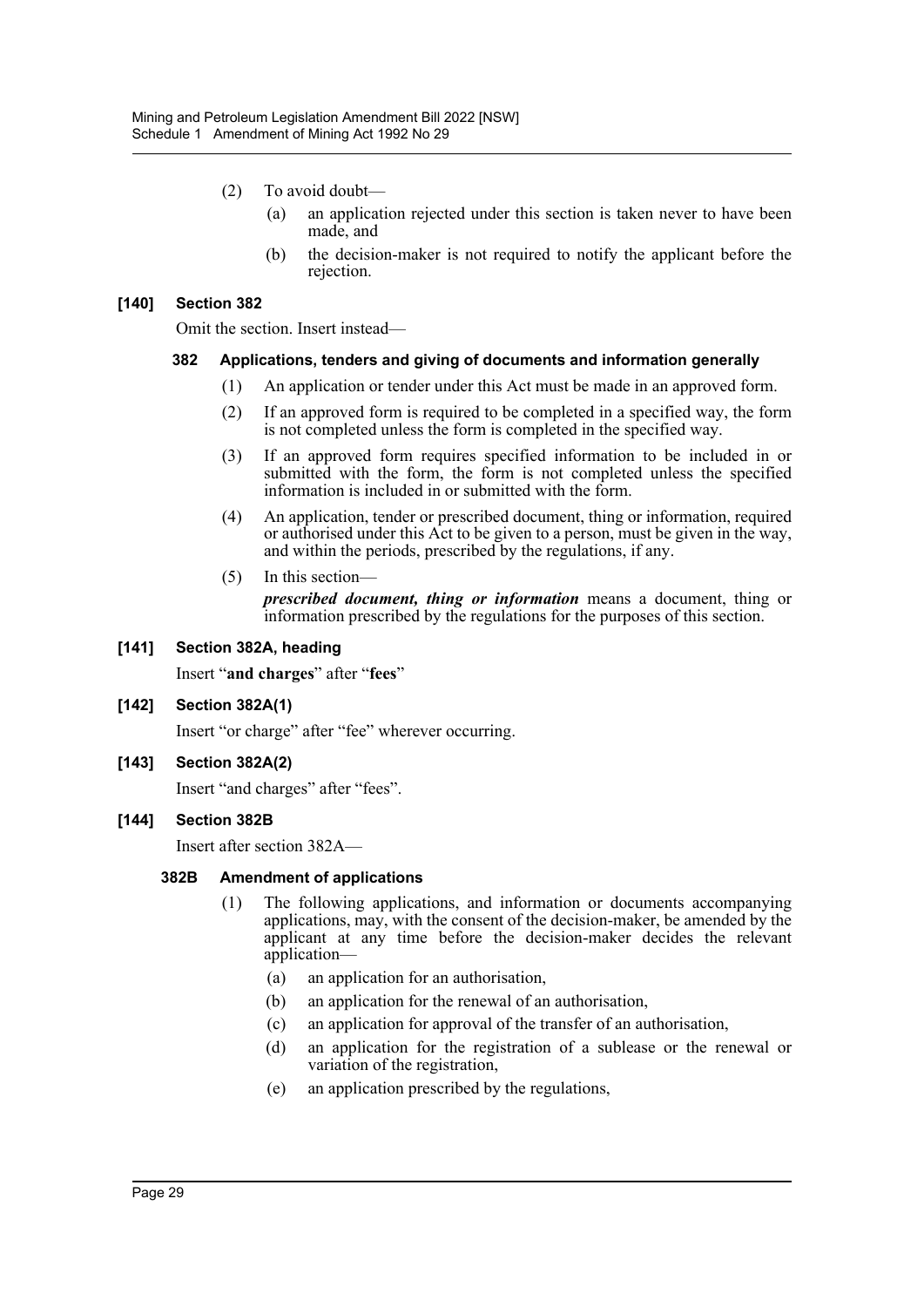- (f) information or a document accompanying an application referred to in paragraphs (a)–(e), including a proposed work program required to accompany an application.
- (2) An application under this section must be made in a way approved by the Secretary.
- (3) The decision-maker must give written notice to the applicant confirming the amendment of an application, information or document and the date on which it was amended.
- (4) The amendment of an application, information or document does not entitle the applicant to a refund or reduction of an application fee.

#### **[145] Section 383 Service of documents**

Omit "issued or given to a person, or may be" from section 383(1).

#### **[146] Section 383(1)(f) and (g)**

Insert at the end of section 383(1)(e)—

, or

- (f) by another method of electronic communication if the person has consented to the service of documents by the method, or
- (g) by another method authorised by the regulations for the service of documents of that kind.

#### **[147] Section 383(8) and (9)**

Omit section 383(8). Insert instead—

- (8) Nothing in this section affects the operation of a law or of the rules of a court authorising a document to be served on a person by another method.
- (9) In this section, *serve* includes issue, give or send.

#### **[148] Section 387B Extraterritorial application**

Insert "direction or" before "notice".

**[149] Section 387C, heading**

Omit "**minor**".

#### **[150] Section 387C(1)(e)**

Insert at the end of section  $387C(1)(d)$ —

, or

(e) that is specified by the regulations.

#### **[151] Section 389A**

Insert after section 389—

#### **389A Review of Royalties for Rejuvenation Fund**

- (1) The Secretary is to review sections 292W and 292X to determine whether the policy objectives of the provisions remain valid and whether the terms of the provisions remain appropriate for securing the objectives.
- (2) The review is to be undertaken as soon as possible after the period of 3 years from the commencement of the provisions.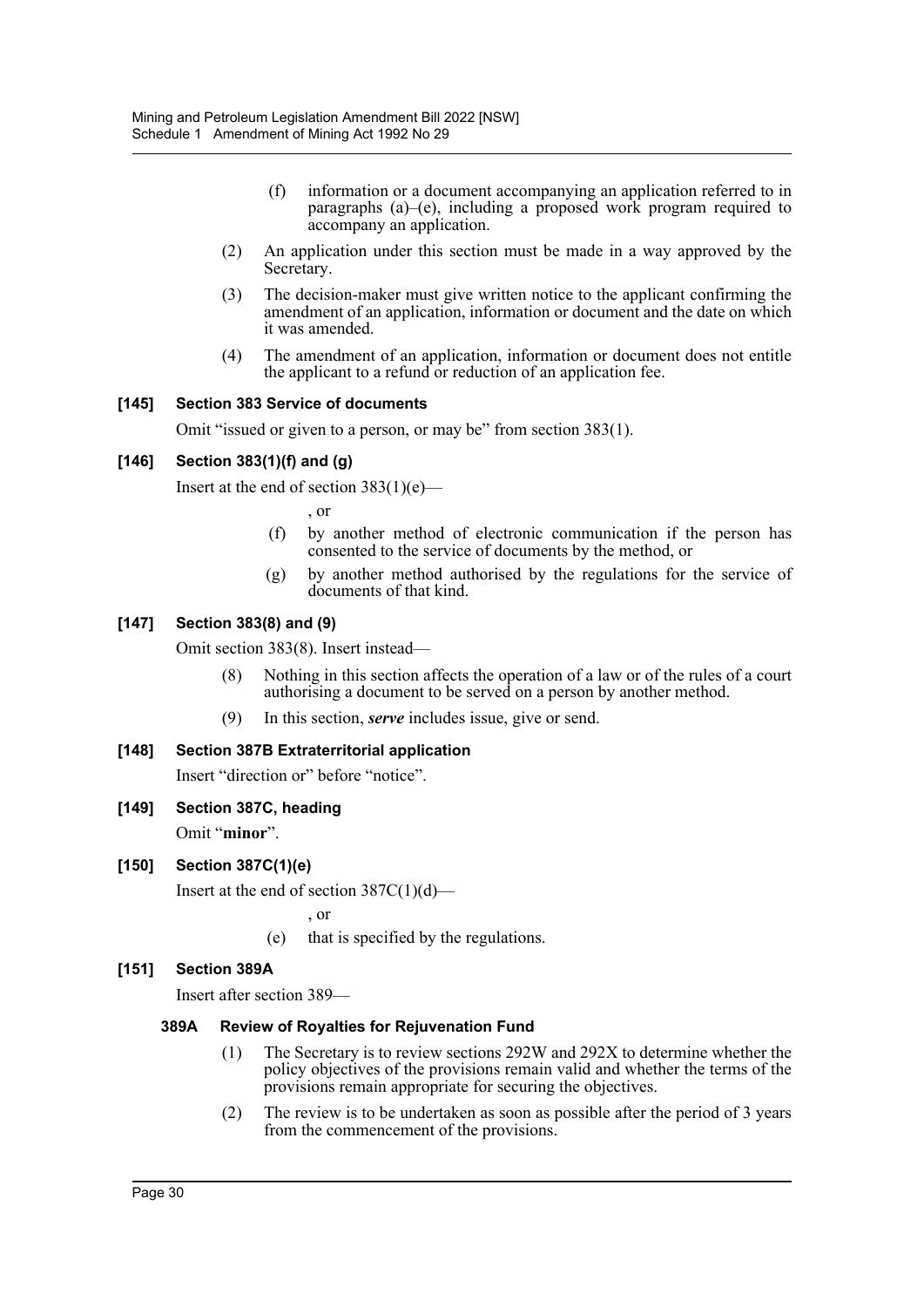(3) A report on the outcome of the review is to be provided to the Minister as soon as practicable after the review is undertaken.

#### **[152] Part 18, Division 2**

Insert after section 391—

### **Division 2 Declarations about persons not fit and proper**

#### **392 Interpretation**

(1) In this Division—

*authorisation* does not include an environmental assessment permit under section 252.

*decision* includes declaration.

*decision-maker*, for a decision under this Division, means the decision-maker in relation to the authorisation that makes the person concerned a relevant person.

*declared person*—see section 393.

*relevant person* means the following—

- (a) a person who is or was a holder of an authorisation,
- (b) a person who is or was an applicant for an authorisation,
- (c) a person who is a proposed transferee under an application to transfer an authorisation,
- (d) a person who is or was associated with an authorisation or activity approval.

*specified decision*, in relation to an authorisation, means the following—

- (a) a decision to reject an application to grant or renew the authorisation to a declared person,
- (b) a decision to reject an application to transfer the authorisation to a declared person,
- (c) a decision to cancel the authorisation or to suspend a condition of, or operations under, the authorisation, in whole or in part, if held by a declared person,
- (d) a decision to suspend an activity approval related to an authorisation held by a declared person,
- (e) a decision to restrict operations under an authorisation held by a declared person by the imposition or variation of conditions of an authorisation.
- (2) In this Division, a person is *associated with an authorisation or activity approval* if, in the opinion of the decision-maker, the person—
	- (a) has or had an arrangement, whether formal or informal, that gives or gave the person the capacity to determine the outcome of financial or operating decisions about activities under the authorisation or activity approval, or
	- (b) holds or has held office as a director of a body corporate that gives or gave the person the capacity to determine the outcome of financial or operating decisions about activities under the authorisation or activity approval.

**Note—** A *director* of a body corporate includes any person involved in the management of the affairs of the body corporate—see the Dictionary.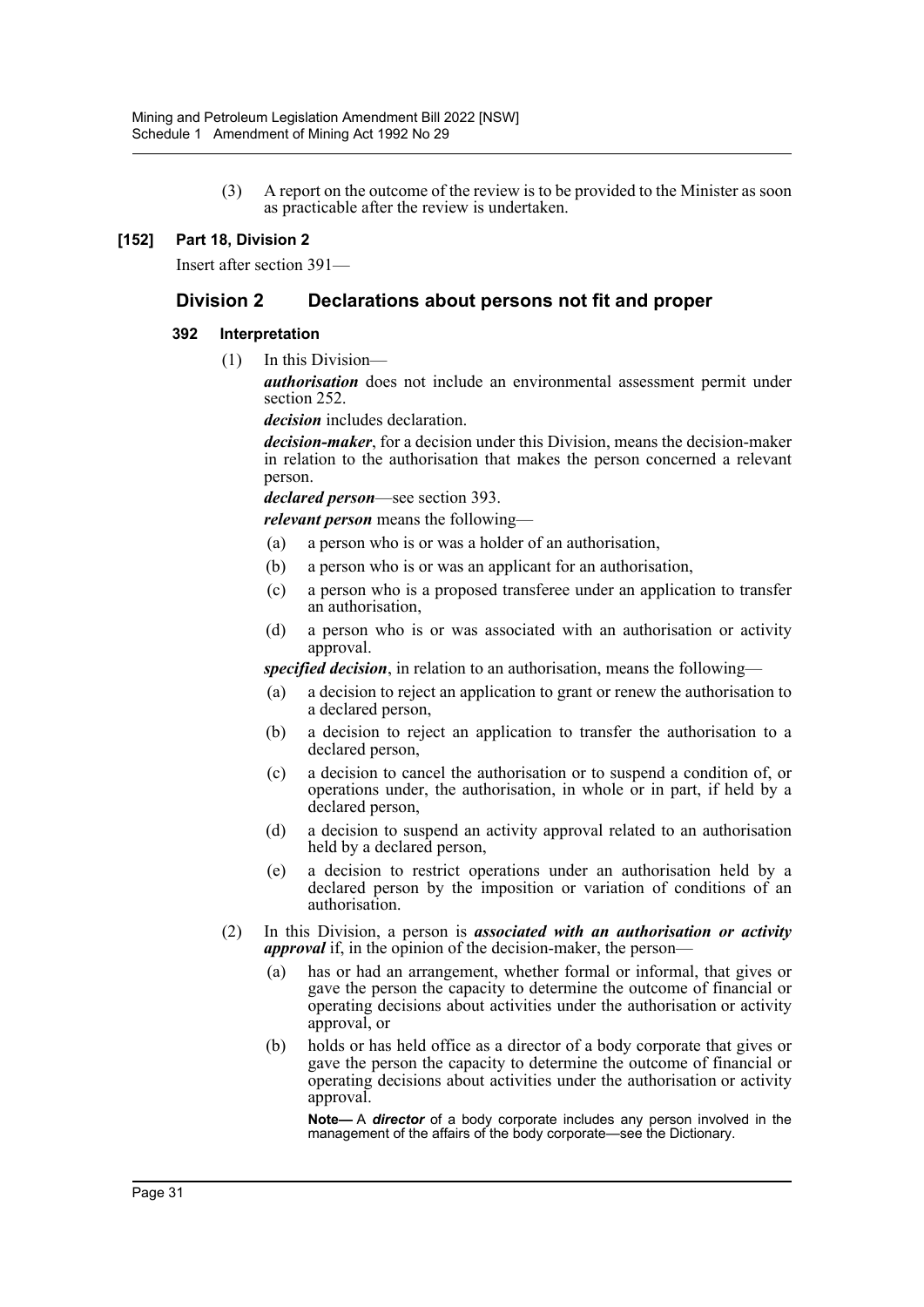#### **393 Declarations that certain persons are not fit and proper persons for authorisations**

- (1) If the decision-maker is satisfied that a relevant person is not a fit and proper person, the decision-maker may, by written order given to the person, declare that the person is not a fit and proper person (a *declared person*).
- (2) The decision-maker may make a declaration at any time, including at the request of the Minister or on the decision-maker's own initiative.
- (3) The decision-maker may, without limiting other matters that can be taken into consideration, take into consideration matters specified by the regulations for the following purposes—
	- (a) deciding whether a person is or is not a fit and proper person,
	- (b) deciding whether to make a declaration.

#### **394 Decisions about declared persons and associated authorisations**

- (1) The decision-maker, in relation to an authorisation for which the declared person is the holder, applicant or proposed transferee, may make a specified decision in relation to the authorisation.
- (2) The decision-maker may, by order given to a declared person, at the time the decision-maker makes a declaration, or within 6 months after making a declaration or a longer period as agreed between the decision-maker and the declared person, do 1 or more of the following—
	- (a) caution or reprimand the declared person,
	- (b) disqualify the declared person from making applications for the grant, renewal or transfer of authorisations for a specified period or an indefinite period,
	- (c) impose or vary a condition of an authorisation or an activity approval, but only if the declared person is associated with the authorisation or activity approval,
	- (d) direct the declared person to do or refrain from doing a thing specified in the direction in relation to the following—
		- (i) authorisations and applications for or in relation to authorisations,
		- (ii) mining and prospecting,
	- (e) take another action specified by the regulations.
- (3) An application made by a person disqualified under subsection (2)(b) is invalid and must be rejected by a decision-maker.
- (4) A condition imposed or varied under subsection  $(2)(c)$  is taken to have been imposed or varied by the relevant decision-maker.
- (5) A person must not contravene a direction under subsection  $(2)(d)$ .

Maximum penalty—

- (a) for a corporation—10,000 penalty units, and, for a continuing offence, a further penalty of 1,000 penalty units for each day the offence continues, or
- (b) for an individual—2,000 penalty units, and, for a continuing offence, a further penalty of 200 penalty units for each day the offence continues.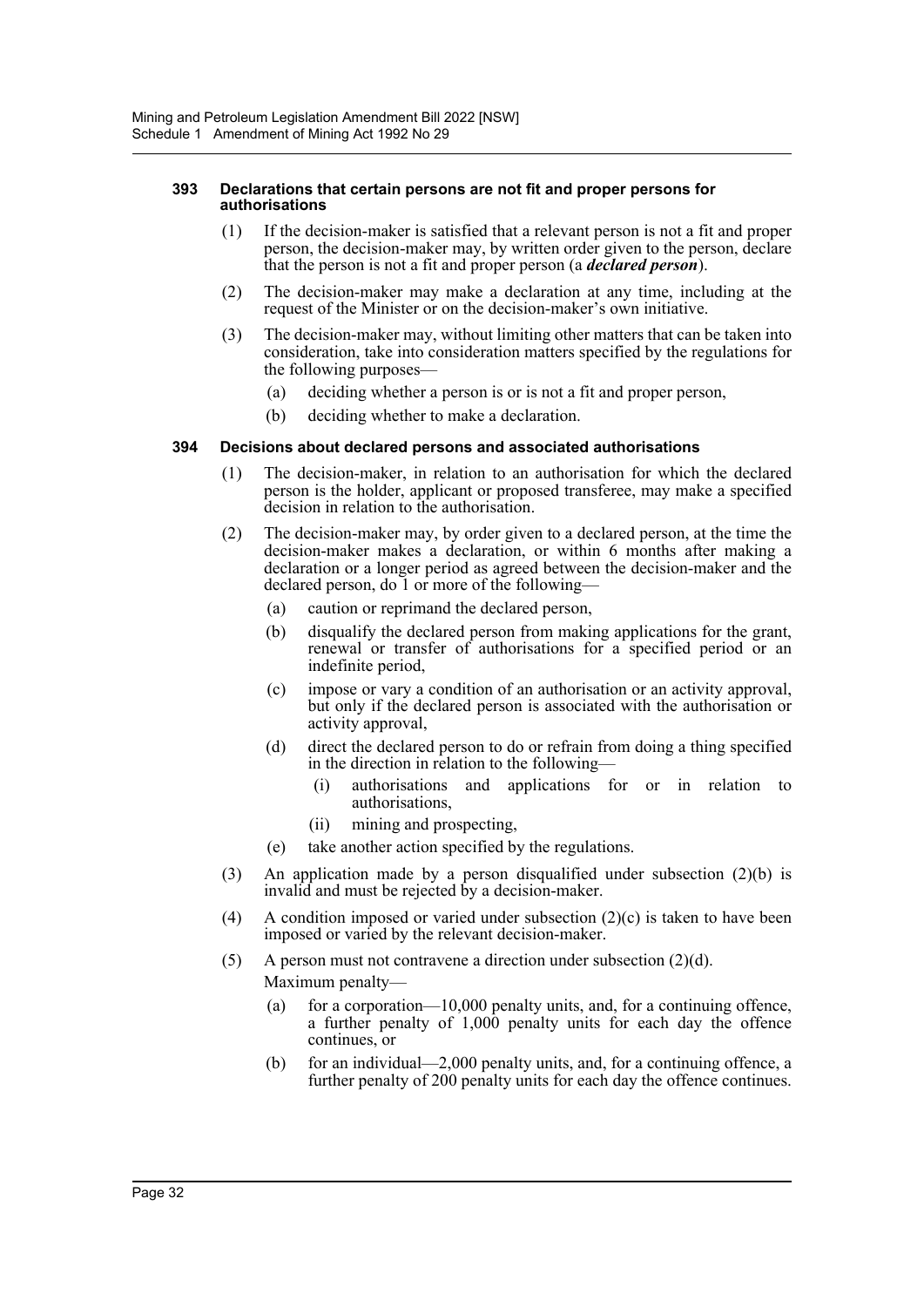#### **395 Review of decisions**

- (1) A declared person who is aggrieved by a decision under this Division may apply to the Land and Environment Court for a review of the decision.
- (2) A review by the Land and Environment Court is to be a redetermination of the decision, and the Court may consider fresh material or material in addition to, or in substitution for, the material considered by the decision-maker in the determination of the question.
- (3) An application under subsection (1)—
	- (a) must be made within 30 days of the declared person being given the decision or a longer period allowed by the Court, and
	- (b) does not stay the operation of a decision, unless the Court otherwise orders.

#### **396 Miscellaneous**

- (1) The grant, renewal or transfer of a mining lease may be rejected under this Division even if—
	- (a) the mining lease is necessary for the carrying out of State significant development authorised by a development consent, despite the Planning Act, section 4.42, or
	- (b) the mining lease is necessary for the carrying out of approved State significant infrastructure under the Planning Act, Division 5.2 despite the Planning Act, section 5.24, or
	- (c) the mining lease is necessary for the carrying out of a transitional Part 3A project under the *Environmental Planning and Assessment (Savings, Transitional and Other Provisions) Regulation 2017*, Schedule 2, despite the Planning Act, section 75V as continued and modified by that Schedule, or
	- (d) the Planning Act, section 4.47 or 4.50 would otherwise prevent that rejection.
- (2) The regulations may extend the application of a provision of this Act to a decision under this Division, with or without modification.
- (3) Without limiting subsection (2)—
	- (a) sections 126 and 127(1) extend to a specified decision under this Division to cancel an authorisation, and
	- (b) sections 136 and 137 extend to a specified decision under this Division to cancel, or reject an application for the grant, renewal or transfer of, an authority, and
	- (c) section 190(5) extends to a specified decision under this Division to reject an application for the grant of a mineral claim, and
	- (d) section 204 extends to a specified decision under this Division to cancel a mineral claim, and
	- (e) section 205(1) extends to a specified decision under this Division to cancel a mineral claim, and
	- (f) section 210B extends to a specified decision under this Division to cancel, or reject an application for the grant, renewal or transfer of, a mineral claim, and
	- (g) section 228(3) extends to a specified decision under this Division to reject an application for the grant of an opal prospecting licence, and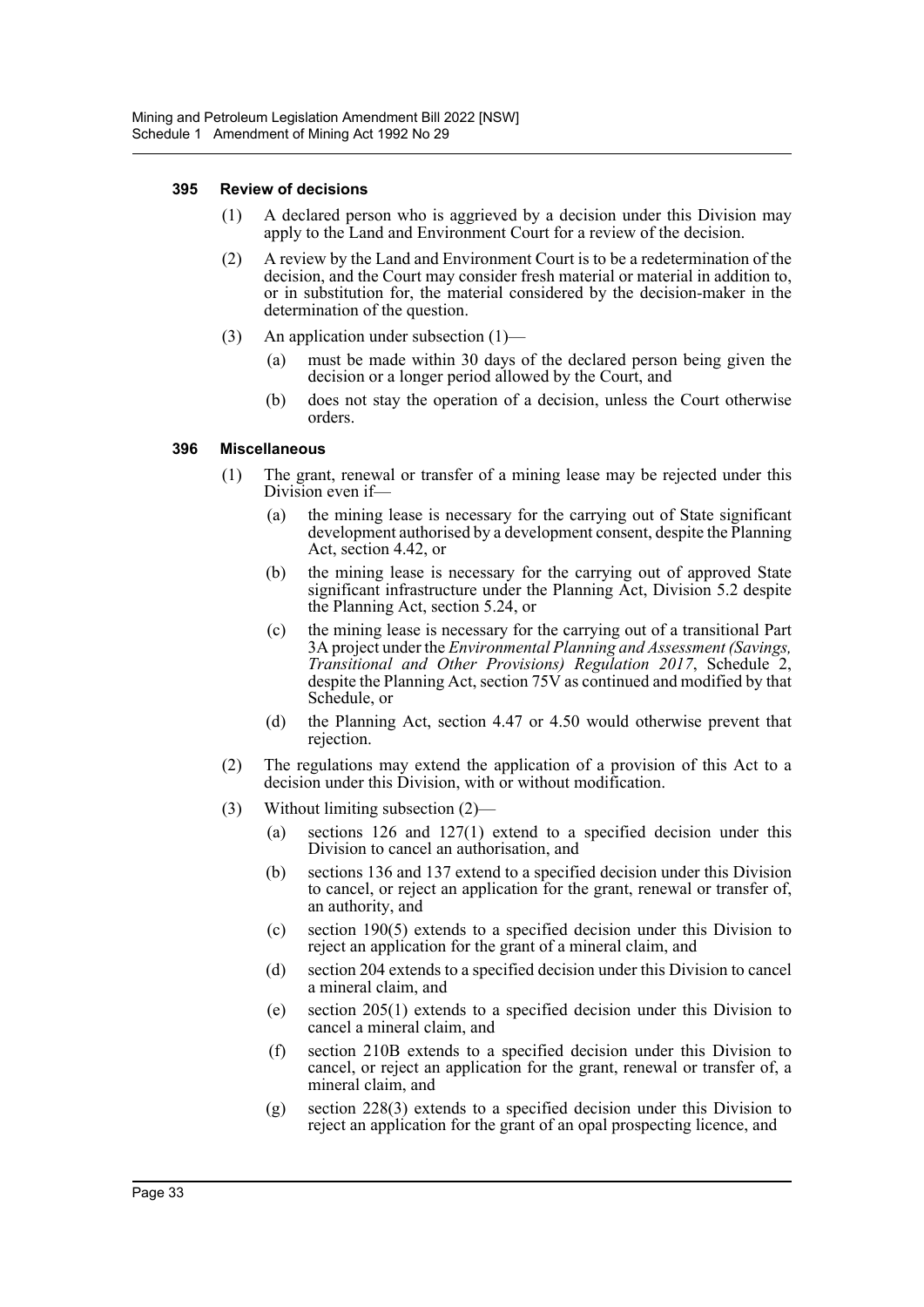- (h) section 234 extends to a specified decision under this Division to cancel an opal prospecting licence, and
- (i) section 234A extends to a specified decision under this Division to cancel, or reject an application for the grant of an opal prospecting licence.
- (4) The regulations may make provision for the application of this Division to authorisations jointly held by, and applications jointly made by, more than 1 person, including dealing with the following—
	- (a) a decision regarding an authorisation if 1 or more holders, but not all the holders, are declared persons,
	- (b) the transfer of a declared person's holding to another person.
- (5) In this section—

*Planning Act* means the *Environmental Planning and Assessment Act 1979*.

#### **[153] Part 18, Division 3**

Insert in appropriate order—

#### **Division 3 External administration, winding up and deregistration of corporate holders, applicants and transferees**

#### **397 Notification regarding external administration**

- (1) This section applies to the following persons—
	- (a) a holder of an authority,
	- (b) an applicant for an authority,
	- (c) for an application to transfer an authority—the proposed transferee.
- (2) If a person to whom this section applies is a corporation, the person must notify the Secretary in the approved form if any of the following circumstances exist—
	- (a) an external administrator is appointed for the corporation,
	- (b) a winding up of the corporation has commenced,
	- (c) the person has lodged an application to deregister the corporation,
	- (d) the person has received notice of a proposed deregistration of the corporation,
	- (e) a court has ordered the deregistration of the corporation,
	- (f) the person becomes aware that the application to deregister the corporation or proposed deregistration or order for deregistration, as referred to in paragraphs  $(c)$ – $(e)$ , has been withdrawn, deferred, refused or rejected, as the case may be.

Maximum penalty— 100 penalty units.

- (3) The notification must be given—
	- (a) as soon as practicable, and
	- (b) not later than 28 days after the person first becomes aware of the circumstances mentioned in subsection (2).
- (4) If the notification is caused by the appointment of an external administrator for the corporation, the notice must include an address for service of documents for the corporation.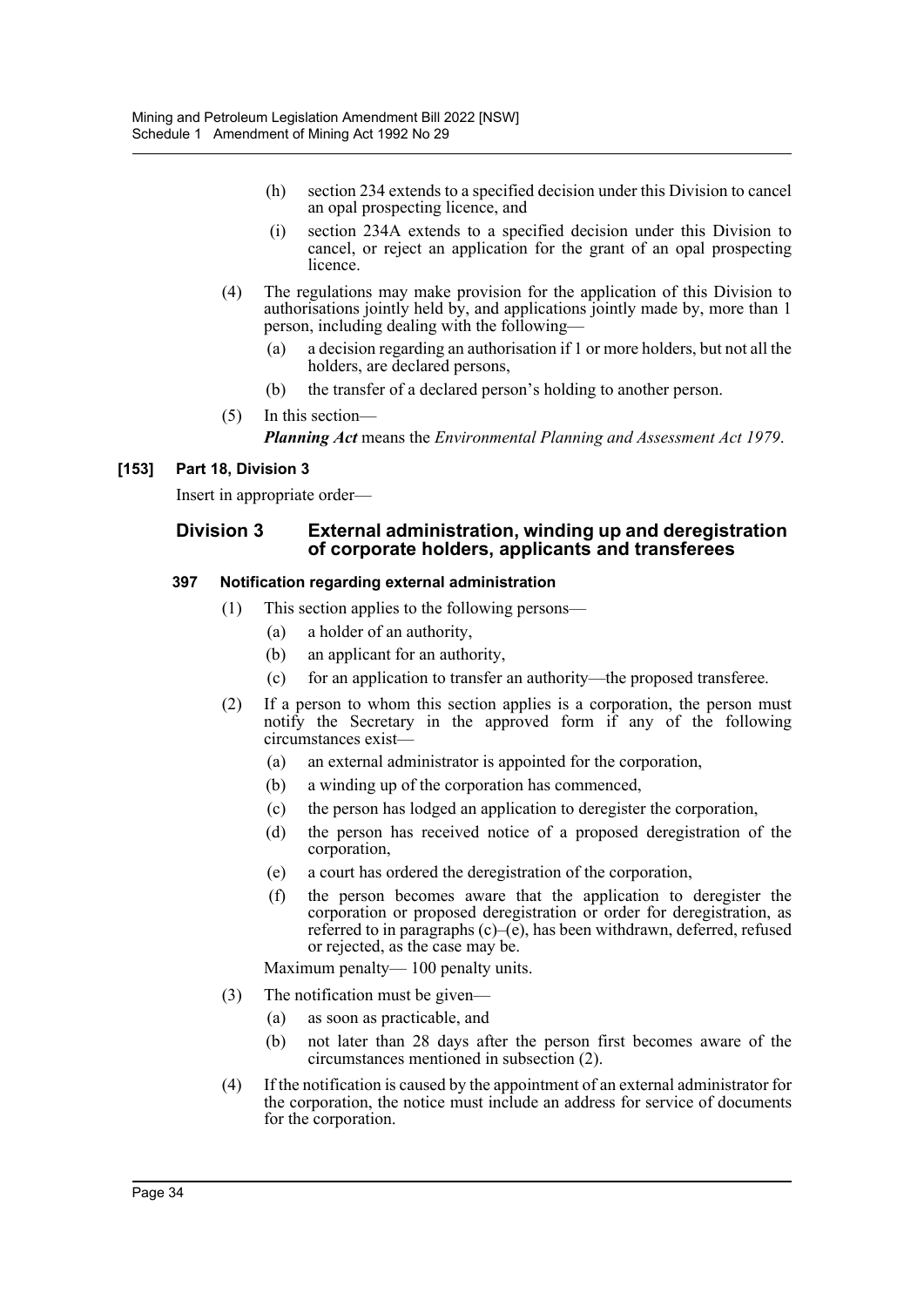- (5) To avoid doubt, 2 or more notifications may be included in the same document.
- (6) In this section—

*authority* includes mineral claim.

*external administrator* means an administrator, liquidator, restructuring practitioner or controller within the meaning of the *Corporations Act 2001* of the Commonwealth, section 9.

#### **398 Action after notifiable circumstances**

- (1) This section applies to the following persons—
	- (a) a holder of an authority,
	- (b) an applicant for an authority,
	- (c) for an application to transfer an authority—the proposed transferee.
- (2) The decision-maker may do 1 or more of the following in relation to an authority, or application in relation to an authority, if satisfied that circumstances mentioned in section 397(2)(a)–(e) exist in relation to a person to whom this section applies that is a corporation, whether or not the circumstances have been notified under the section—
	- (a) reject an application in relation to the authority,
	- (b) cancel the authority,
	- (c) if the authority is jointly held, or an application is made jointly remove the person concerned, in accordance with the regulations, as holder or applicant.
- (3) Nothing in this section prevents the decision-maker doing 1 or more of the things in subsection (2) after a corporation has been wound up or deregistered.
- (4) In this section *authority* includes mineral claim.

## **[154] Schedule 1A Competitive selection process for controlled release prospecting titles** Insert after clause 3—

#### **3A Participation charge**

- (1) A competitive selection application must be accompanied by the participation charge, if any, prescribed by the regulations.
- (2) Despite subclause (1), a participation charge is not payable under this clause if the applicant has paid a market interest charge under section 13C(3C) for a market interest test in relation to the same geological coal resource.

#### **[155] Schedule 1B Further provisions relating to authorisations generally**

Omit clause 2(1)(d) and (e). Insert instead—

- (d) the imposition or suspension of conditions on an authorisation,
- (e) the variation of an authorisation, including the variation of conditions of an authorisation,
- (f) the suspension of operations under an authorisation under clause 7A, but not a direction to suspend operations under an authorisation or suspend an activity approval relating to the operations under section 240AA.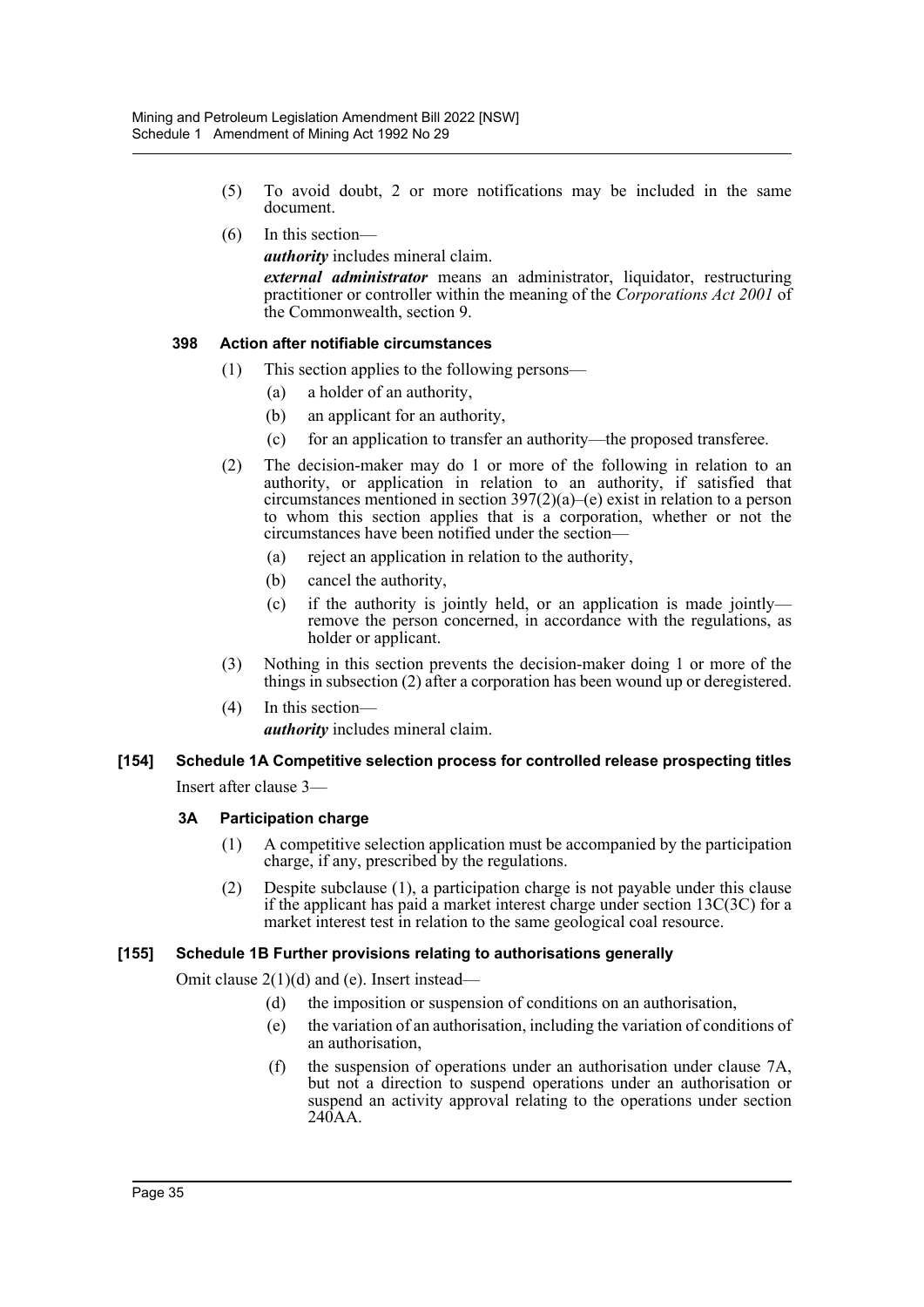#### **[156] Schedule 1B, clause 6(b)**

Omit clause 6(b)–(e). Insert instead—

- (b) the relevant decision-maker considers that the applicant or, if the application relates to a transfer, the transferee, has failed to comply with 1 or more of the following—
	- (i) the applicant or transferee must meet the applicable minimum standards for work programs,
	- (ii) the applicant or transferee must have the technical capability to carry out the proposed work program,
	- (iii) the applicant or transferee must have the financial capability to carry out the proposed work program.

#### **[157] Schedule 1B, clause 7(3)(b)**

Omit "section 93". Insert instead "section 4.50".

#### **[158] Schedule 1B, clause 7A(1)**

Omit "written consent of the decision-maker".

Insert instead "requirements specified by the regulations".

#### **[159] Schedule 1B, clause 7A(1A)**

Insert after subclause (1)—

(1A) Without limiting other requirements specified by the regulations under subclause (1), the regulations may require the consent of a specified person to be obtained before mining operations in the mining area are suspended.

#### **[160] Schedule 1B, clause 9(b1)**

Insert after clause 9(b)—

(b1) the conditions to which the holder of the licence is subject under a registered access management plan in force for the opal prospecting block over which the licence is granted, and

#### **[161] Schedule 1B, clause 13(1)**

Omit "relevant decision-maker". Insert instead "Minister".

#### **[162] Schedule 1B, clause 13(1)(a)**

Omit "a daily newspaper circulating throughout New South Wales".

Insert instead "a way specified by the regulations".

#### **[163] Schedule 1 Public consultation with respect to the granting of assessment leases and mining leases**

Omit "(or approval under Part 3A or Part 5.1 of the *Environmental Planning and Assessment Act 1979*)" from clause 4A.

#### **[164] Schedule 1, clause 4A, note**

Insert at the end of the clause—

**Note—** In this Act, *development consent* means a development consent under the *Environmental Planning and Assessment Act 1979*, Part 4 or an approval under that Act, Part 3A or Division 5.2.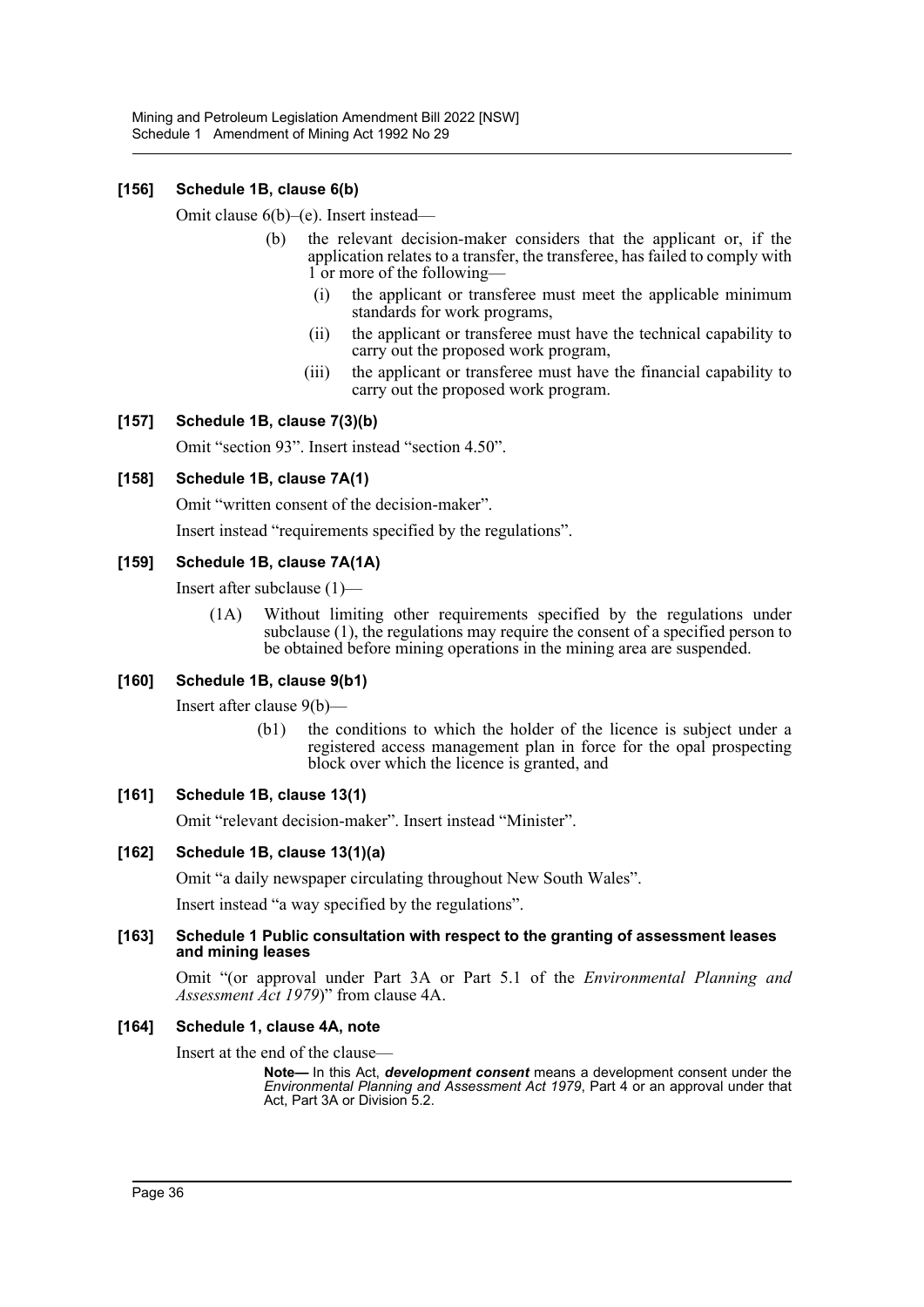#### **[165] Schedule 1, clause 21(5)**

Omit "statutory declaration".

Insert instead "statement by the applicant".

#### **[166] Schedule 1, clause 22(2)–(4)**

Omit clause 22(2)–(5). Insert instead—

- (2) Schedule 2 contains provisions dealing with objections.
- (3) If, after an objection has been made, but before the objection is determined, the landholder gives written consent to the granting of the mining lease over the land, or the applicant for the mining lease gives written consent to the surface of the land being excluded from the application—
	- (a) the Secretary is not required to determine the objection, and
	- (b) the decision-maker may grant the mining lease.
- (4) A written consent given under this clause is irrevocable.

#### **[167] Schedule 1, clause 23(3)—(6)**

Omit clause 23(3) and (4). Insert instead—

- (3) Despite subclause (1), a mining lease may be granted beneath the surface of land determined to be agricultural land if the Minister is satisfied mining operations under the lease are able to be carried out without causing, at any time, unreasonable damage to the agricultural land or unreasonable interference with the use or productive capacity of the agricultural land.
- (4) Despite subclause (1), a mining lease may be granted over the whole or a part of the land determined to be agricultural land, including the surface of the land, if the Minister considers that the granting of the lease is necessary to give access to other land to which the lease applies.
- (5) A mining lease must not be granted in the circumstances referred to in subclause (3) unless the Minister has-
	- (a) given the landholder written notice of the proposed mining lease, including the reasons the Minister is satisfied of the relevant matters in the subclause, and
	- (b) at the time the written notice is given, invited submissions to the Minister about the proposed mining lease within a specified period, being not less than 28 days after the notice is given, and
	- (c) considered any submissions made within the specified period.
- (6) However, a mining lease referred to in subclause (3) may be granted with the written consent of the landholder.

#### **[168] Schedule 1, clause 24(1)**

Omit ", in a newspaper circulating generally in the State and in one or more newspapers circulating in the locality in which the land is situated".

Insert instead "and in the way specified by the regulations".

#### **[169] Schedule 2 Agricultural land**

Omit the definition of *agricultural land*, paragraph (c)(i) from clause 1(1). Insert instead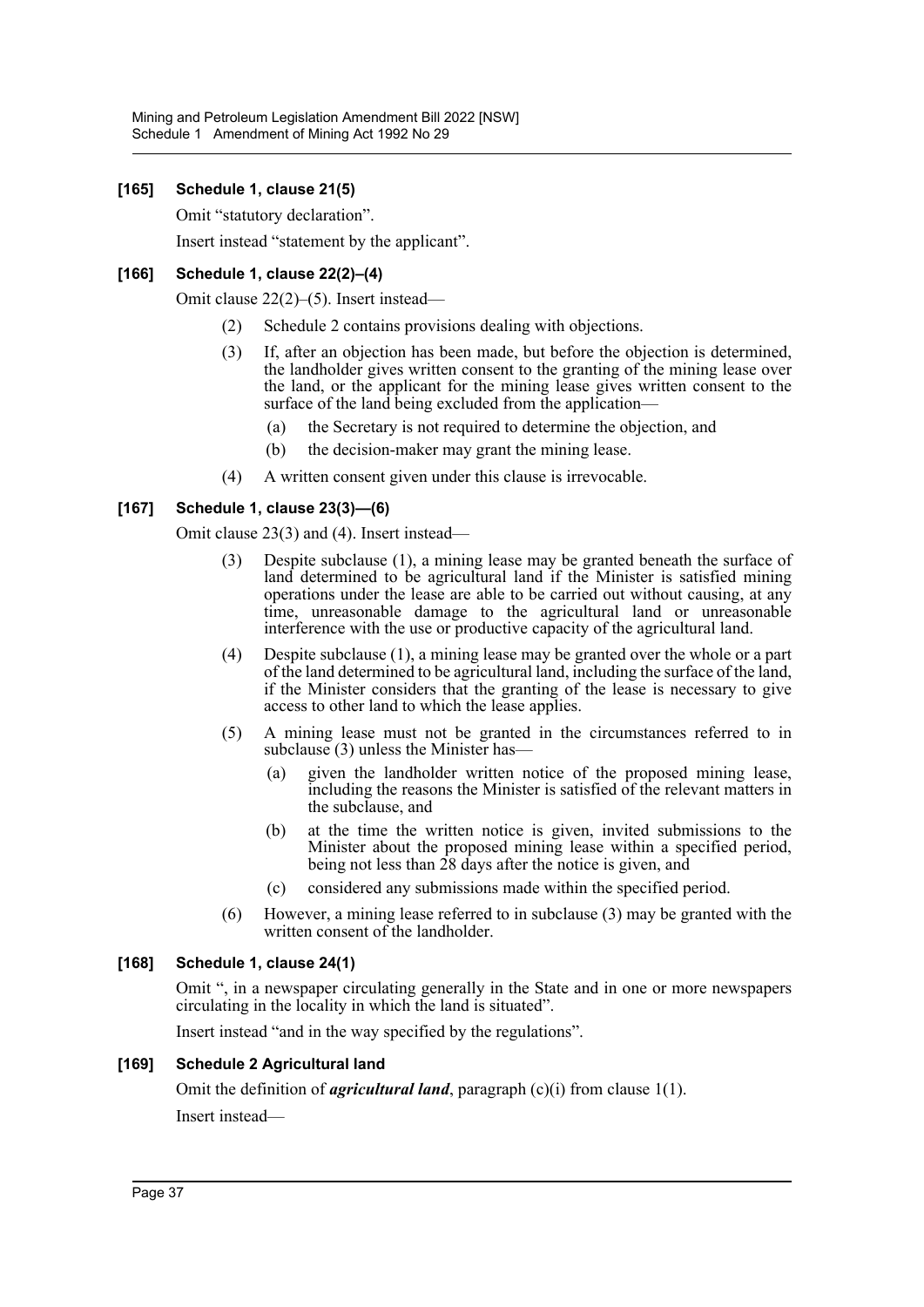(i) at the relevant date, trees are growing that provide shade or shelter or a windbreak to other land described in this definition, or

#### **[170] Schedule 2, clause 2(3)**

Insert after clause 2(2)—

The relevant authority may refuse to make a decision that land is agricultural land if the objector has not demonstrated to the relevant authority's satisfaction that the land is agricultural land.

#### **[171] Schedule 2, clauses 2A and 2B**

Insert after clause 2—

#### **2A Objections**

- (1) An objection must be—
	- (a) lodged with the Secretary—
		- (i) for an objection under section 179 or 222—within 28 days after the date the notice under section 177 or 221, as the case requires, is served, or
		- (ii) for an objection under Schedule 1, clause 22—on or before the date specified in the relevant notice under Schedule 1, clause 21, and
	- (b) made in a way prescribed by the regulations.
- (2) An objector must lodge with the Secretary information to support the objection in the way and within the period specified by the Secretary by written notice given to the objector, being a period of at least 28 days.
- (3) The Secretary may require an objector to provide further information to support the objection.
- (4) The further information must be provided in the way and within the period specified by the Secretary, being a period of at least 28 days.
- (5) If the further information is not provided within the specified period, the Secretary may reject the objection.
- (6) An objection may be withdrawn by written notice given to the Secretary.
- (7) The withdrawal of an objection is irrevocable.

#### **2B Transfer of land if objection pending**

- (1) If, before an objection has been determined, the landholder who made the objection transfers the land concerned to a new landholder—
	- (a) the landholder who made the objection must give the Secretary written notice of the transfer, and
	- (b) the objection continues in force as if made by the new landholder, subject to subclauses (2) and (3).
- (2) If, before an objection has been determined, the Secretary becomes aware that land to which the objection relates has been transferred to a new landholder, the Secretary may, by written notice given to the new landholder, request the new landholder notify the Secretary, within 28 days, whether the new landholder wishes the objection to proceed.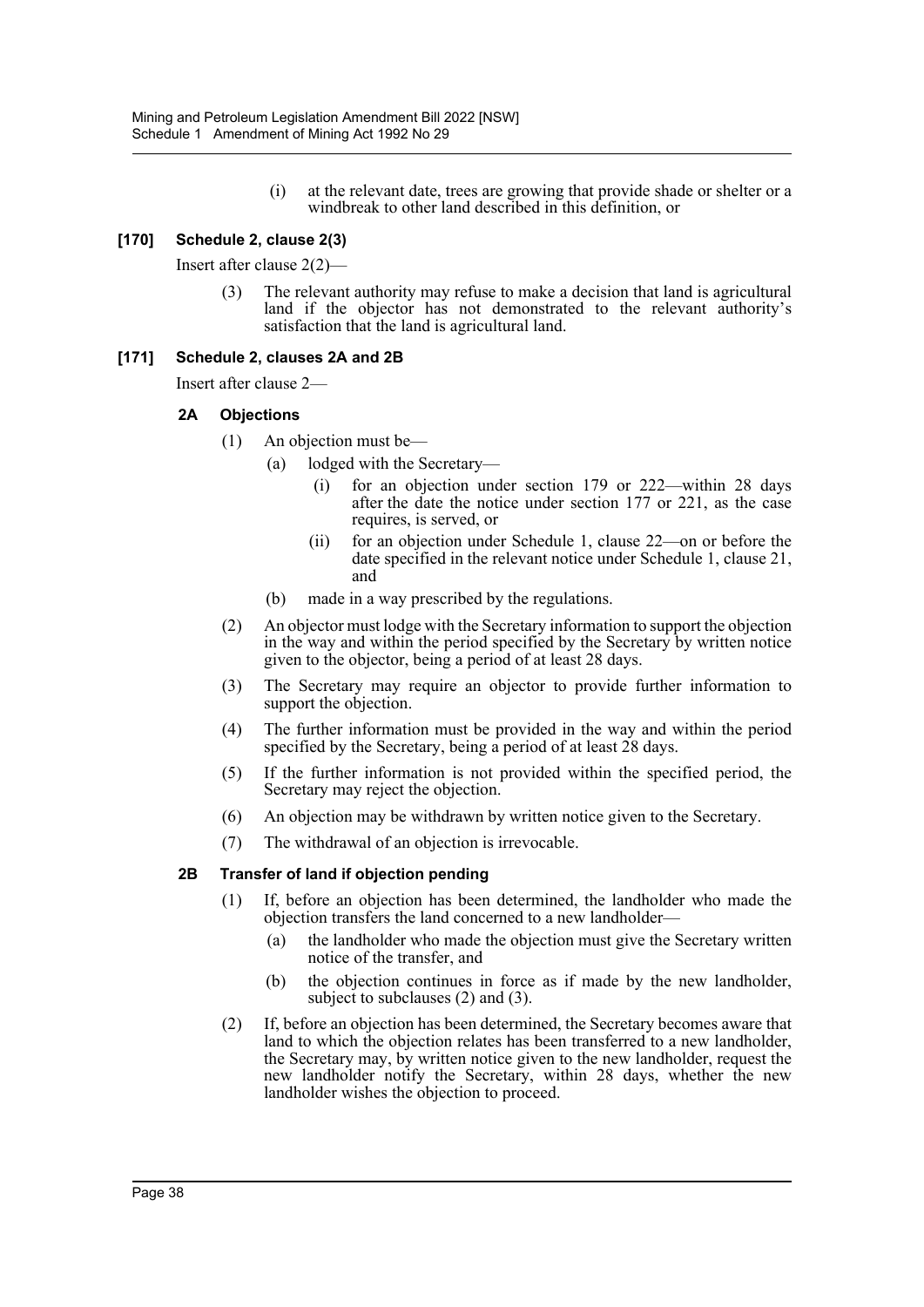- (3) If, at the expiry of the 28-day period, the new landholder has not notified the Secretary that the new landholder wishes the objection to proceed, the objection is taken to have been withdrawn.
- (4) To avoid doubt, a withdrawal of an objection under subclause (3) is irrevocable.

#### **[172] Schedule 2, clause 3**

Omit the clause. Insert instead—

#### **3 Date to be certified by Secretary**

- (1) This clause applies if—
	- (a) an objection to the grant of a mining lease over land is made under Schedule 1, clause 22, and
	- (b) the tenderer or applicant for the mining lease over the land was, at the time the invitation for tenders was first published or the application was lodged, the holder of an exploration licence or mineral claim over the land.
- (2) If this clause applies, the Secretary must issue a certificate that—
	- (a) states that the matters referred to in subclause (1) have occurred, and
	- (b) specifies the date on which the invitation for tenders for the exploration licence was first published or the application for the exploration licence or mineral claim was lodged.
- (3) The certificate must be given to the following persons—
	- (a) the relevant authority,
	- (b) the landholder,
	- (c) the mining lease applicant.

#### **[173] Schedule 2, clauses 5 and 6**

Insert after clause 4—

#### **5 Relevant authority may commission expert reports**

Before deciding whether or not land is agricultural land, the relevant authority—

- (a) may commission an expert to report on the question, and
- (b) must allow the landholder and the following persons to make submissions within a reasonable period on the report, including the assumptions of and information contained in the report—
	- (i) for a reference under section 179—the person who caused the notice under section 177 to be served,
	- (ii) for a reference under Schedule 1, clause 22 in relation to a mining lease—the mining lease applicant, and
- (c) must consider the submissions, if any.

#### **6 Parties may make submissions**

Before deciding whether or not land is agricultural land, the relevant authority must—

(a) provide a copy of the objection and supporting information to the following—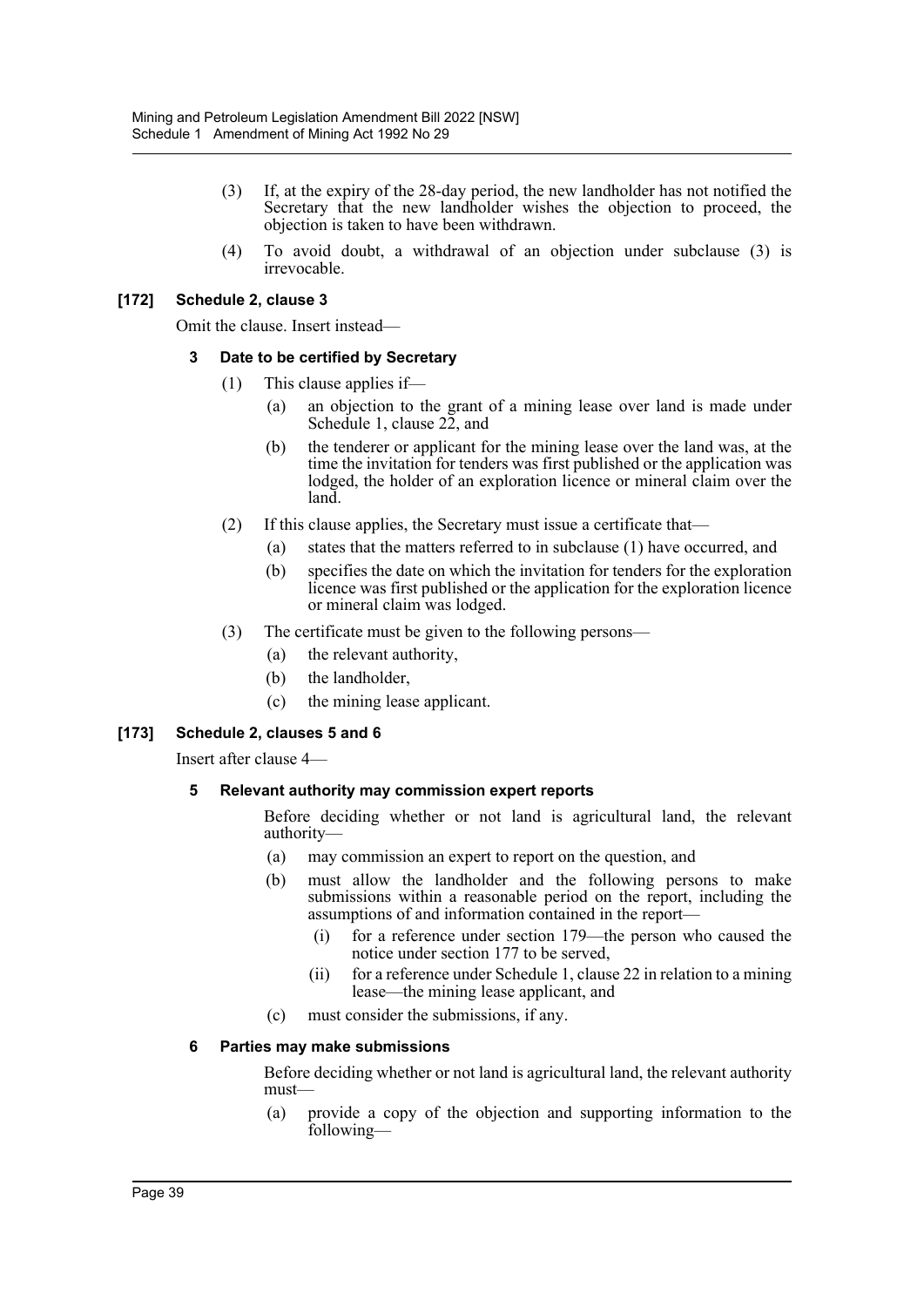- (i) for an objection under section 179, the person who caused the notice under section 177 to be served,
- (ii) for an objection under Schedule 1, clause 22, the mining lease applicant, and
- (b) allow the following to make submissions within a reasonable time on the objection and supporting information—
	- (i) for a reference under section 179, the person who caused the notice under section 177 to be served,
	- (ii) for a reference under Schedule 1, clause 22, the mining lease applicant concerned, and
- (c) give a copy of the submissions to the landholder, and
- (d) allow the landholder to make submissions within a reasonable period commenting on submissions made under paragraph (b), and
- (e) consider the submissions, if any.

#### **[174] Schedule 4 Regulation making powers**

Omit clauses 7–9. Insert instead—

#### **7 Fees, levies, charges and refunds**

Regulating the imposition of fees, levies and charges and authorising the postponement, refund or waiver of fees, levies and charges.

#### **8 Statistics and accounts**

Providing for—

- (a) the compilation of mining statistics, and
- (b) the giving of information for the purpose of enabling mining statistics to be compiled, and
- (c) the keeping of books of account, and
- (d) the inspection of and giving of information from books of account.

#### **9 Records and registers**

Providing for—

- (a) the keeping of records and registers, and
- (b) the ways of making registers publicly available for inspection and copying.

#### **[175] Schedule 4, clause 13(2)**

Insert at the end of clause 13—

(2) Without limiting subclause (1)(a), a regulation may specify circumstances in which an ancillary mining activity is taken for the purposes of the Act to be in the vicinity of a mining lease or mineral claim even if the ancillary mining activity is being carried out at a significant distance from the mining lease or mineral claim.

#### **[176] Schedule 6 Savings, transitional and other provisions**

Omit "a Warden's Court" wherever occurring in clauses 70(7) and 72(5).

Insert instead "the Land and Environment Court".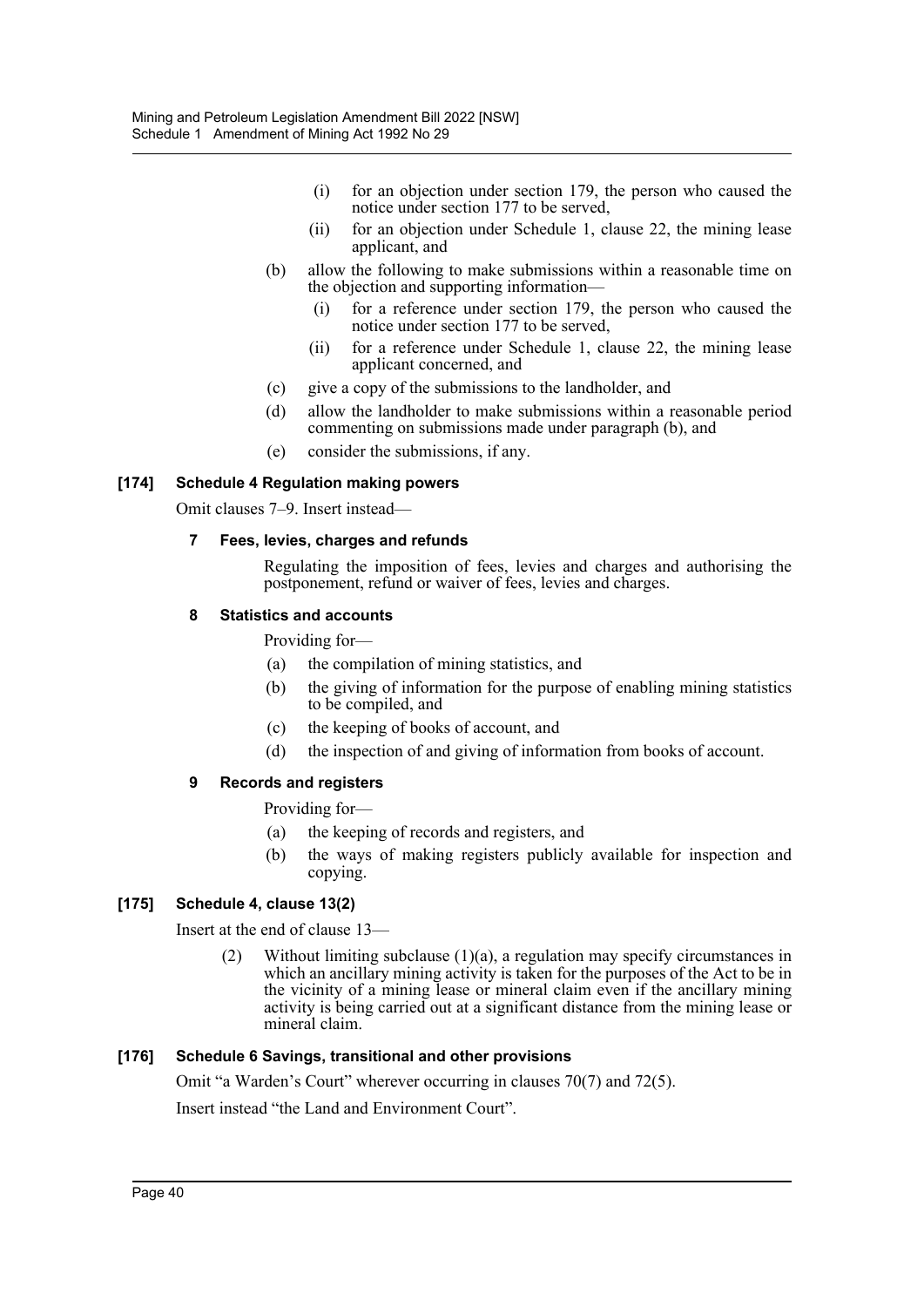#### **[177] Schedule 6, clause 142(3)**

Omit "Director-General". Insert instead "Secretary".

#### **[178] Schedule 6, Part 27**

Insert at the end of the Schedule—

# **Part 27 Provisions consequent on enactment of Mining and Petroleum Legislation Amendment Act 2022**

#### **181 Definition**

In this Part— *2022 amending Act* means the *Mining and Petroleum Legislation Amendment Act 2022*.

#### **182 Exempted areas—sections 30 and 48**

- (1) Sections 30(1) and 48(1), as substituted by the 2022 amending Act, extend to the holder of an exploration licence or assessment lease who applied to the Minister for consent under the section if the application was not finally determined immediately before the amendments commenced.
- (2) Sections 30(1) and 48(1), as substituted by the 2022 amending Act, do not extend to the holder of an exploration licence or assessment lease who applied to the Minister for consent under the section if the application was determined before the amendments commenced.
- (3) Sections 30(1) and 48(1), as in force immediately before the subsections were substituted by the  $2022$  amending Act, continue to apply to the holder of an exploration licence or assessment lease referred to in subclause (2).

#### **183 Conditions of mining leases regarding suspension of mining operations section 100 and Schedule 1B, clause 7A**

- (1) Section 100(a) and Schedule 1B, clause 7A(1), as amended by the 2022 amending Act, extend to mining operations suspended at the time the amendments commenced.
- (2) The regulations may make further provision regarding the application of section  $100(a)$  and Schedule 1B, clause  $7A(1)$ , as amended by the 2022 amending Act, to mining operations in suspension at that time.
- (3) To avoid doubt, section 100(a) and Schedule 1B, clause  $7A(1)$ , as amended by the 2022 amending Act, apply even if an application for written consent was made before the amendments commenced.

#### **184 Security required before transfer of authority—sections 122 and 261BAA**

- (1) The following provisions do not apply to an application made under section 122 but not finally determined before section 261BAA commenced—
	- (a) section 122, as amended by the 2022 amending Act,
	- (b) section 261BAA.
- (2) Section 122, as in force immediately before it was amended by the 2022 amending Act, continues to apply to an application made under that section, but not finally determined, before the amendments commenced.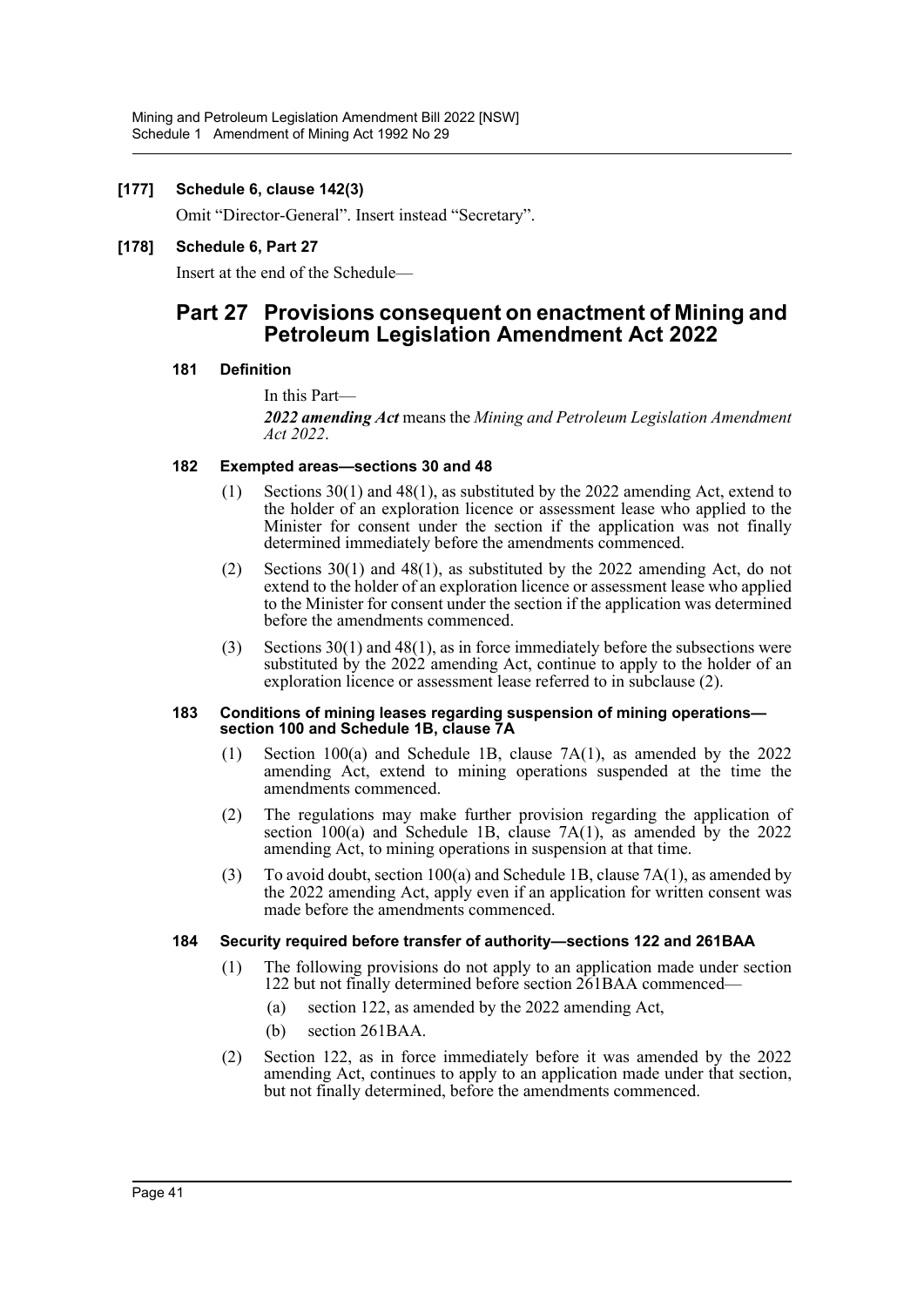#### **185 Death, bankruptcy and incapacity of applicant—sections 134 and 210**

Sections 134 and 210, as substituted by the 2022 amending Act, extend to an application for an authority or mineral claim if, immediately before the substitution—

- (a) the application had been made but not finally determined, and
- (b) a request under the section—
	- (i) had been made but not finally determined, or
	- (ii) had not been made.

#### **186 Directions—section 240(1A)**

Section 240(1A) extends to prospecting, mining or other activities carried out before the subsection commenced.

#### **187 Authorisation fees under Part 14A**

Part 14A, as amended by the 2022 amending Act, extends to authorisations in force on the commencement of the amendments.

#### **188 Operational allocation charges—Part 14AB**

To avoid doubt, Part 14AB extends to mining leases whether granted before or after the Part commenced.

#### **189 Amendment of applications—section 382B**

Section 382B extends to applications made, but not finally determined, before the section commenced.

#### **190 Operation of not fit and proper person declarations—Part 18, Division 2**

- (1) Part 18, Division 2 extends to conduct occurring and matters arising before the Division commenced, including—
	- (a) authorisations granted and applications made before the commencement, and
	- (b) conduct that occurred, or a matter that arose, before the commencement.
- (2) To avoid doubt, section 396(1) extends to permit the Minister to refuse the grant, renewal or transfer of a mining lease even if the development consent that would otherwise have prevented refusal was granted before the subsection commenced.

#### **191 Action in relation to external administration, winding up and deregistration of corporate holders, applicants and transferees—section 398**

Section 398 extends to applications made, but not finally determined, immediately before the section commenced.

#### **192 Incomplete applications—sections 65(5) and (6) and 381B**

- (1) Section 65(5) and (6) extend to applications made, but not finally determined, before the section commenced.
- (2) Section 381B does not apply to applications made before the section commenced.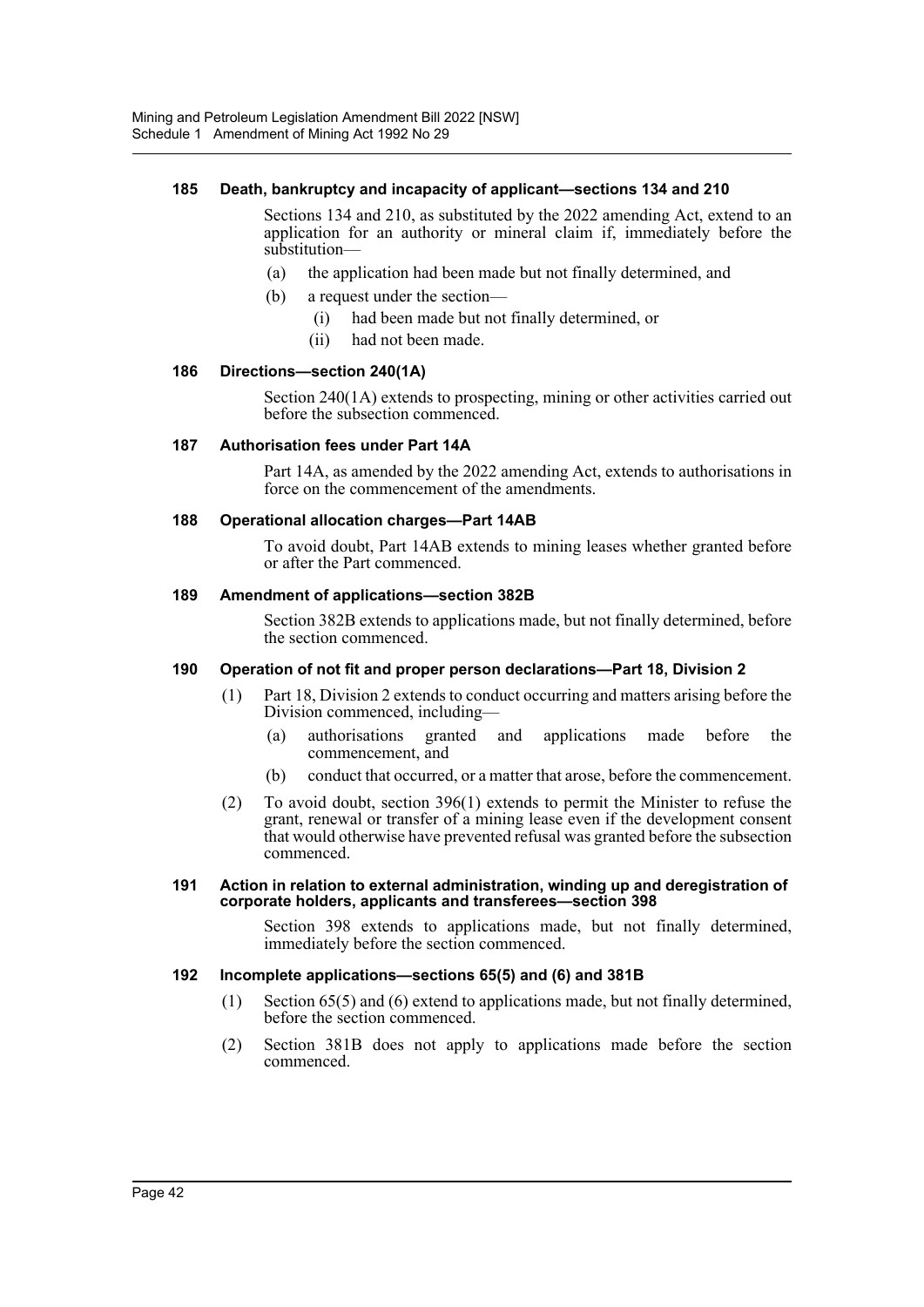#### **193 Immediate vicinity and vicinity of mining leases—sections 6(2) and (4) and 63(5) and Schedule 1B, clause 7B(3)(b) and Schedule 4, clause 13**

- (1) For the period prescribed by the regulations after commencement day, being a period not exceeding 2 years—
	- (a) section 6(2) and (4), as in force immediately before commencement day, continue to apply to the carrying out of a designated ancillary mining activity by a person who was lawfully carrying out the activity before commencement day, and
	- (b) section 6(2) and (4), as amended by the 2022 amending Act, do not apply to the carrying out of the designated ancillary mining activity.
- (2) Section 63(5) and Schedule 1B, clause 7B(3)(b), as amended by the 2022 amending Act, extend to applications made, but not finally determined, immediately before the amendments commenced.
- (3) The regulations may provide that a reference to the immediate vicinity of a mining lease in a document, including an application for, or condition of, a mining lease, is taken to be a reference to the vicinity of a mining lease for the purposes of this Act.
- (4) In this clause—

*commencement day* means the date the amendments to section 6(2) and (4) by the 2022 amending Act commenced.

#### **194 Transfer of land if objection pending—Schedule 2, clause 2B**

To avoid doubt, Schedule 2, clause 2B extends to the following before the clause commenced—

- (a) an objection made but not finally determined,
- (b) a transfer of land.

#### **195 Definition of "prospect"—Dictionary**

- (1) The substitution of the definition of *prospect* in the Dictionary by the 2022 amending Act does not apply in relation to proceedings that were commenced, but not finally determined, before this clause commenced.
- (2) The regulations may make further provision regarding the application of the substituted definition of *prospect* to an authorisation in force on the substitution.

#### **[179] Dictionary**

Omit the definition of *Department*.

Insert instead—

*Department* means the Department of Regional NSW.

#### **[180] Dictionary, definition of "deputy mining registrar"**

Omit the definition.

#### **[181] Dictionary, definition of "development consent"**

Omit "Part 5.1". Insert instead "Division 5.2".

#### **[182] Dictionary**

Insert in alphabetical order—

*incapacitated person* means the following—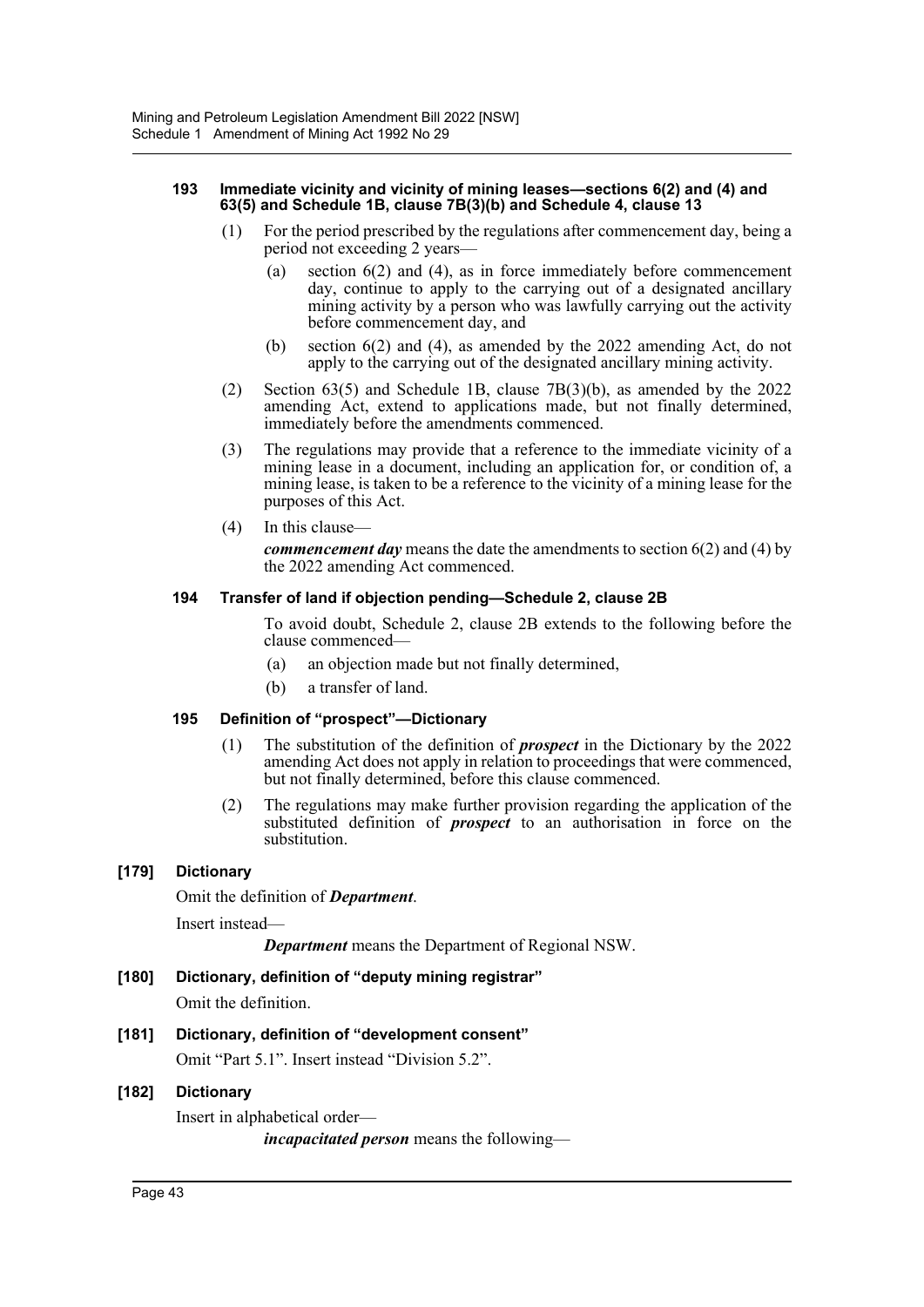- (a) an involuntary patient within the meaning of the *Mental Health Act 2007*,
- (b) a protected person within the meaning of the *NSW Trustee and Guardian Act 2009*, being a person for whom an order is in force under the *NSW Trustee and Guardian Act 2009*, Part 4.2 or 4.3 or the *Guardianship Act 1987* that the whole or a part of the person's estate be subject to management under the *NSW Trustee and Guardian Act 2009*,
- (c) a person is incommunicate within the meaning of the *Powers of Attorney Act 2003*, but only if an enduring power of attorney authorises an attorney to act for the person in relation to an application while incommunicate.

*Planning Secretary* has the same meaning as in the *Environmental Planning and Assessment Act 1979*.

*reject*, in relation to a decision on an application, means reject without consideration of the application.

*Royalties for Rejuvenation Fund* or *Rejuvenation Fund*—see section 292W. *state conservation area* means land reserved as a state conservation area under the *National Parks and Wildlife Act 1974*.

#### **[183] Dictionary, definition of "landholder"**

Omit "reserved land". Insert instead "an exempted area".

#### **[184] Dictionary, definition of "prospect"**

Omit the definition.

Insert instead—

*prospect* means to carry out the following activities, but does not include an activity declared not to be prospecting by or under a regulation under section  $11A-$ 

- (a) to carry out works on, or to remove samples from, land for the purpose of testing the following—
	- (i) the mineral bearing qualities of the land,
	- (ii) the potential to recover minerals from the land,
- (b) to rehabilitate land on which works have been carried out, or from which samples have been removed, as referred to in paragraph (a).

#### **[185] Dictionary, definition of "reserved land"**

Omit the definition.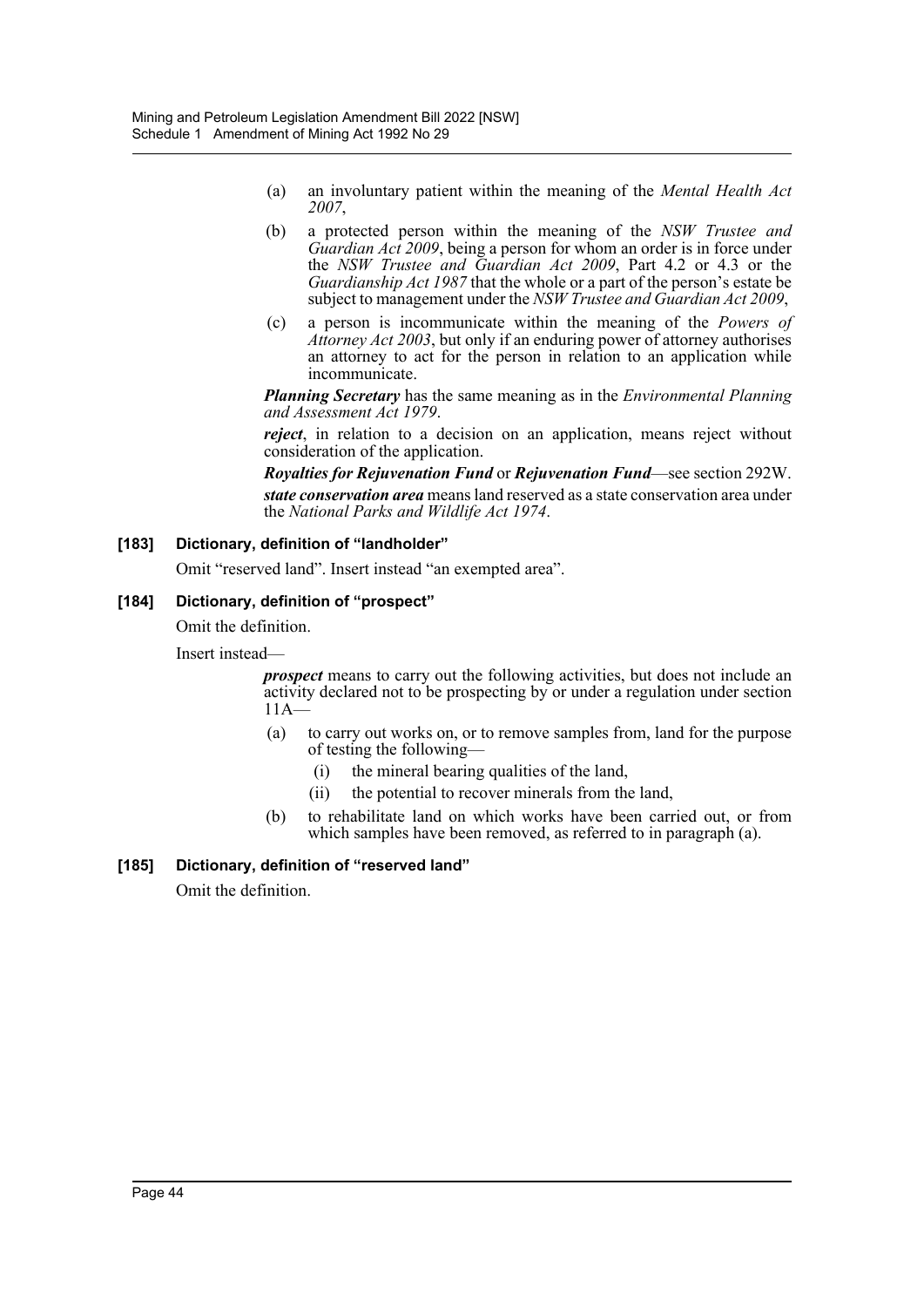# <span id="page-45-0"></span>**Schedule 2 Amendment of Petroleum (Onshore) Act 1991 No 84**

### **[1] Section 3 Definitions**

Insert in alphabetical order in section 3(1)—

*approved* means approved by the Minister.

*incapacitated person* means the following—

- (a) an involuntary patient within the meaning of the *Mental Health Act 2007*,
- (b) a protected person within the meaning of the *NSW Trustee and Guardian Act 2009*, being a person for whom an order is in force under the *NSW Trustee and Guardian Act 2009*, Part 4.2 or 4.3 or the *Guardianship Act 1987* that the whole or a part of the person's estate be subject to management under the *NSW Trustee and Guardian Act 2009*,
- (c) a person is incommunicate within the meaning of the *Powers of Attorney Act 2003*, but only if an enduring power of attorney authorises an attorney to act for the person in relation to an application while incommunicate.

*Planning Secretary* has the same meaning as in the *Environmental Planning and Assessment Act 1979*.

*reject*, in relation to a decision on an application, means reject without consideration of the application.

*well-head*, of petroleum, has the meaning specified by the regulations.

#### **[2] Section 3(1), definition of "Department"**

Omit the definition. Insert instead—

*Department* means the Department of Regional NSW.

#### **[3] Section 3(1), definition of "prospect"**

Omit the definition.

Insert instead—

*prospect* means to carry out the following activities, but does not include an activity declared not to constitute prospecting by the regulations—

- (a) to carry out works on, or to remove samples from, land for the purpose of testing the following—
	- (i) the quality and quantity of petroleum in the land,
	- (ii) the potential to recover petroleum from the land,
- (b) to rehabilitate land on which works have been carried out, or from which samples have been removed, as referred to in paragraph (a).

#### **[4] Section 11**

Omit the section. Insert instead—

#### **11 Making of applications for petroleum titles**

An application for a petroleum title must—

- (a) be made in a form approved by the Minister, and
- (b) be lodged with the Secretary, and
- (c) include the information, if any, prescribed by the regulations.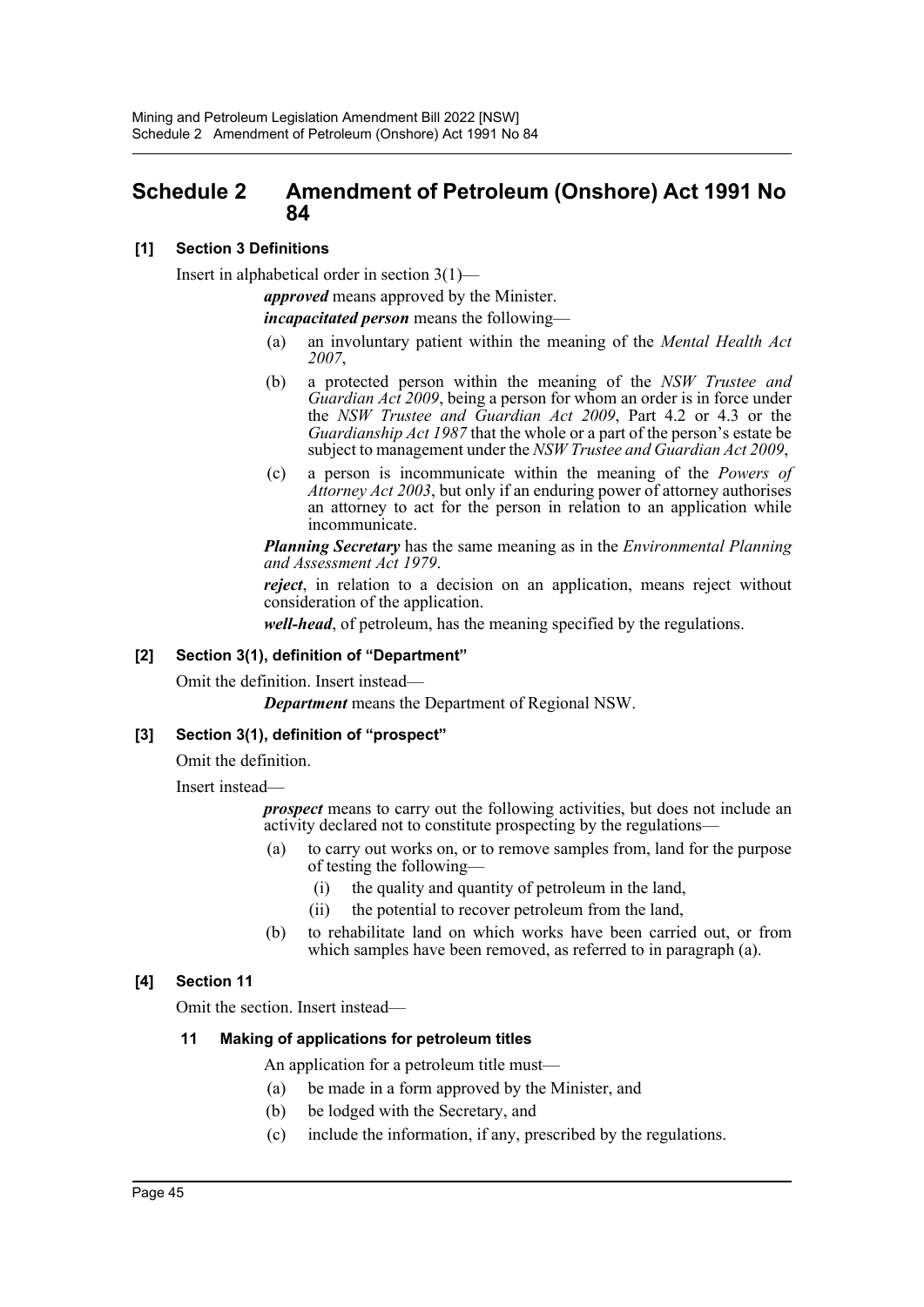#### **[5] Section 14 Applications to be supported by proposed work program**

Omit section 14(1) and (2). Insert instead—

An application for a petroleum title must be accompanied by a proposed work program that—

- (a) contains the information, if any, required by the regulations, and
- (b) complies with the regulations, if any.

# **[6] Section 15 Applications to be supported by evidence of financial capability** Omit the section.

#### **[7] Section 16 Grant or refusal of petroleum titles**

Insert after section 16(4)—

- (5) The Minister may grant—
	- (a) a single petroleum title of a kind for 2 or more applications for that kind of petroleum title made by the same applicant, or
	- (b) 2 or more petroleum titles of the same kind to an applicant for a single application for a petroleum title of that kind.

#### **[8] Section 18 Title to nominee**

Insert after section 18(2)—

(3) To avoid doubt, if 2 or more titles are to be granted for a single application, the applicant may nominate 1 or more other persons under this section to be granted 1 or more of the titles.

#### **[9] Section 19 Renewal of title**

Omit section 19(1)–(2A). Insert instead—

(1) The holder of a petroleum title may, from time to time, apply for the renewal of the title.

**Note—** Schedule 1B contains provisions about the consideration of applications for the renewal of petroleum titles and the grounds for refusal of the applications.

(2) An application for the renewal of a petroleum title must be lodged with the Secretary within the period, if any, prescribed by the regulations, before the title ceases to have effect.

#### **[10] Section 19(2AA)(b) and (c)**

Omit "and" at the end of paragraph (b) and omit paragraph (c).

#### **[11] Section 19(3)**

Insert after section 19(2B)—

(3) If an application for the renewal of a petroleum title is not made in the names of all of the holders of the title, the Minister may renew the title only if satisfied each holder of the title not applying for its renewal does not wish the title to be renewed in the person's name.

#### **[12] Section 19B**

Omit the section. Insert instead—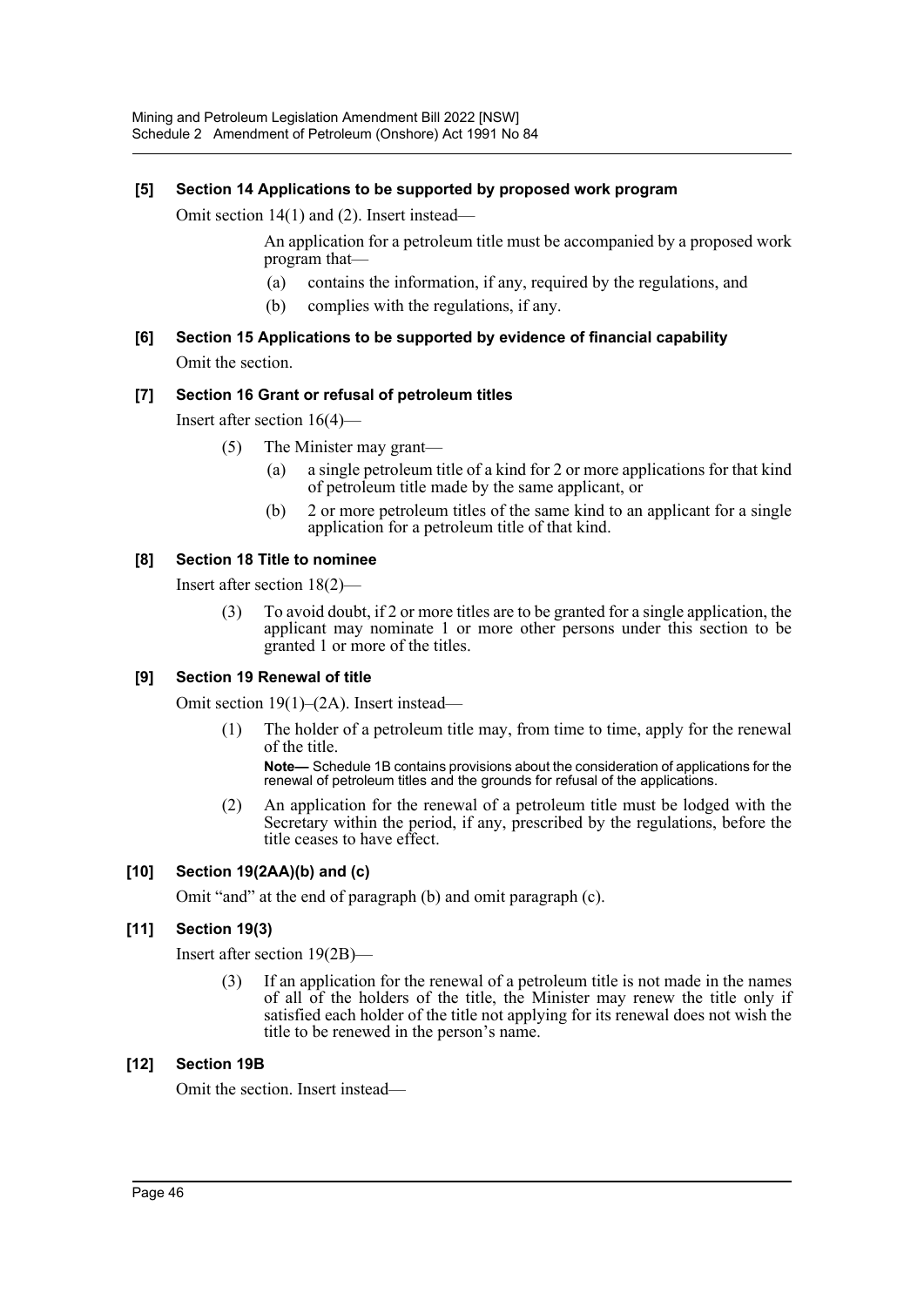#### **19B Land over which exploration licences may be renewed**

- (1) This section applies if the Minister is not satisfied that—
	- (a) the area of land over which renewal of an exploration licence is sought is genuinely required to support the proposed work program accompanying the application, or
	- (b) other special circumstances exist that justify the applicant retaining an area greater in size than that genuinely required to support the proposed work program.
- (2) If this section applies, the Minister must—
	- (a) inform the applicant of—
		- (i) the Minister's opinion, and
		- (ii) the area of land over which the Minister proposes to renew the exploration licence, and
	- (b) renew the exploration licence only over the area of land the Minister considers—
		- (i) to be genuinely required to support the proposed work program, or
		- (ii) for an area greater in size than that genuinely required to support the proposed work program—is justified by special circumstances.
- (3) In deciding whether an area of land is genuinely required to support a proposed work program for the purposes of this section, the Minister may have regard to the matters specified by the regulations.

#### **[13] Section 20 Continuation of title pending renewal**

Insert ", in relation only to the land to which the application relates," after "force".

#### **[14] Section 21**

Insert after section 20—

#### **21 Amendment of application**

- (1) The following applications and information or documents accompanying applications, may, with the consent of the Minister, be amended by the applicant at any time before the Minister decides the relevant application—
	- (a) an application for a petroleum title,
	- (b) an application for the renewal of a petroleum title,
	- (c) an application for approval of the transfer of a petroleum title,
	- (d) an application prescribed by the regulations,
	- (e) information or a document accompanying an application referred to in paragraphs  $(a)$ –(d), including a proposed work program required to accompany an application.
- (2) An application under this section must be made in a way approved by the Secretary.
- (3) The Minister must give written notice to the applicant confirming the amendment of an application, information or document and the date on which it was amended.
- (4) The amendment of an application, information or document does not entitle the applicant to a refund or reduction of an application fee.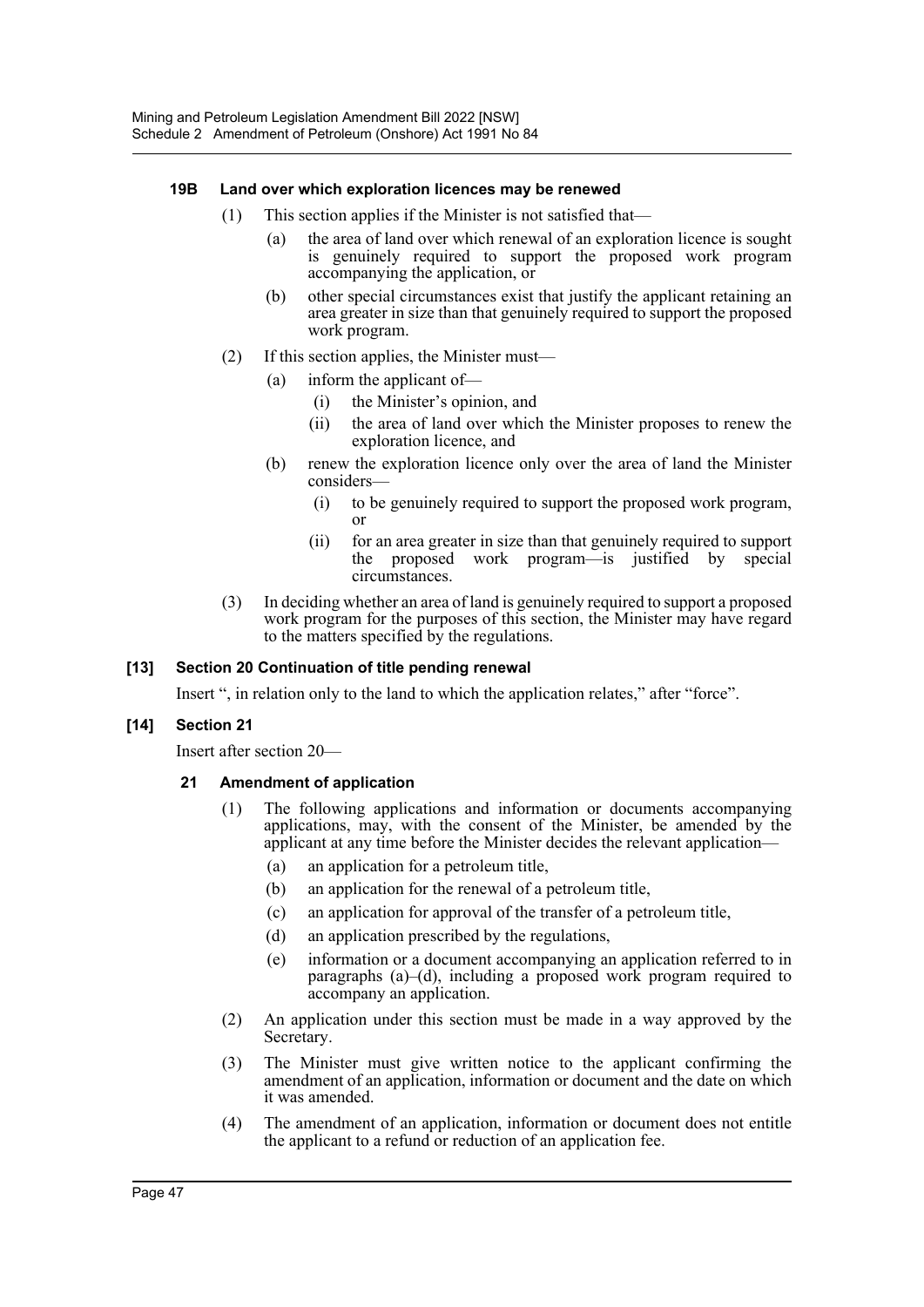#### **[15] Section 24A Fit and proper person consideration in making certain decisions about petroleum titles**

Omit the section.

#### **[16] Section 26 Title taken to be personal property**

Omit "It may be disposed of during the lifetime of the holder and on the holder's death descends or devolves on intestacy or by will as personal property.".

#### **[17] Sections 26A–26C**

Insert after section 26—

#### **26A Joint holders of petroleum titles**

- (1) If there is more than 1 holder of a petroleum title, each of the holders is jointly and severally liable for the fulfilment of the obligations arising under this Act in relation to the petroleum title.
- (2) A petroleum title may be held by 2 or more persons as joint tenants or as tenants in common.
- (3) The Secretary must record that 2 or more holders of a petroleum title hold the petroleum title as tenants in common unless the holders apply in a way prescribed by the regulations to hold the petroleum title as joint tenants.

#### **26B Death, bankruptcy and incapacity of applicant**

- (1) An application for a petroleum title made by an individual who subsequently becomes bankrupt or an incapacitated person or dies—
	- (a) subsists for the benefit of the applicant or the applicant's estate, and
	- (b) may continue to be dealt with if—
		- (i) the applicant's representative makes a request under this section, and
		- (ii) the Minister accepts the request.
- (2) A request must be made in a way and within the period prescribed by the regulations, if any.
- (3) The Minister may reject the application for a petroleum title if—
	- (a) no request is made within the period prescribed under subsection (2), or
	- (b) a request is made within the period prescribed, but the Minister rejects the request.
- (4) Without limiting other grounds for which a request may be rejected, a request may be rejected on grounds prescribed by the regulations.
- (5) The Minister, in considering whether to accept a request under this section, may have regard to the following—
	- (a) guidelines issued and made publicly available by the Minister for the purposes of this section, if any,
	- (b) matters prescribed by the regulations for the purposes of this section.
- (6) In this section—

*representative*, for an individual who is bankrupt, an incapacitated person or deceased, has the meaning prescribed by the regulations.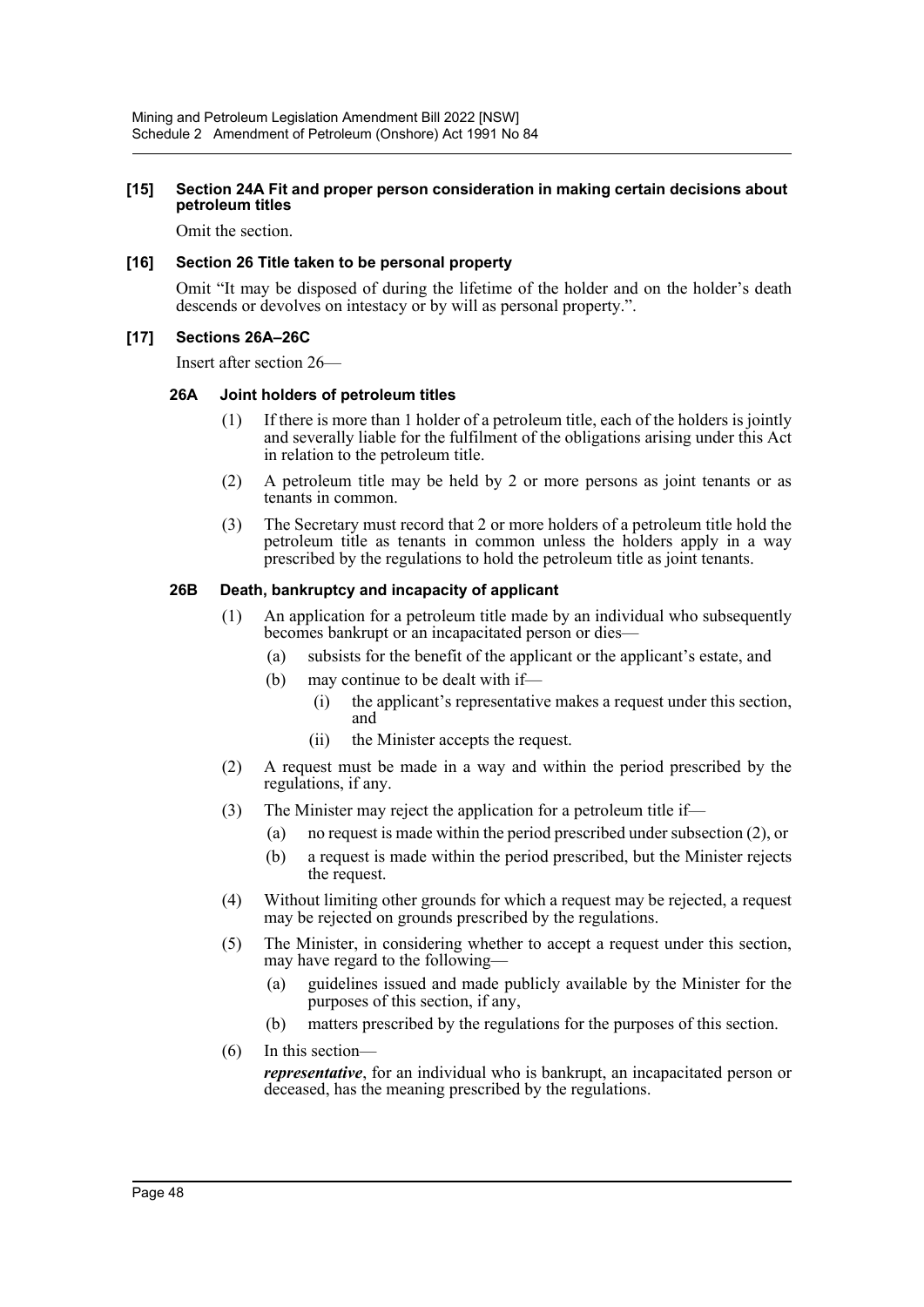#### **26C Devolution of rights of holder of petroleum title**

- (1) A person on whom the rights of the holder of a petroleum title have devolved by operation of law may apply to the Minister to have the person's name recorded as the holder of the title.
- (2) An application must be made in a way prescribed by the regulations.
- (3) The Minister, if satisfied that the rights of the holder of a petroleum title have devolved by operation of law, may direct the Secretary to record the name of the applicant as the holder of the title.
- (4) In considering an application under this section, the Minister must have regard to guidelines issued and made publicly available by the Minister for the purposes of this section, if any.
- (5) To avoid doubt, in this section, rights have devolved by operation of law if the rights have involuntarily passed from 1 person to another by operation of a law, including a transfer caused by death, bankruptcy or insolvency.

#### **[18] Section 28C Land over which exploration licence granted**

Insert at the end of the section—

- (2) Subsection (1)—
	- (a) extends to the grant of a single exploration licence for 2 or more applications made by the same applicant, and
	- (b) as extended, applies as if the land over which the exploration licence was sought was the land over which the 2 or more exploration licences were sought.

#### **[19] Section 31A Activity approval required for assessable prospecting operations**

Omit section 31A(3). Insert instead—

- (3) An application for an activity approval must—
	- (a) be made in a form approved by the Minister, and
	- (b) be lodged with the Minister, and
	- (c) include the information, if any, prescribed by the regulations.
- (3A) The Minister may require the holder of an exploration licence to provide further information as required by the Minister, within the period specified by the Minister, before considering the application or at any time during consideration of the application.

#### **[20] Section 32A Land over which assessment lease granted**

Insert at the end of the section—

- $(2)$  Subsection  $(1)$ 
	- (a) extends to the grant of a single assessment lease for 2 or more applications made by the same applicant, and
	- (b) as extended, applies as if the land over which the assessment lease was sought was the land over which the 2 or more assessment leases were sought.

#### **[21] Section 36 Notice to be given of application for assessment lease**

Omit "both in a newspaper circulating in the vicinity of the area over which the lease is sought and in a newspaper circulating generally in the State" from section 36(1).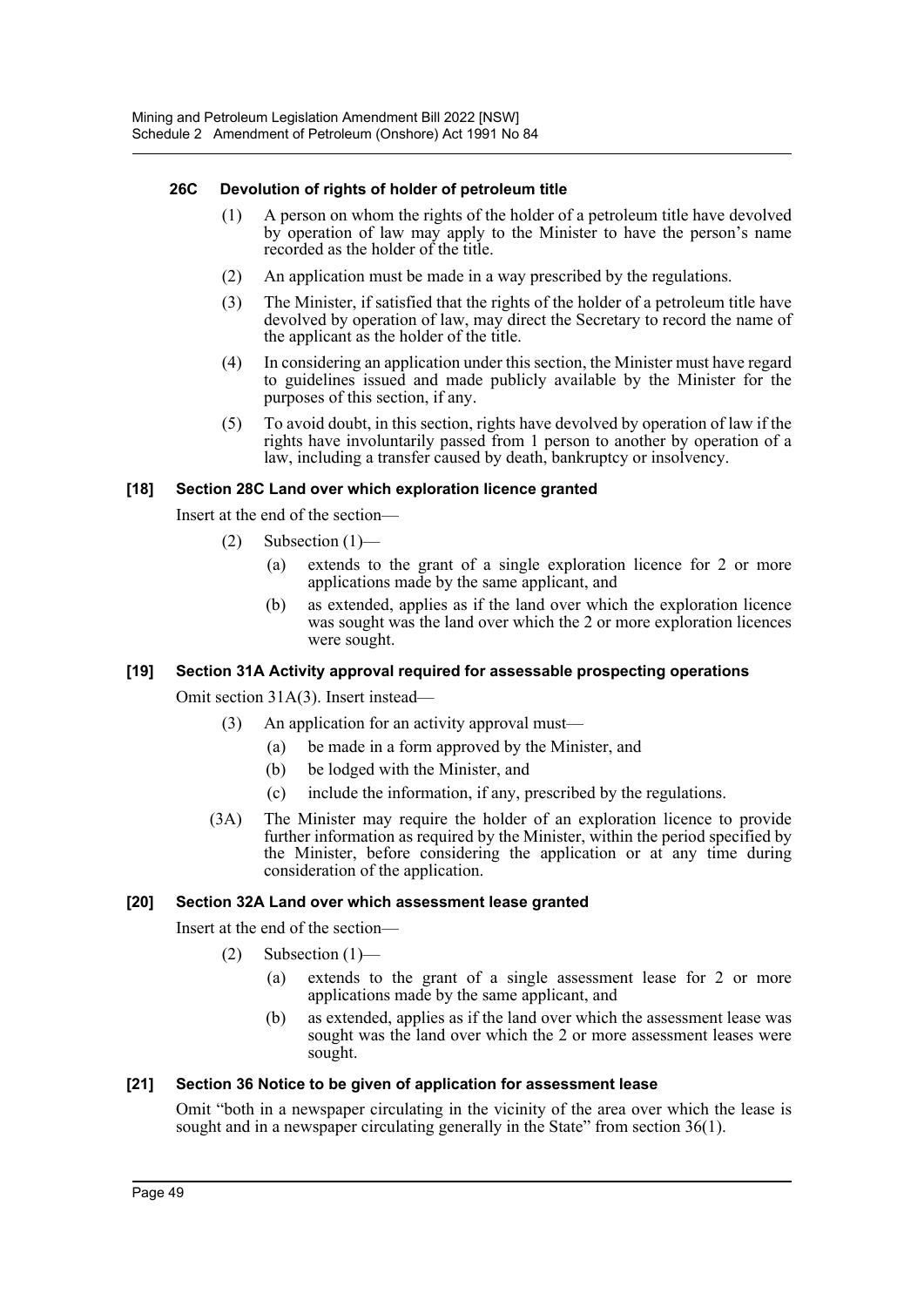Insert instead "in the way specified by the regulations".

### **[22] Section 36A Activity approval required for assessable prospecting operations**

Omit section 36A(3). Insert instead—

- (3) An application for an activity approval must—
	- (a) be made in a form approved by the Minister, and
	- (b) be lodged with the Minister, and
	- (c) include the information, if any, prescribed by the regulations.
- (3A) The Minister may require the holder of an assessment lease to provide further information as required by the Minister, within the period specified by the Minister, before considering the application or at any time during consideration of the application.

#### **[23] Section 39 Area of special prospecting authority**

Insert at the end of the section—

- (2) The land over which a special prospecting authority is granted may differ in size or shape from, but may not include land other than, the land over which the authority was sought.
- (3) Subsection (2)—
	- (a) extends to the grant of a single special prospecting authority for 2 or more applications made by the same applicant, and
	- (b) as extended, applies as if the land over which the special prospecting authority was sought was the land over which the 2 or more special prospecting authorities were sought.

#### **[24] Section 43 Notice of application for production lease to be published**

Omit "a newspaper circulating generally in the State".

Insert instead "a way specified by the regulations".

#### **[25] Section 44 Area of production lease**

Insert at the end of the section—

- (2) The land over which a production lease is granted may differ in size or shape from, but may not include land other than, the land over which the production lease was sought.
- (3) Subsection (2)—
	- (a) extends to the grant of a single production lease for 2 or more applications made by the same applicant, and
	- (b) as extended, applies as if the land over which the production lease was sought was the land over which the 2 or more production leases were sought.

# **[26] Section 47, heading**

Omit "**epis**". Insert instead "**environmental planning instruments**".

#### **[27] Section 48 Application of this Division to Government bodies where development consent etc not required**

Omit "Part 5.1".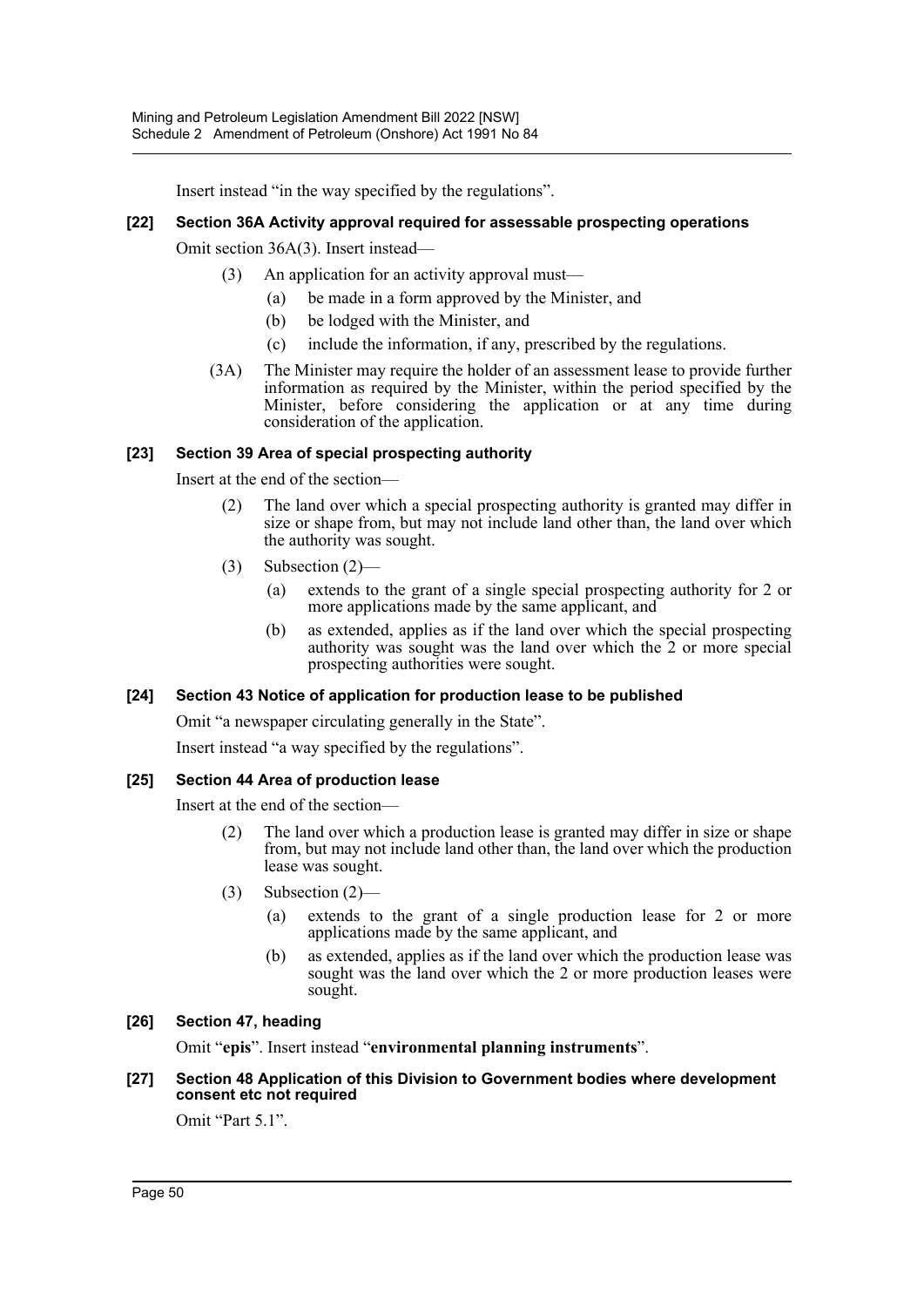Insert instead "Division 5.2".

#### **[28] Sections 50 and 51**

Omit "Secretary of the Department of Planning and Environment" wherever occurring. Insert instead "Planning Secretary".

### **[29] Section 54A Division applies only where development consent etc not required** Omit "Part 5.1".

Insert instead "Division 5.2".

#### **[30] Section 67 Development consent under Environmental Planning and Assessment Act 1979**

Insert after section 67(2)—

- (3) The Minister may reject an application for a production lease if the applicant, before the expiration of the period, if any, prescribed by the regulations or a longer period specified by the Minister, has failed to provide to the Minister evidence that—
	- (i) an application for the development consent required by this section has been made, or
	- (ii) the development consent has been granted and is in force.
- (4) To avoid doubt—
	- (a) an application rejected under this section is taken never to have been made, and
	- (b) the Minister is not required to notify the applicant before the rejection.

# **[31] Section 69C Prospecting to be carried out in accordance with access arrangement**

Insert after section 69C(1)—

Maximum penalty—

- (a) for a corporation—5,000 penalty units, and, for a continuing offence, a further penalty of 500 penalty units for each day the offence continues, or
- (b) for an individual—1,000 penalty units or imprisonment for 5 years, or both, and, for a continuing offence, a further penalty of 100 penalty units for each day the offence continues.

#### **[32] Section 69SA Register of arbitrated access arrangements**

Omit section 69SA(2)–(4). Insert instead—

- (2) The Secretary must keep a register of the following in a way prescribed by the regulations—
	- (a) the arbitrated access arrangements provided to the Secretary,
	- (b) other information, if any, relating to arbitrated access arrangements prescribed by the regulations.
- (3) The register must be made available for public inspection.

#### **[33] Section 73 Disputes between holders of petroleum titles and other persons carrying on operations on the land**

Insert "mineral" before "claim" in section 73(1)(a).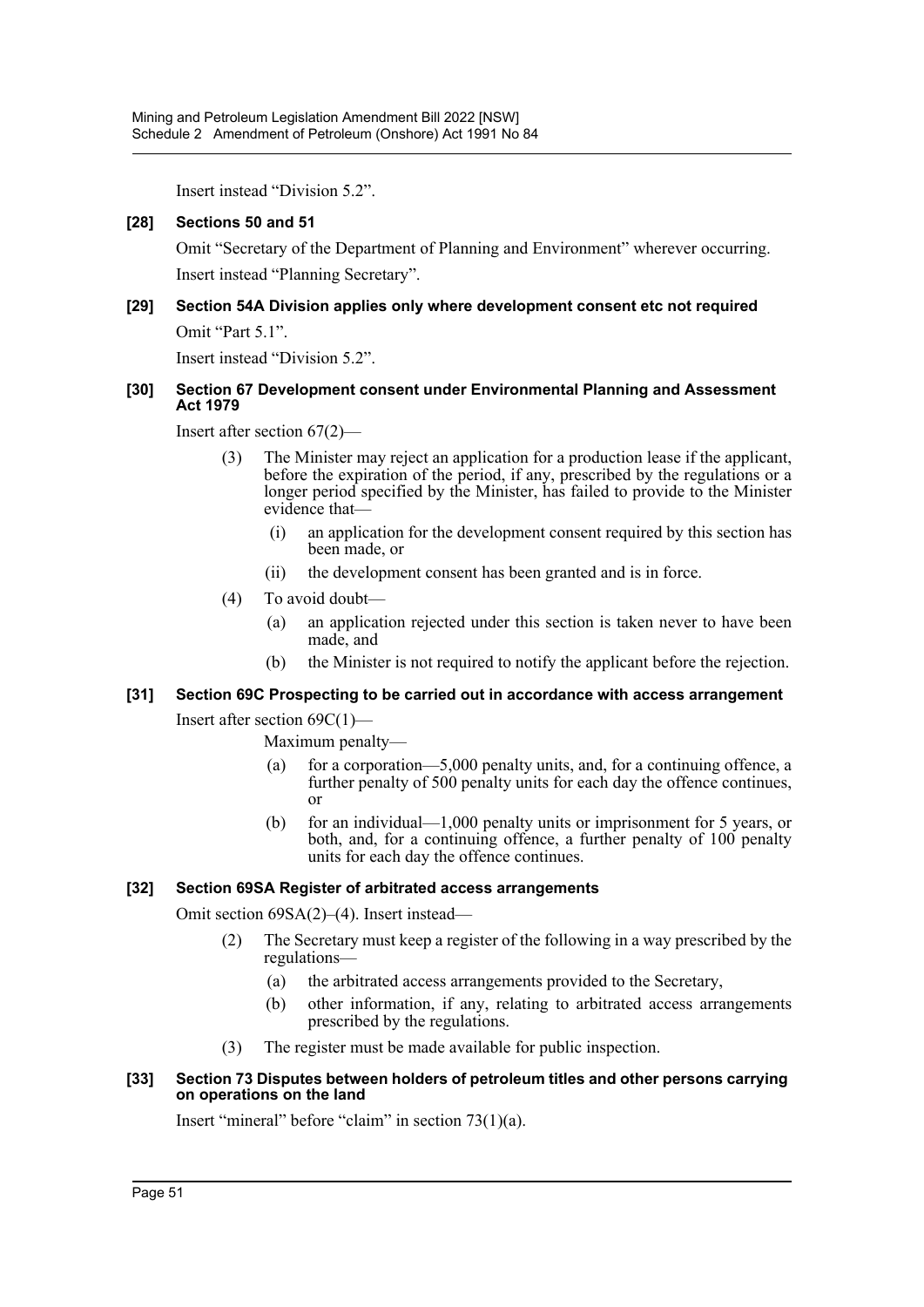#### **[34] Section 73(1)(e)**

Omit the paragraph.

#### **[35] Section 74 Interpretation**

Insert ", controller" after "receiver" in section 74(2).

#### **[36] Section 74(2)**

Omit "responsible" wherever occurring.

#### **[37] Section 75 Directions**

Insert after section 75(1)—

- (1A) The Secretary or an inspector may, by written notice, direct a person to do 1 or more of the following if the person has carried out prospecting for petroleum, mining petroleum or another activity otherwise than in accordance with a petroleum title, where a petroleum title to carry out the prospecting, mining or activity is required under this Act—
	- (a) to address an adverse impact the prospecting, mining or activity has had on 1 or more aspects of the environment,
	- (b) to address a risk of there being such an impact,
	- (c) to conserve the environment, protect it from harm as a result of the prospecting, mining or activity or to prevent, control or mitigate the harm,
	- (d) to rehabilitate land or water that is or may be affected by the prospecting, mining or activity.
- (1B) To avoid doubt, a reference to the environment, land and water in subsections (1) and (1A) includes the environment, land and water in a place regardless of whether the environment, land and water is within or outside a title area.

#### **[38] Section 75(2)**

Omit "responsible".

#### **[39] Section 78C Fee**

Omit "by the holder of the petroleum title concerned" from 78C(3).

#### **[40] Section 83D Conditions for mandatory audits**

Omit section 83D(7). Insert instead—

(7) This section does not affect the operation of the *Environmental Planning and Assessment Act 1979*, section 4.42, 4.50 or 5.24.

#### **[41] Section 88 Ascertainment of well-head**

Omit the section.

#### **[42] Section 89 Ascertainment of value**

Omit "the amount determined by the Minister as being that value".

Insert instead "the amount calculated in the way determined by the Minister".

#### **[43] Section 94A**

Omit sections 94A and 94B. Insert instead—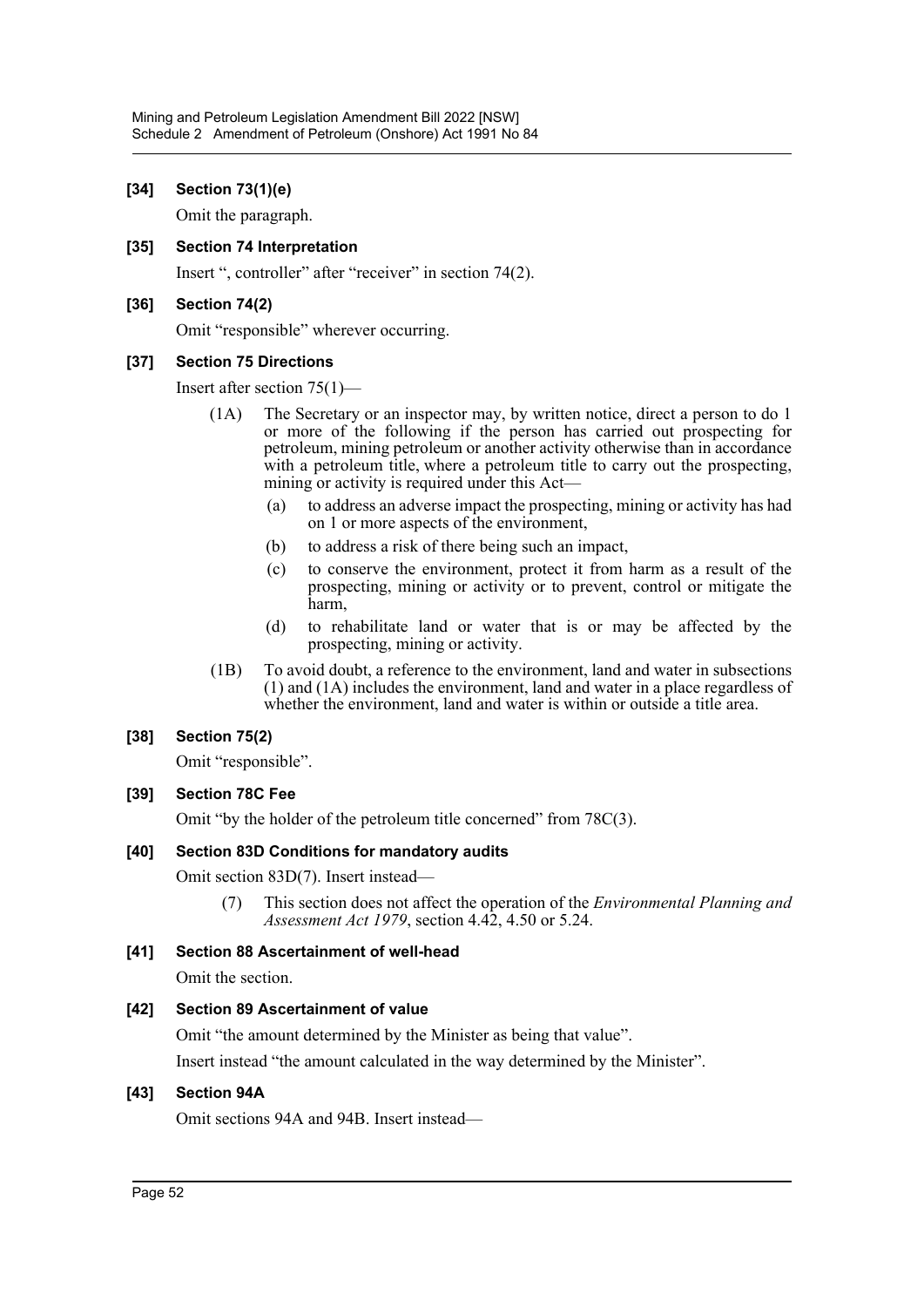#### **94A Interpretation**

- (1) A reference in this Part to when a petroleum title is granted or renewed is taken, in relation to a grant or renewal of a petroleum title that takes effect after the date on which it is granted or renewed, to be a reference to when the grant or renewal takes effect.
- (2) To avoid doubt, if a fee is payable during the term of a petroleum title, the term of the title includes the period occurring after the term for which the petroleum title as granted or renewed was due to expire but continues to have effect under section 20.

**Note—** Section 20 provides that if an application for renewal of a petroleum title has not been withdrawn or finally disposed of before the date on which the term of the title expires, it continues in force until the application is withdrawn or otherwise finally disposed of.

#### **[44] Section 94H**

Omit the section. Insert instead—

#### **94H Payment of annual rental fee**

- (1) An annual rental fee must be paid for each year the petroleum title continues in force.
- (2) An annual rental fee must be paid before the grant of a petroleum title.
- (3) Subsequent annual rental fees must be paid by—
	- (a) the date specified by the Secretary by written notice given to the person liable to pay the fee, or
	- (b) if no date is specified—the date prescribed by, or determined in accordance with, the regulations for the purposes of this section.

#### **[45] Section 94J Definitions**

Omit the section.

#### **[46] Section 94K**

Omit the section. Insert instead—

#### **94K Payment of annual administrative levy**

- (1) The administrative levy payable under this Part for a petroleum title is an annual administrative levy.
- (2) An annual administrative levy must be paid for each year the petroleum title continues in force.
- (3) An annual administrative levy must be paid before the grant of a petroleum title.
- (4) Subsequent annual administrative levies must be paid by—
	- (a) the date specified by the Secretary by written notice given to the person liable to pay the fee, or
	- (b) if no date is specified—the date prescribed by, or determined in accordance with, the regulations for the purposes of this section.

#### **[47] Section 94L Amount of administrative levy**

Omit section 94L(1)–(7). Insert instead—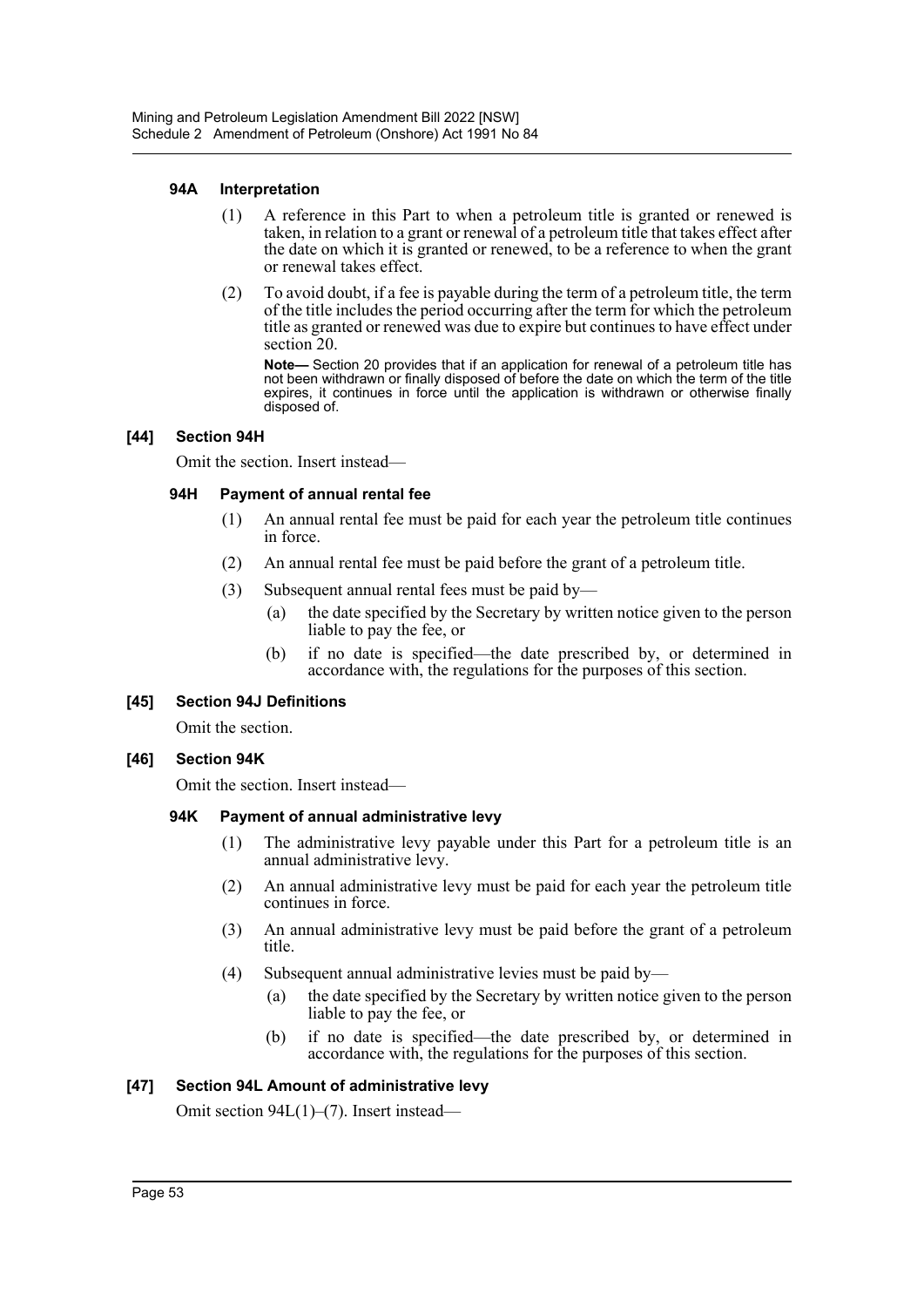The amount of an administrative levy is the amount calculated in accordance with the regulations.

#### **[48] Section 94M Minimum amount of administrative levy**

Omit the section.

#### **[49] Section 94Q Late payment fee**

Omit section 94Q(1). Insert instead—

(1) If a fee under this Part is not paid within the period required under this Part, the Secretary may charge a late payment fee calculated in accordance with the regulations.

#### **[50] Section 94QA**

Insert after section 94Q—

#### **94QA Consultation before regulations regarding fees are made**

Before recommending the making of a regulation that specifies or varies a method of calculation of a levy or fee under section 94L or 94Q, the Minister must ensure that—

- (a) a notice is published in the way specified by the regulations to bring it to the attention of the public—
	- (i) stating the objects of the proposed regulation, and
	- (ii) advising where a copy of the regulation may be obtained or inspected, and
	- (iii) inviting comments and submissions within a specified period, but not less than 28 days from publication of the notice, and
- (b) comments and submissions received within the period specified in the notice are considered.

#### **[51] Section 95 Records of titles**

Omit section 95(2) and (3). Insert instead—

- (2) The record must be kept in the way, and must include the information, prescribed by the regulations, if any.
- (3) The record must be made available for public inspection.
- (4) Despite subsection (3), the Secretary may decide to keep the records relating to a competitive selection application made in response to an invitation under Schedule 1A confidential and not make them publicly available until after the selection process has been completed.

#### **[52] Section 96 Applications for transfer of title**

Omit section 96(2)(b).

#### **[53] Section 96A Registration of transfers**

Insert at the end of section  $96A(2)(b)$ —

, and

(c) must be accompanied by evidence that the security deposit required to be provided under section 106CA, if any, has been provided.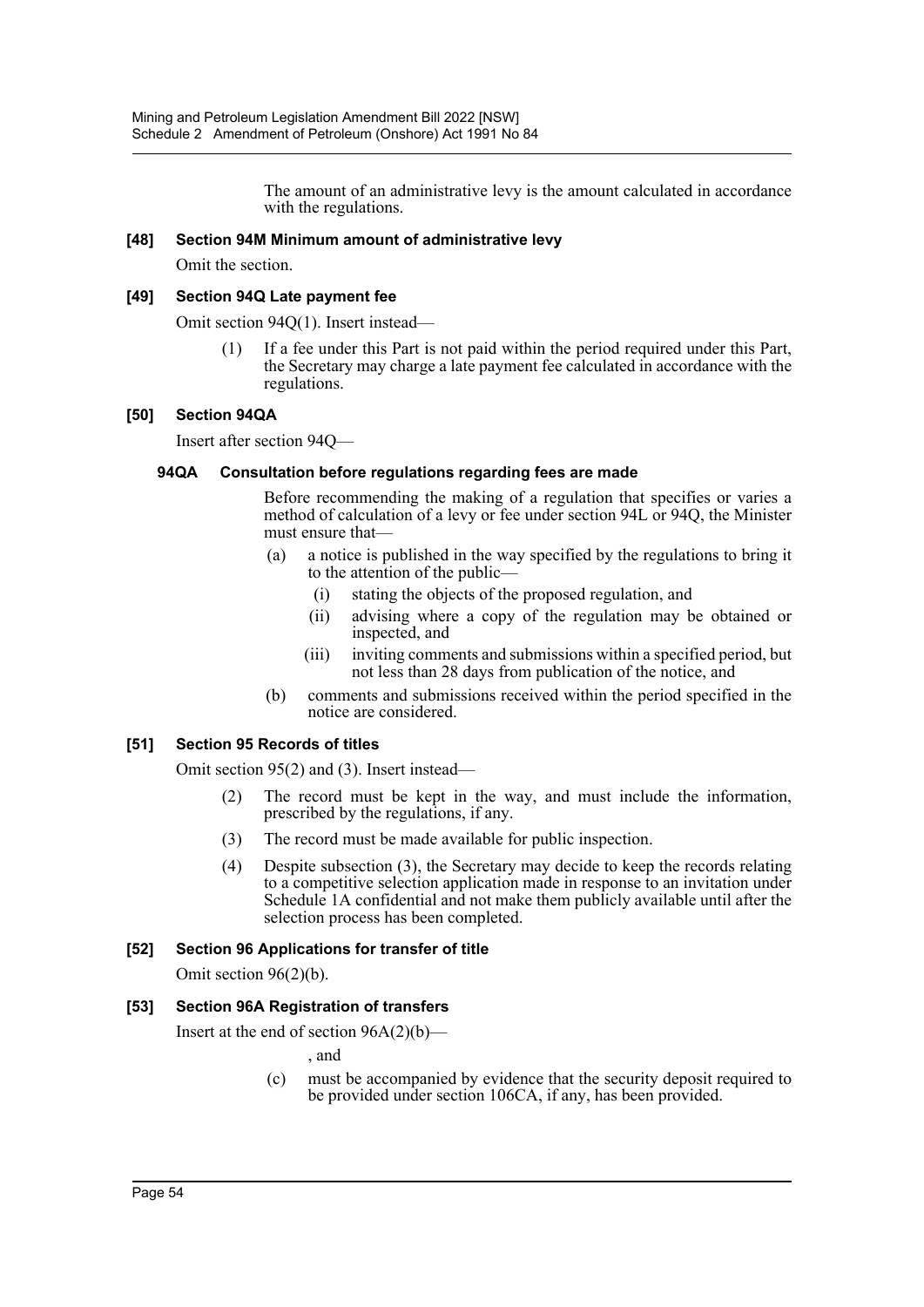#### **[54] Section 96A(3)**

Omit "the application".

Insert instead "an application that complies with subsection (2)".

#### **[55] Section 96A(5)**

Insert after section 96A(4)—

(5) An approval of transfer of a petroleum title lapses if an application for registration of the transfer under this section has not been made within 3 months after the transferor and transferee of the petroleum title were notified of the approval.

#### **[56] Section 97 Registration of certain interests**

Omit section 97(9). Insert instead—

(9) The register must be made available for public inspection.

#### **[57] Sections 97H and 97I**

Insert after section 97G—

#### **97H Notification regarding external administration**

- (1) This section applies to the following persons—
	- (a) a holder of a petroleum title,
	- (b) an applicant for a petroleum title,
	- (c) for an application to transfer a petroleum title—the proposed transferee.
- (2) If a person to whom this section applies is a corporation, the person must notify the Secretary in the approved form if any of the following circumstances exist—
	- (a) an external administrator is appointed for the corporation,
	- (b) a winding up of the corporation has commenced,
	- (c) the person has lodged an application to deregister the corporation,
	- (d) the person has received notice of a proposed deregistration of the corporation,
	- (e) a court has ordered the deregistration of the corporation,
	- (f) the person becomes aware that the application to deregister the corporation or proposed deregistration or order for deregistration, as referred to in paragraphs (c)–(e), has been withdrawn, deferred or refused or rejected, as the case may be.

Maximum penalty— 100 penalty units.

- (3) The notification must be given—
	- (a) as soon as practicable, and
	- (b) not later than 28 days after the person first becomes aware of the circumstances mentioned in subsection (2).
- (4) If the notification is caused by the appointment of an external administrator for the corporation, the notice must include an address for service of documents for the corporation.
- (5) To avoid doubt, 2 or more notifications may be included in the same document.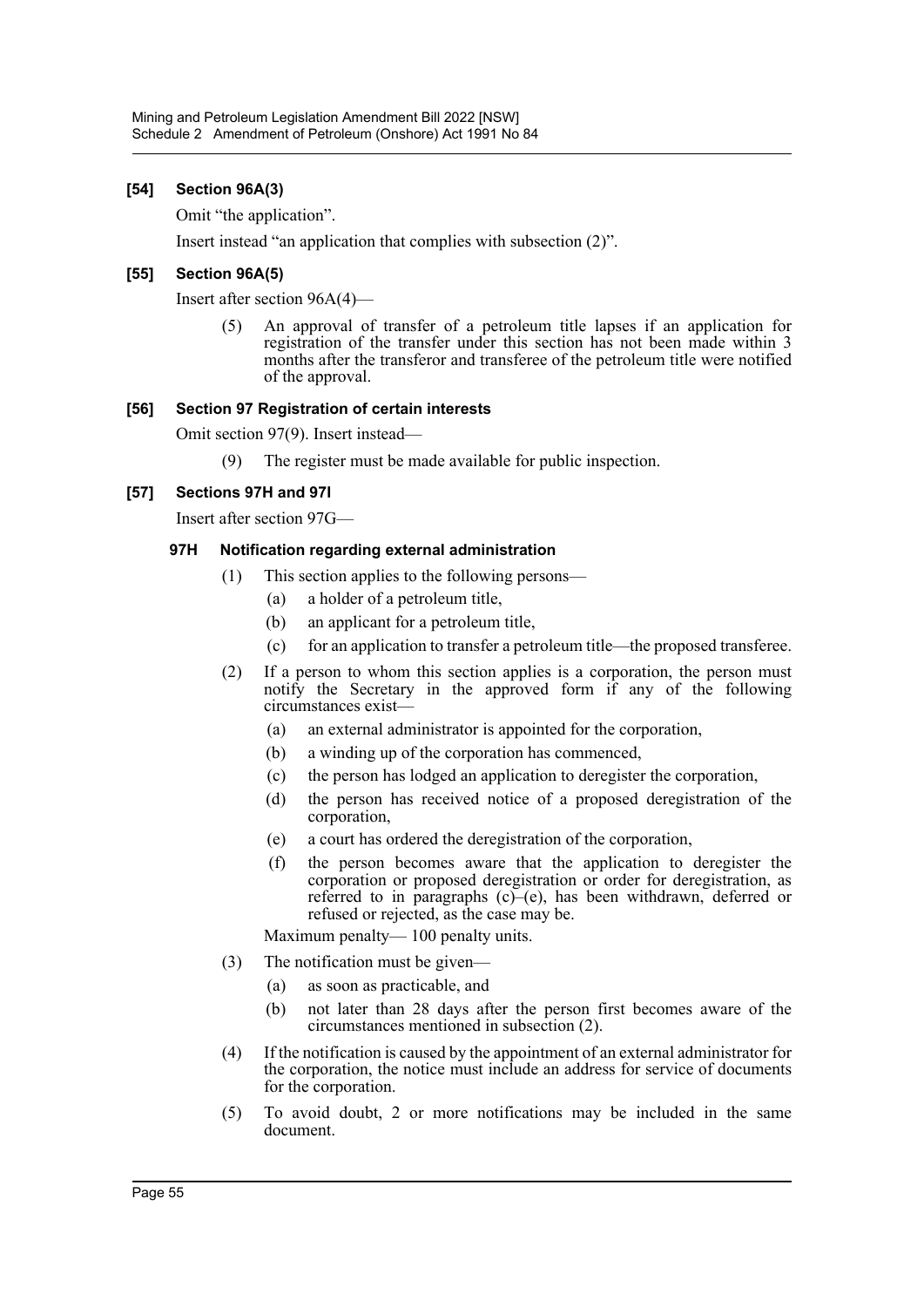(6) In this section—

*external administrator* means an administrator, liquidator, restructuring practitioner or controller within the meaning of the *Corporations Act 2001* of the Commonwealth, section 9.

#### **97I Action after notifiable circumstances**

- (1) This section applies to the following persons—
	- (a) a holder of a petroleum title,
	- (b) an applicant for a petroleum title,
	- (c) for an application to transfer a petroleum title—the proposed transferee.
- (2) The Minister may do 1 or more of the following in relation to a petroleum title, or application in relation to a petroleum title, if satisfied that circumstances mentioned in section  $97H(2)(a)$ –(e) exist in relation to a person to whom this section applies that is a corporation, whether or not the circumstances have been notified under the section—
	- (a) reject an application in relation to the petroleum title,
	- (b) cancel the petroleum title,
	- (c) if the petroleum title is jointly held, or an application is made jointly remove the person concerned, in accordance with the regulations, as holder or applicant.
- (3) Nothing in this section prevents the Minister doing 1 or more of the things in subsection (2) after a corporation has been wound up or deregistered.

#### **[58] Section 104KA**

Insert before section 104L—

#### **104KA Entry on land to comply with environmental, rehabilitation and other directions and for other purposes**

- (1) The Minister may grant a permit to a person to enter land to enable the person—
	- (a) to comply with a direction in force under section 75, or
	- (b) to remove a petroleum plant in accordance with a direction under section  $82(1)(\hat{b})$  or as a result of a sale conducted under section 83.
- (2) The holder of a permit under this section, and an employee or agent of the holder, may, in accordance with the permit-
	- (a) enter the land to which the permit relates, and
	- (b) do on the land things reasonably necessary to achieve the purpose for which the permit was granted.

#### **[59] Section 106B Security required to be given**

Omit section 106B(4). Insert instead—

- (4) A security deposit condition may require—
	- (a) a single security deposit to be provided and maintained for more than 1 petroleum title held by the same person, and
	- (b) the holder of 2 or more petroleum titles to cause a security deposit that has been provided and maintained for 1 petroleum title to be extended to other petroleum titles held by the holder.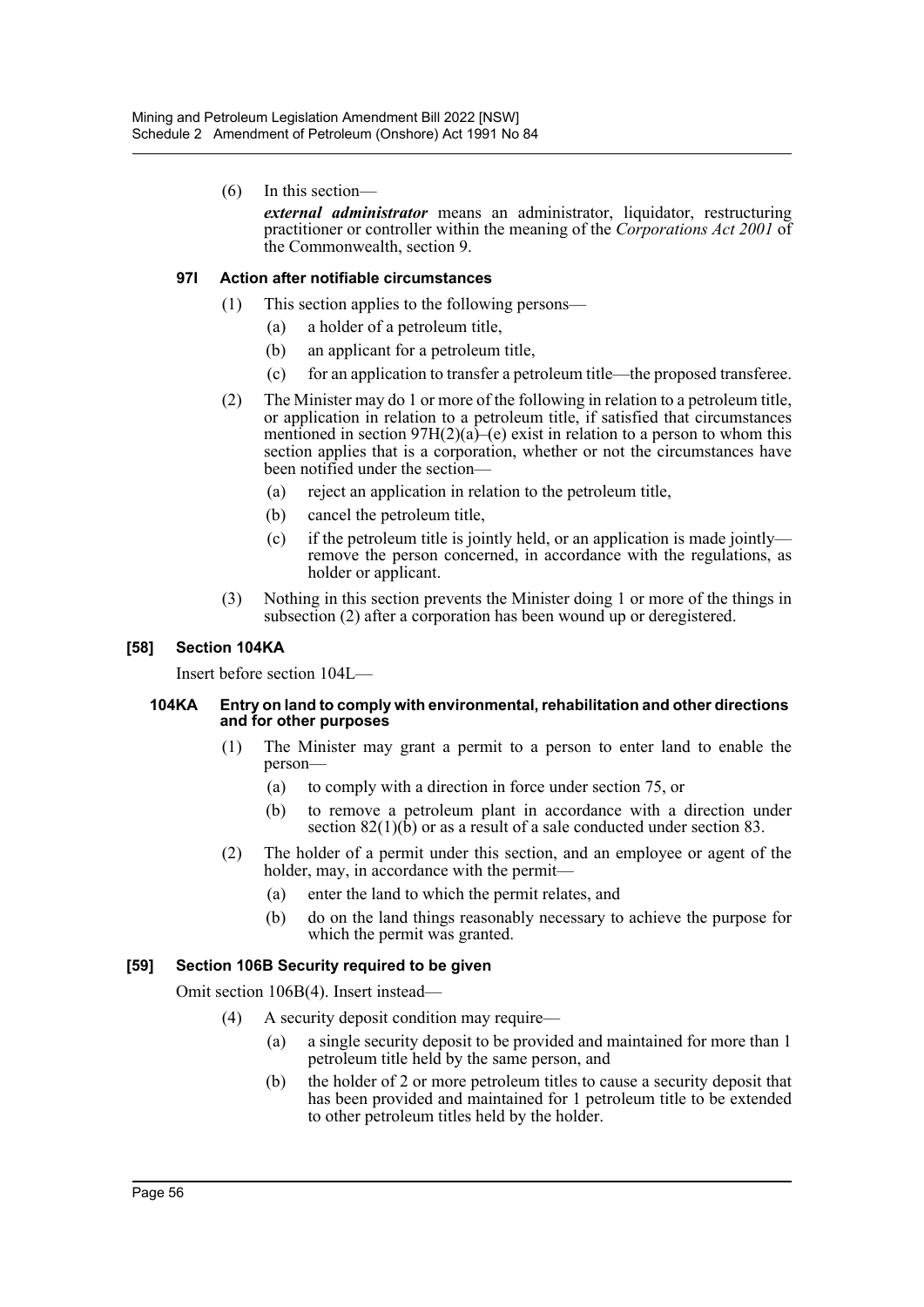- (4A) To avoid doubt, a security deposit condition for a group security deposit may be varied at the request of the holder of the petroleum title or on the Minister's initiative—
	- (a) to deal with a further petroleum title, or
	- (b) to remove a petroleum title from being the subject of the condition.

#### **[60] Section 106C, heading**

Insert "**or renewed**" after "**granted**".

#### **[61] Section 106C(3)**

Insert after section 106C(2)—

(3) Subsections (1) and (2) extend to the renewal of a petroleum title.

#### **[62] Section 106CA**

Insert after section 106C—

#### **106CA Security may be required before transfer of petroleum title is registered**

- (1) If the Minister proposes to approve a transfer of a petroleum title which is not subject to a security deposit condition, the Minister may, by notice given to the proposed transferee—
	- (a) advise the proposed transferee that the Minister proposes to impose a security deposit condition when the transfer is approved, and
	- (b) require the proposed transferee to provide the security deposit required to be provided and maintained under that condition before the transfer of the petroleum title is registered.
- (2) If the Minister proposes to approve a transfer of a petroleum title which is subject to a security deposit condition, the Minister may, by notice given to the proposed transferee, require the proposed transferee to provide the security deposit required to be provided and maintained under that condition before the transfer of the petroleum title is registered.
- (3) If the Minister requires a security deposit to be provided before a transfer of the petroleum title is registered, the transfer of the petroleum title must not be registered under section 96A unless the security deposit is provided.
- (4) Subsections (1)–(3) apply to a full or partial transfer of a petroleum title.

#### **[63] Section 106D Amount of security deposit**

Insert at the end of the section—

- (2) The amount of a group security deposit that may be required by a security deposit condition is-
	- (a) the assessed deposit for the petroleum titles concerned as at the date the Minister imposes or varies the condition, or
	- (b) if there is no assessed deposit for the petroleum titles—the amount specified under section  $106E(7)(b)$  as at the date the Minister imposes or varies the condition.

#### **[64] Section 106E Secretary may assess amount of security deposit**

Omit section 106E(6) and (7). Insert instead—

(6) The Secretary must make an assessment under this section having regard to the following—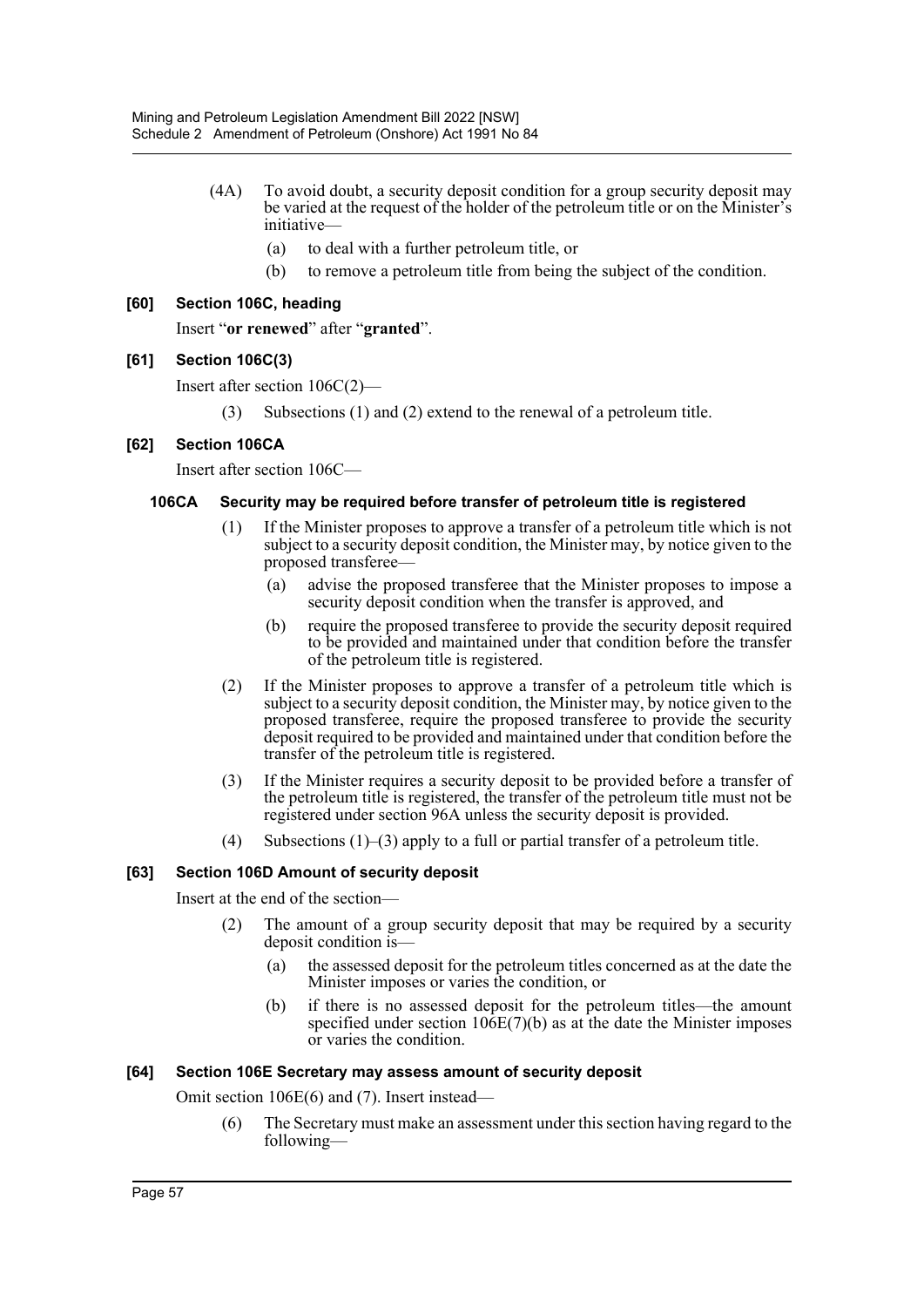- (a) the estimated cost of fulfilling obligations under the petroleum title or petroleum titles concerned, including obligations under the petroleum title that may arise in the future,
- (b) other matters, if any, prescribed by the regulations.
- (7) An assessed deposit must not be less than the following—
	- (a) for a group security deposit—the amount prescribed by or calculated in accordance with the regulations,
	- (b) for another security deposit—the minimum deposit for the petroleum title.

#### **[65] Section 106F Application for review of assessed deposit**

Omit section 106F(2)(a)–(d). Insert instead—

(a) be made in the way, and contain the information, prescribed by the regulations, if any, and

#### **[66] Section 106G Review of assessed deposit by Minister**

Omit section 106G(2)(a). Insert instead—

- (a) must have regard to—
	- (i) submissions made by the holder of the petroleum title in relation to the assessment the subject of the review, and
	- (ii) matters, if any, prescribed by the regulations for the purposes of this section, and

#### **[67] Section 106G(7), note**

Omit the note.

#### **[68] Section 106H Minimum deposit**

Omit section 106H(2). Insert instead—

- (2) A change to the following does not affect the validity of a security deposit condition imposed or varied before the change takes effect—
	- (a) the minimum deposit for a petroleum title,
	- (b) an amount in section  $106E(7)(b)$ .

#### **[69] Section 106I, heading**

Insert "**and use**" after "**Forfeiture**".

#### **[70] Section 106I(4)**

Insert after section 106I(3)—

- (4) The Minister may invest money obtained under a security deposit—
	- (a) if the Minister is a GSF agency for the purposes of the *Government Sector Finance Act 2018*, Part 6—in a way the Department is permitted to invest money under that Part, or
	- (b) if the Minister is not a GSF agency for the purposes of the *Government Sector Finance Act 2018*, Part 6—in a way approved by the Treasurer.

#### **[71] Section 113C Minister or officer not to be interested in petroleum title**

Insert after section 113C(2)—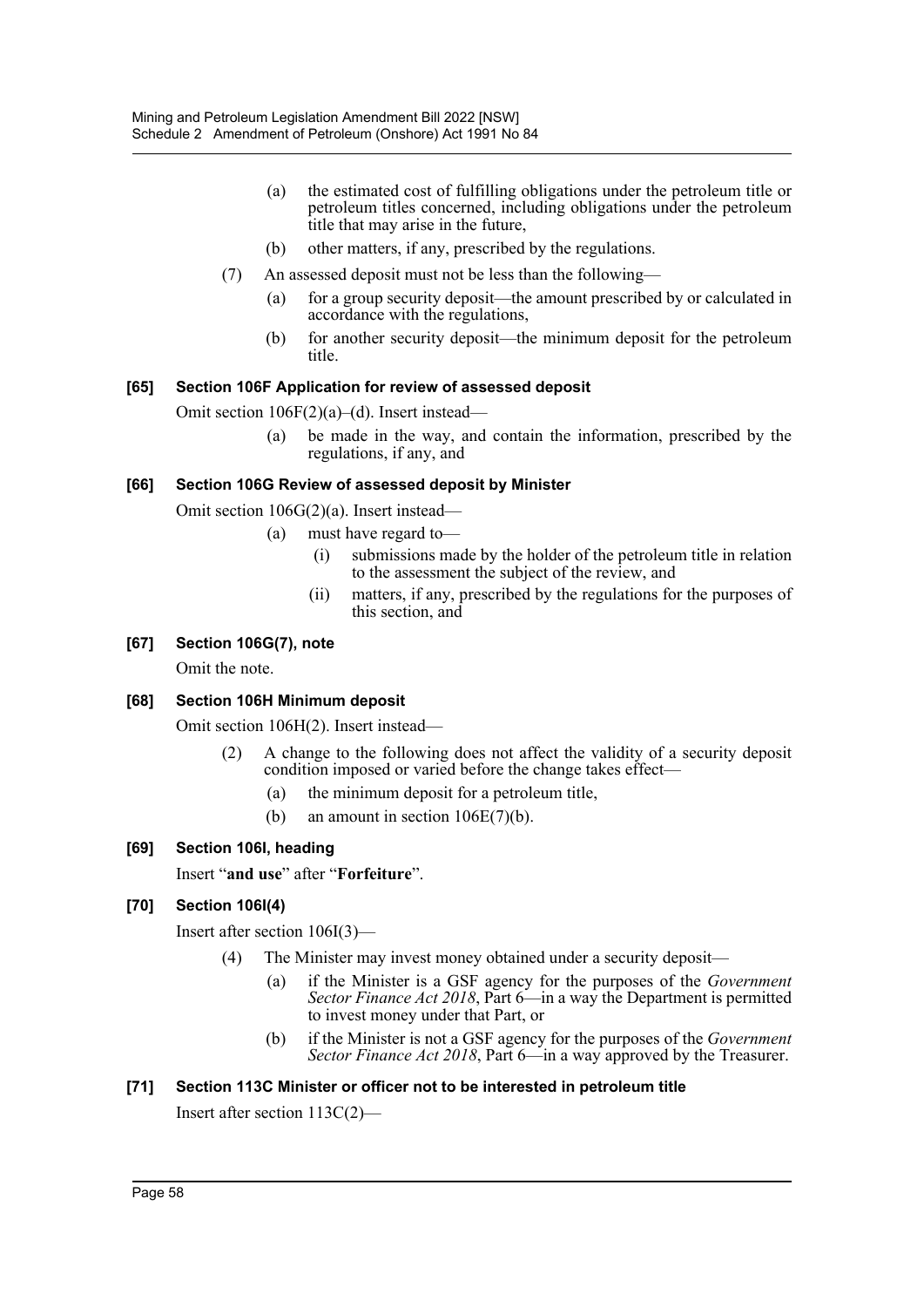(3) This section does not prevent the Secretary from being the holder, on behalf of the Crown, of a petroleum title.

### **[72] Section 113CA**

Insert after 113C—

#### **113CA Crown authorisations**

- (1) The Secretary may apply on behalf of the Crown for a petroleum title (a *Crown petroleum title*).
- (2) The regulations may make provision for or about the following—
	- (a) requirements about applications made by the Secretary for Crown petroleum titles,
	- (b) requirements for prospecting, mining and other activities conducted under a Crown petroleum title,
	- (c) rights conferred on the holder of the Crown petroleum title.
- (3) The rights conferred under other provisions of this Act on the holder of a Crown petroleum title are subject to the requirements of the regulations under this section.

#### **[73] Section 113N Exchange of information**

Insert after section 113N(2)(b)—

(b1) to determine whether to make a decision under Part 14, Division 2, or

#### **[74] Section 125B Obstruction**

Insert ", assault, threaten, intimidate" after "hinder".

#### **[75] Section 125M Time within which summary proceedings may be commenced**

Omit "or 125E" from section 125M(1)(a) and (2)(a) wherever occurring. Insert instead ", 125E, 125H or 125I".

#### **[76] Section 125M(1)(a1)**

Insert after section  $125M(1)(a)$ —

(a1) in the case of an offence under section 125D—within but not later than 2 years after the date on which the offence is alleged to have been committed, or

#### **[77] Section 125M(2)(a1)**

Insert after section 125M(2)(a)—

(a1) in the case of an offence under section 125D—within but not later than 2 years after the date on which evidence of the alleged offence first came to the attention of an inspector, or

#### **[78] Part 14, Division 1, heading**

Insert after Part 14, heading—

#### **Division 1 General**

#### **[79] Section 129A Extraterritorial application**

Insert "direction or" before "notice".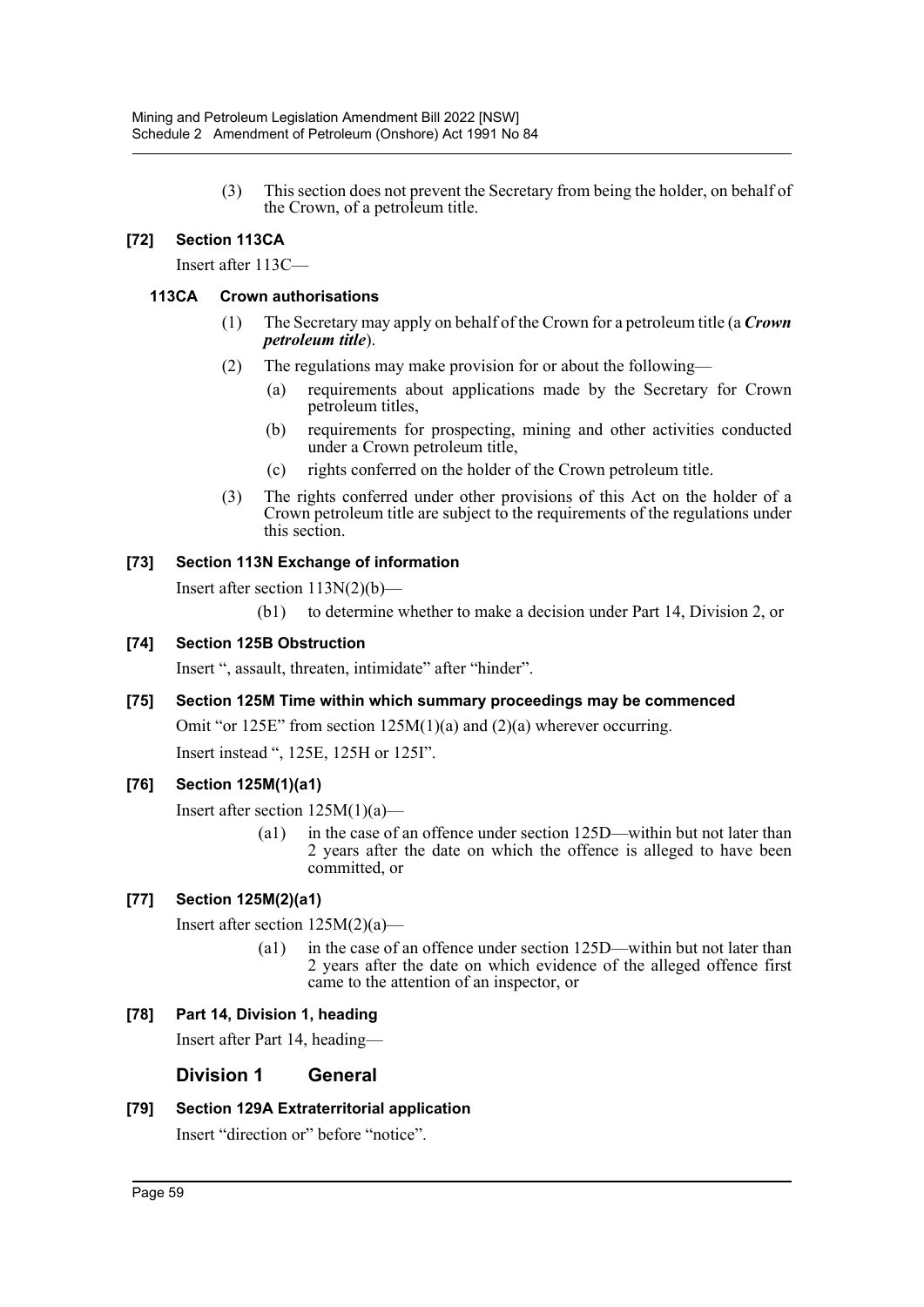#### **[80] Section 129B, heading**

Omit "**minor**".

#### **[81] Section 129B(1)(e)**

Insert at the end of section  $129B(1)(d)$ —

, or

(e) that is specified by the regulations.

#### **[82] Sections 132 and 133**

Insert before section 134—

#### **132 Incomplete applications**

- (1) The Minister may reject an application under this Act on either or both of the following grounds—
	- (a) the applicant has not paid a fee or levy payable in connection with the application within the period, if any, prescribed by the regulations,
	- (b) the applicant has not lodged information required by the regulations to accompany the application within the period, if any, prescribed by the regulations or a longer period specified by the Minister.
- (2) To avoid doubt—
	- (a) an application rejected under this section is taken never to have been made, and
	- (b) the Minister is not required to notify the applicant before the rejection.

#### **133 Applications, tenders and giving of documents and information generally**

- (1) An application or tender required or authorised under this Act to be given to a person must be given in the approved form.
- (2) If an approved form requires the form to be completed in a specified way, the form is not completed unless the form is completed in the specified way.
- (3) If an approved form requires specified information to be included in or submitted with the form, the form is not completed unless the specified information is included in or submitted with the form.
- (4) An application, tender or prescribed document, thing or information, required or authorised under this Act to be given to a person, must be given in the way, and within the period, prescribed by the regulations, if any.
- (5) In this section—

*prescribed document, thing or information* means a document, thing or information prescribed by the regulations for the purposes of this section.

#### **[83] Section 134 Service of documents**

Omit section 134(1). Insert instead—

- (1) A document that is authorised or required by this Act or the regulations to be served on a person may be served by 1 of the following methods–
	- (a) for an individual—by personal delivery to the person,
	- (b) by post to the address specified by the person for the service of documents of that kind,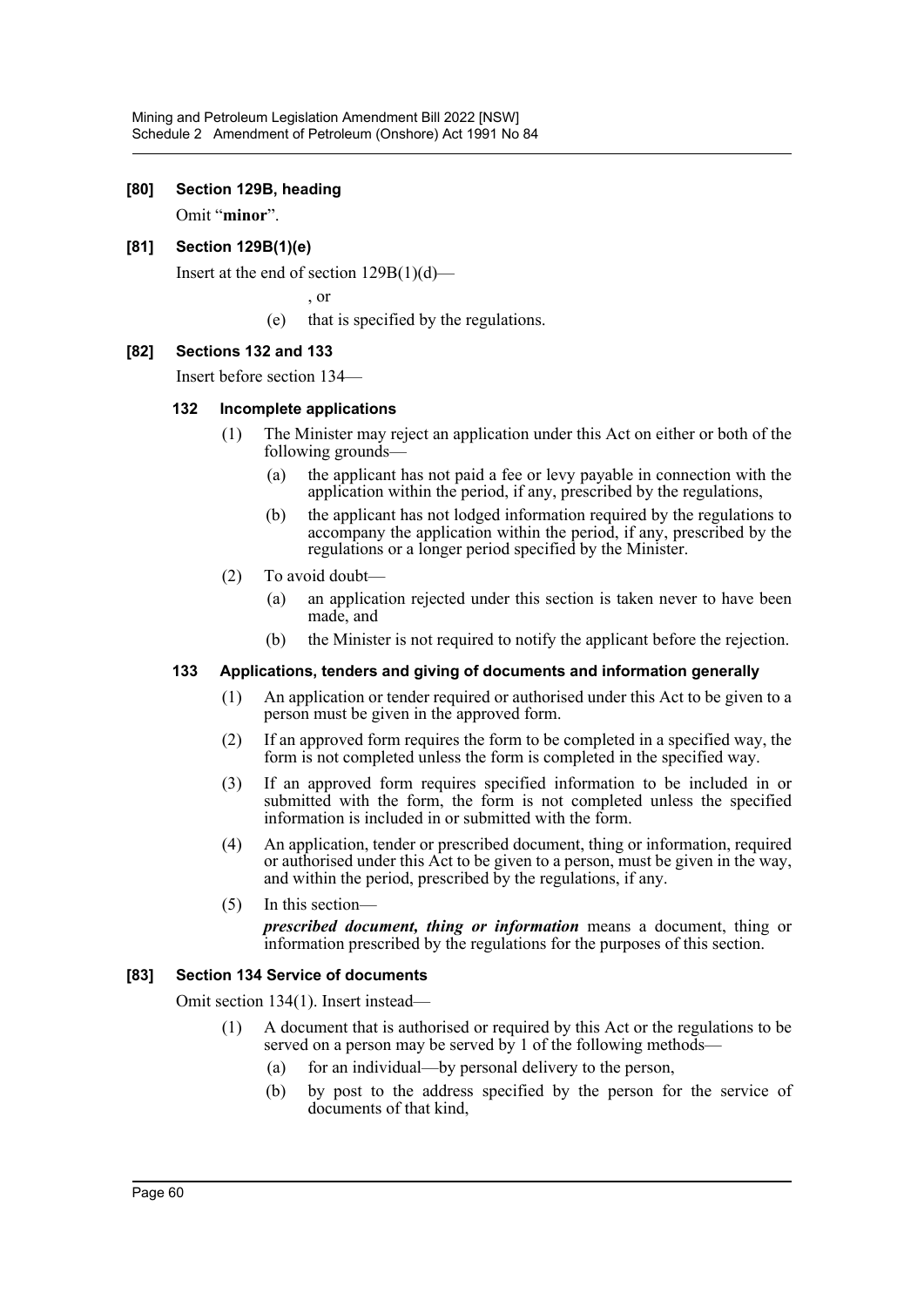- (c) for an individual who has not specified an address for that purpose—by post to the residential or business address of the person last known to the person serving the document,
- (d) for a body corporate—by post to the registered office or another office of the body corporate or by leaving it at the office with a person apparently over the age of 16 years,
- (e) by email to an email address specified by the person for the service of documents of that kind,
- (f) by another method of electronic communication if the person has consented to service of documents by the method,
- (g) by another method authorised by the regulations for the service of documents of that kind.

#### **[84] Section 134(5) and (6)**

Omit section 134(5). Insert instead—

- (5) Nothing in this section affects the operation of a law or of the rules of a court authorising a document to be served on a person by another method.
- (6) In this section, *serve* includes issue, give or send.

#### **[85] Section 138 Regulations**

Insert after section  $138(1)(g1)$ —

- (g2) providing for—
	- (a) the keeping of records and registers, and
	- (b) the ways of making registers publicly available for inspection and copying, and

# **[86] Part 14, Division 2**

Insert after section 141—

# **Division 2 Declarations about persons not fit and proper**

#### **142 Interpretation**

(1) In this Division—

*decision* includes declaration.

*declared person*—see section 143.

*relevant person* means the following—

- (a) a person who is or was a holder of a petroleum title,
- (b) a person who is or was an applicant for a petroleum title,
- (c) a person who is a proposed transferee under an application to transfer a petroleum title,
- (d) a person who is or was associated with a petroleum title or activity approval.

*specified decision*, in relation to a petroleum title, means the following—

- (a) a decision to reject an application to grant or renew the petroleum title to a declared person,
- (b) a decision to reject an application to transfer the petroleum title to a declared person,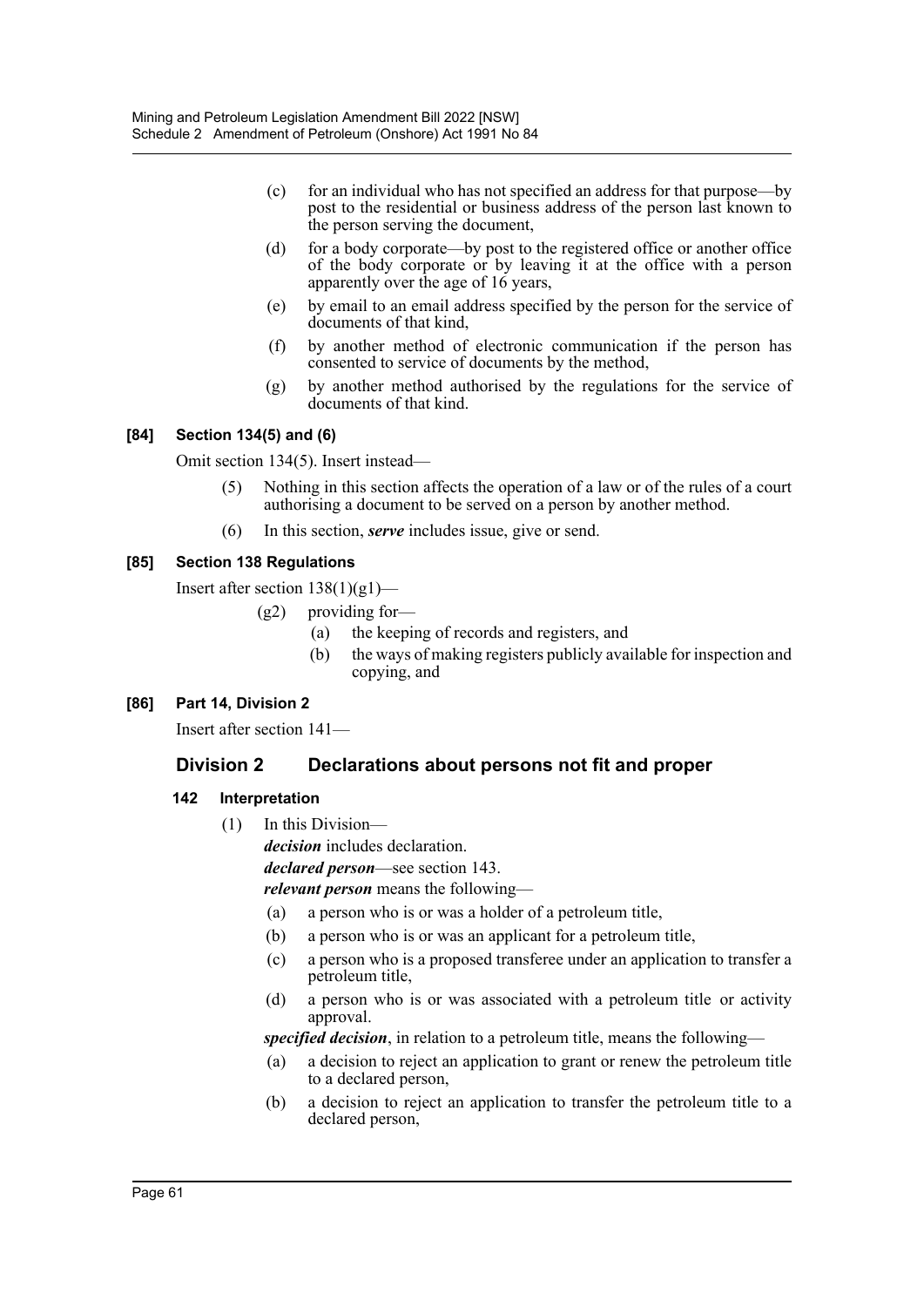- (c) a decision to cancel the petroleum title or to suspend a condition of, or operations under, the petroleum title, in whole or in part, if held by a declared person,
- (d) a decision to suspend an activity approval related to a petroleum title held by a declared person,
- (e) a decision to restrict operations under a petroleum title held by a declared person by the imposition or variation of conditions of a petroleum title.
- (2) In this Division, a person is *associated with a petroleum title or activity approval* if, in the opinion of the Minister, the person—
	- (a) has or had an arrangement, whether formal or informal, that gives or gave the person the capacity to determine the outcome of financial or operating decisions about activities under the petroleum title or activity approval, or
	- (b) holds or has held office as director of a body corporate that gives or gave the person the capacity to determine the outcome of financial or operating decisions about activities under the petroleum title or activity approval.

**Note—** A *director* of a body corporate includes any person involved in the management of the affairs of the body corporate—see section 3(1).

#### **143 Declarations that certain persons are not fit and proper persons for petroleum titles**

- (1) If the Minister is satisfied that a relevant person is not a fit and proper person, the Minister may, by written order given to the person, declare that the person is not a fit and proper person (a *declared person*).
- (2) The Minister may make a declaration at any time, including on the Minister's own initiative.
- (3) The Minister may, without limiting other matters that can be taken into consideration, take into consideration matters specified by the regulations for the following purposes—
	- (a) deciding whether a person is or is not a fit and proper person,
	- (b) deciding whether to make a declaration.

#### **144 Decisions about declared persons and associated petroleum titles**

- (1) The Minister, in relation to a petroleum title for which the declared person is the holder, applicant or proposed transferee, may make a specified decision in relation to the petroleum title.
- (2) The Minister may, by order given to a declared person, at the time the Minister makes a declaration, or within 6 months after making a declaration or a longer period as agreed between the Minister and the declared person, do 1 or more of the following—
	- (a) caution or reprimand the declared person,
	- (b) disqualify the declared person from making applications for the grant, renewal or transfer of petroleum titles for a specified period or an indefinite period,
	- (c) impose or vary a condition of a petroleum title or an activity approval, but only if the declared person is associated with the petroleum title or activity approval,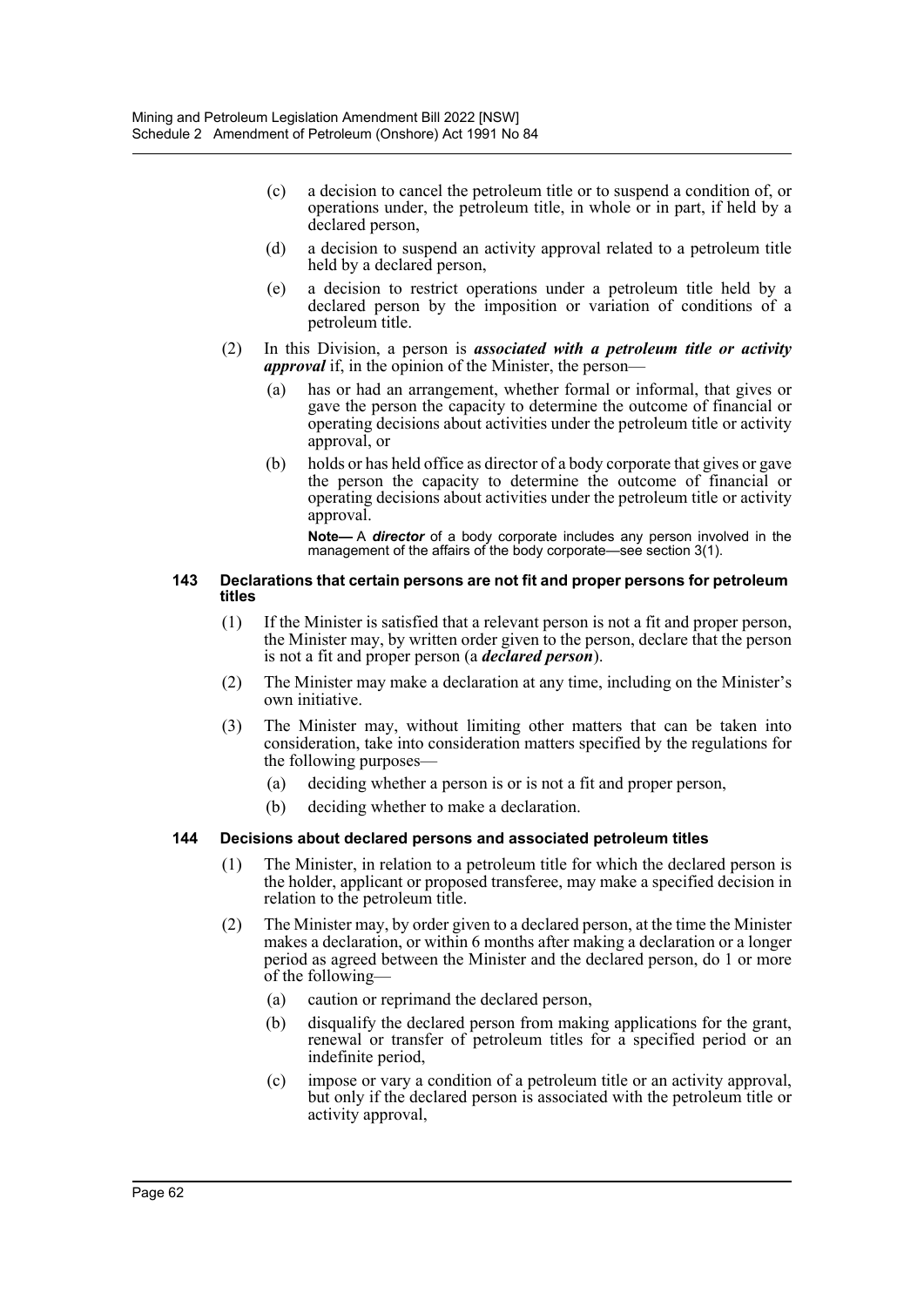- (d) direct the declared person to do or refrain from doing a thing specified in the direction in relation to the following—
	- (i) petroleum titles and applications for or in relation to petroleum titles,
	- (ii) mining and prospecting,
- (e) take another action specified by the regulations.
- (3) An application made by a person disqualified under subsection (2)(b) is invalid and must be rejected by the Minister.
- (4) A condition imposed or varied under subsection  $(2)(c)$  is taken to have been imposed or varied by the Minister.
- (5) A person must not contravene a direction under subsection  $(2)(d)$ . Maximum penalty—
	- (a) for a corporation—10,000 penalty units, and, for a continuing offence, a further penalty of 1,000 penalty units for each day the offence continues, or
	- (b) for an individual—2,000 penalty units, and, for a continuing offence, a further penalty of 200 penalty units for each day the offence continues.

#### **145 Review of decisions**

- (1) A declared person who is aggrieved by a decision under this Division may apply to the Land and Environment Court for a review of the decision.
- (2) A review by the Land and Environment Court is to be a redetermination of the decision, and the Court may consider fresh material or material in addition to, or in substitution for, the material considered by the Minister in the determination of the question.
- (3) An application under subsection (1)—
	- (a) must be made within 30 days of the declared person being given the decision or a longer period allowed by the Court, and
	- (b) does not stay the operation of a decision, unless the Court otherwise orders.

#### **146 Miscellaneous**

- (1) The grant, renewal or transfer of a petroleum title may be refused under this Division even if—
	- (a) the petroleum title is necessary for the carrying out of State significant development that is authorised by a development consent, despite the Planning Act, section 4.42, or
	- (b) the petroleum title is necessary for the carrying out of approved State significant infrastructure under the Planning Act, Division 5.2 despite the Planning Act, section 5.24, or
	- (c) the petroleum title is necessary for the carrying out of a transitional Part 3A project under the *Environmental Planning and Assessment (Savings, Transitional and Other Provisions) Regulation 2017*, Schedule 2, despite the Planning Act, section 75V as continued and modified by that Schedule, or
	- (d) the Planning Act, section 4.47 or 4.50 would otherwise prevent that refusal.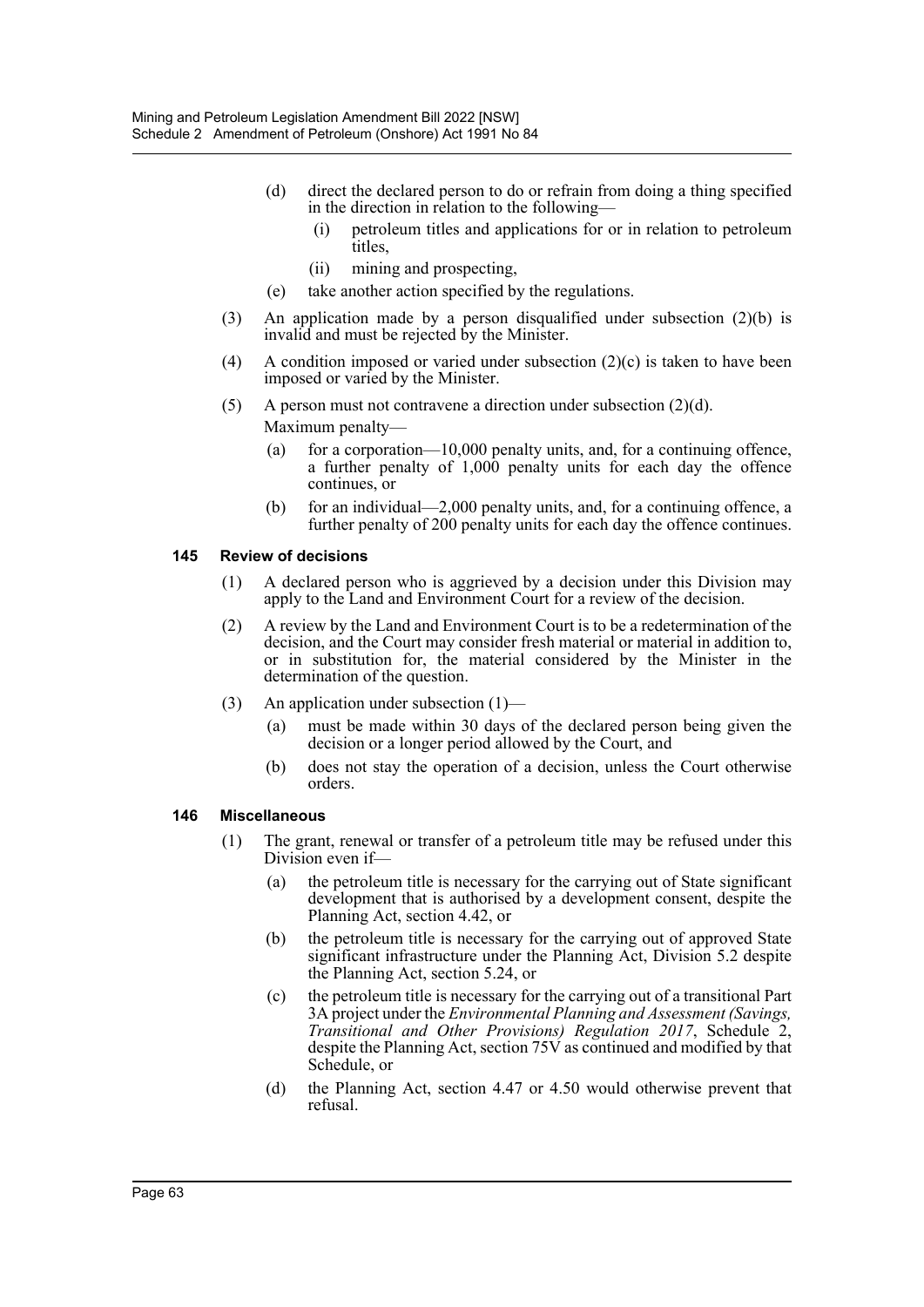- (2) The regulations may extend the application of a provision of the Act to a decision under this Division, with or without modification.
- (3) Without limiting subsection (2)—
	- (a) section 22A(6) extends to the cancellation of a petroleum title under this Division, and
	- (b) section 25 extends to a decision to reject an application to grant, renew or transfer a petroleum title under this Division.
- (4) The regulations may make provision for the application of this Division to petroleum titles jointly held by, and applications jointly made by, more than 1 person, including dealing with the following—
	- (a) a decision regarding a petroleum title if 1 or more holders, but not all the holders, are declared persons,
	- (b) the transfer of a declared person's holding to another person.
- (5) In this section— *Planning Act* means the *Environmental Planning and Assessment Act 1979*.

#### **[87] Schedule 1B Further provisions relating to petroleum titles generally**

Omit clause 5(b). Insert instead—

- (b) the Minister considers that the applicant or, if the application relates to a transfer, the transferee, has failed to comply with 1 or more of the following—
	- (i) the applicant or transferee must meet the applicable minimum standards for work programs,
	- (ii) the applicant or transferee must have the technical capability to carry out the proposed work program,
	- (iii) the applicant or transferee must have the financial capability to carry out the proposed work program.
- **[88] Schedule 1B, clause 5(c) and (d)**

Omit the paragraphs.

#### **[89] Schedule 1B, clause 6(3)(b)**

Omit "section 93 of the *Environmental Planning and Assessment Act 1979*". Insert instead "the *Environmental Planning and Assessment Act 1979*, section 4.50".

# **[90] Schedule 1B, clause 10(1)(a)**

Omit "in a daily newspaper circulating throughout New South Wales". Insert instead "in a way specified by the regulations".

# **[91] Schedule 1 Savings and transitional provisions**

Insert at the end of the Schedule—

# **Part 15 Provisions consequent on enactment of Mining and Petroleum Legislation Amendment Act 2022**

#### **67 Definition**

In this Part—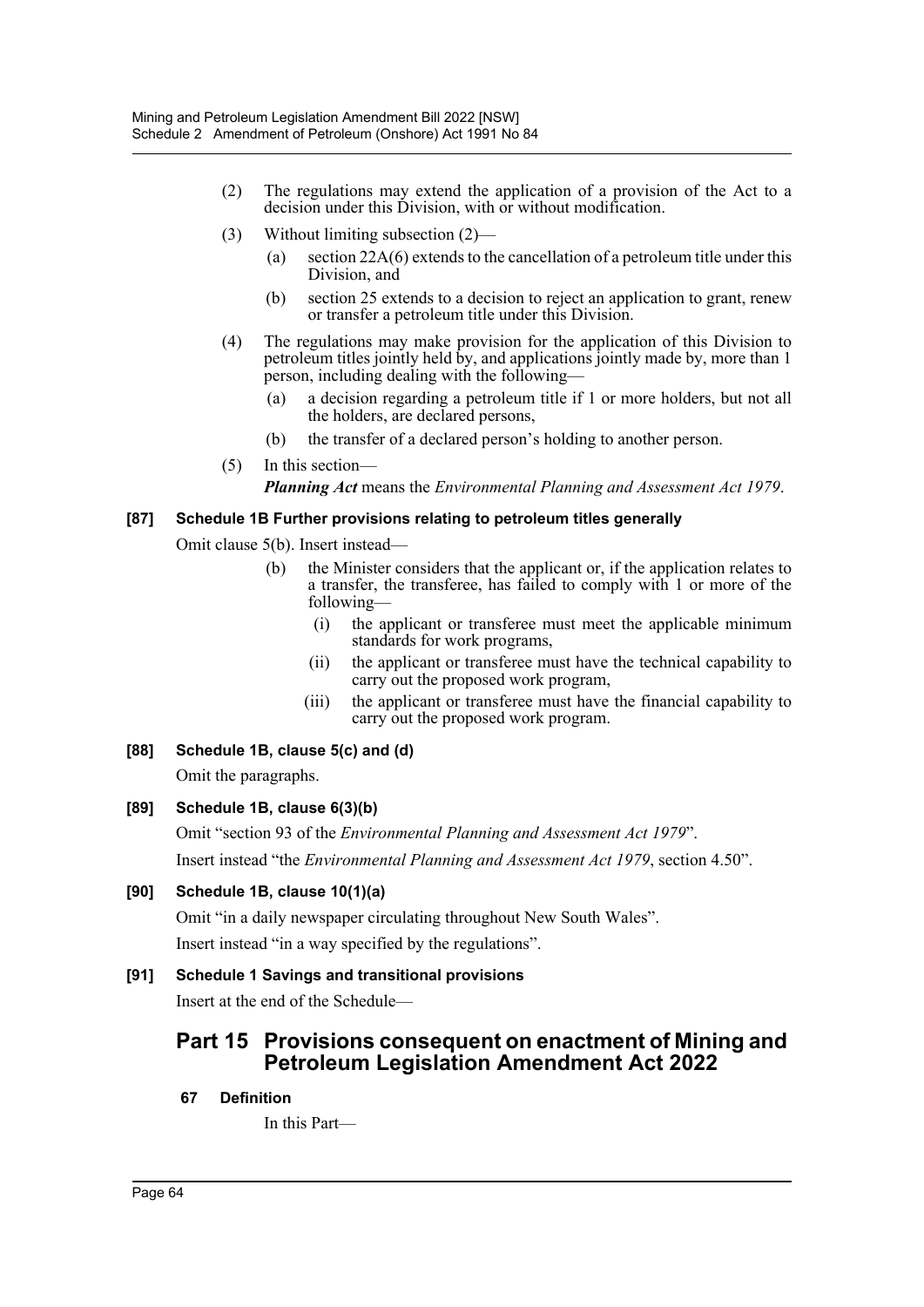*2022 amending Act* means the *Mining and Petroleum Legislation Amendment Act 2022*.

#### **68 Definition of "prospect"—s 3(1)**

- (1) The substitution of section 3(1), definition of *prospect* by the 2022 amending Act does not apply in relation to any proceedings that were commenced, but not finally determined, before this clause commenced.
- (2) The regulations may make further provision regarding the application of the substituted definition of *prospect* to a petroleum title in force on the substitution.

#### **69 Definition of "well-head"**

- (1) The amendments made by the 2022 amending Act, Schedule 2[1] and [41] do not apply in relation to a royalty payable in relation to a royalty period that began before the amendments commenced.
- (2) Section 88, as in force immediately before its repeal by the 2022 amending Act, Schedule 2[41], continues to apply in relation to a royalty payable in relation to a royalty period that began before the repeal of the section.

#### **70 Ascertainment of value of petroleum at well-head**

- (1) The amendment made by the 2022 amending Act, Schedule 2[42] does not apply in relation to a royalty payable in relation to a royalty period that began before the amendment commenced.
- (2) Section 89, as in force immediately before its amendment by the 2022 amending Act, Schedule 2[42], continues to apply in relation to a royalty payable in relation to a royalty period that began before the amendment of the section commenced.

#### **71 Continuation of title pending renewal**

- (1) Section 20, as amended by the 2022 amending Act, does not apply in relation to an application for the renewal of a title made, but not finally determined, before that amendment commenced.
- (2) Section 20, as in force immediately before its amendment by the 2022 amending Act, continues to apply in relation to an application for the renewal of a title made, but not finally determined, before the amendment commenced.

#### **72 Amendment of applications—s 21**

Section 21, as inserted by the 2022 amending Act, extends to applications made, but not finally determined, before the section commenced.

#### **73 Applications where death, bankruptcy and incapacity of applicant—s 26B**

Section 26B, as inserted by the 2022 amending Act, extends to an application for a petroleum title if, immediately before the substitution—

- (a) the application had been made but not finally determined, and
- (b) a request under the section—
	- (i) had been made but not finally determined, or
	- (ii) had not been made.